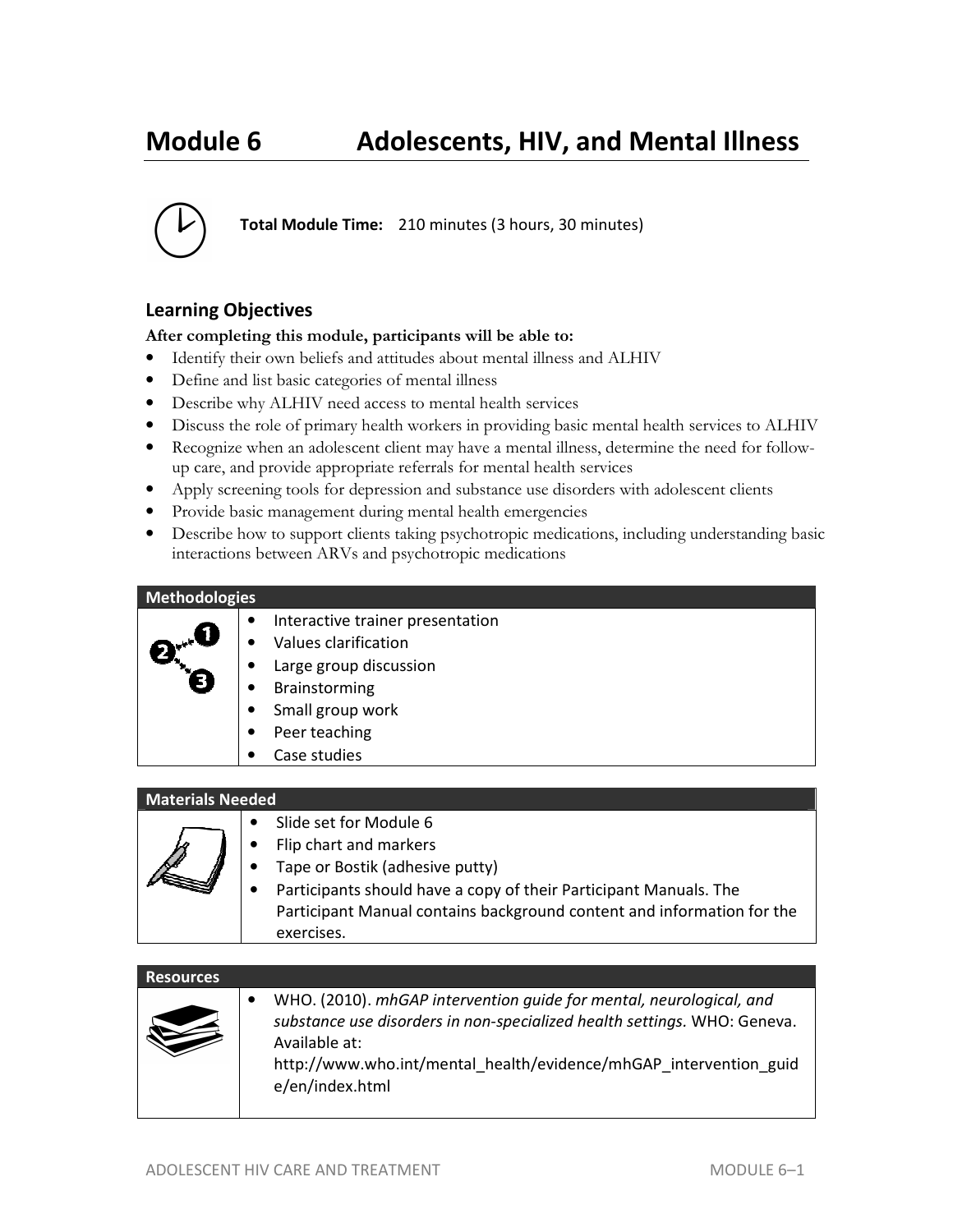| Frank, L. (2006). Adolescents, HIV, and mental health. AETC National                                                                   |
|----------------------------------------------------------------------------------------------------------------------------------------|
| Resource Center and AETC Adolescent HIV/AIDS Workgroup.                                                                                |
| Mellins, C.A., Brackis-Cott, E., Dolezal, C., & Abrams, E.J. (2006).                                                                   |
| Psychiatric disorders in youth with perinatally acquired human                                                                         |
| immunodeficiency virus infection. Pediatr. Infect. Dis. J., 25(5), 432-437.                                                            |
| Several mental health resources are available for download on the WHO<br>mental health website (http://www.who.int/mental health/en/), |
| including Adolescent mental health: Mapping actions of NGOs and other                                                                  |
| international organizations," 2012 (http://whqlibdoc.who.int/                                                                          |
| publications/2012/9789241503648 eng.pdf)                                                                                               |

| <b>Advance Preparation</b>                                                                                                                 |                                                                                                                                                                                                                                                                                        |
|--------------------------------------------------------------------------------------------------------------------------------------------|----------------------------------------------------------------------------------------------------------------------------------------------------------------------------------------------------------------------------------------------------------------------------------------|
| a<br>- lah at gram deklar<br>- rellesion animed of<br>.<br>Katalogian padat<br>pat dalamin dari<br>and at your della.<br>The strain commed | Read through the entire module and ensure that all trainers are prepared<br>and comfortable with the content and methodologies.<br>Exercises 2 and 3 require advance preparation.<br>Review the appendices so that you can refer to them and integrate them<br>into your presentation. |

# **Session 6.1: The Importance of Mental Health Services for ALHIV and Categories of Mental Illness**

| Activity/Method                                                  | <b>Time</b> |
|------------------------------------------------------------------|-------------|
| Interactive trainer presentation                                 | 5 minutes   |
| Exercise 1: Values Clarification: Large group discussion         | 20 minutes  |
| Interactive trainer presentation, brainstorming, and large group | 40 minutes  |
| discussion                                                       |             |
| Questions and answers                                            | 5 minutes   |
| <b>Total Session Time</b>                                        | 70 minutes  |

# **Session 6.2: Identifying Possible Mental Illness and Providing Basic Mental Health Support to ALHIV**

| Activity/Method                                                | <b>Time</b> |
|----------------------------------------------------------------|-------------|
| Interactive trainer presentation and large group discussion    | 20 minutes  |
| Exercise 2: Mental Illness in ALHIV: Small group work and peer | 55 minutes  |
| teaching                                                       |             |
| Interactive trainer presentation and large group discussion    | 20 minutes  |
| Exercise 3: Mental Health Case Studies: Large group discussion | 30 minutes  |
| Questions and answers                                          | 5 minutes   |
| Review of Key Points                                           | 10 minutes  |
| <b>Total Session Time</b>                                      | 140 minutes |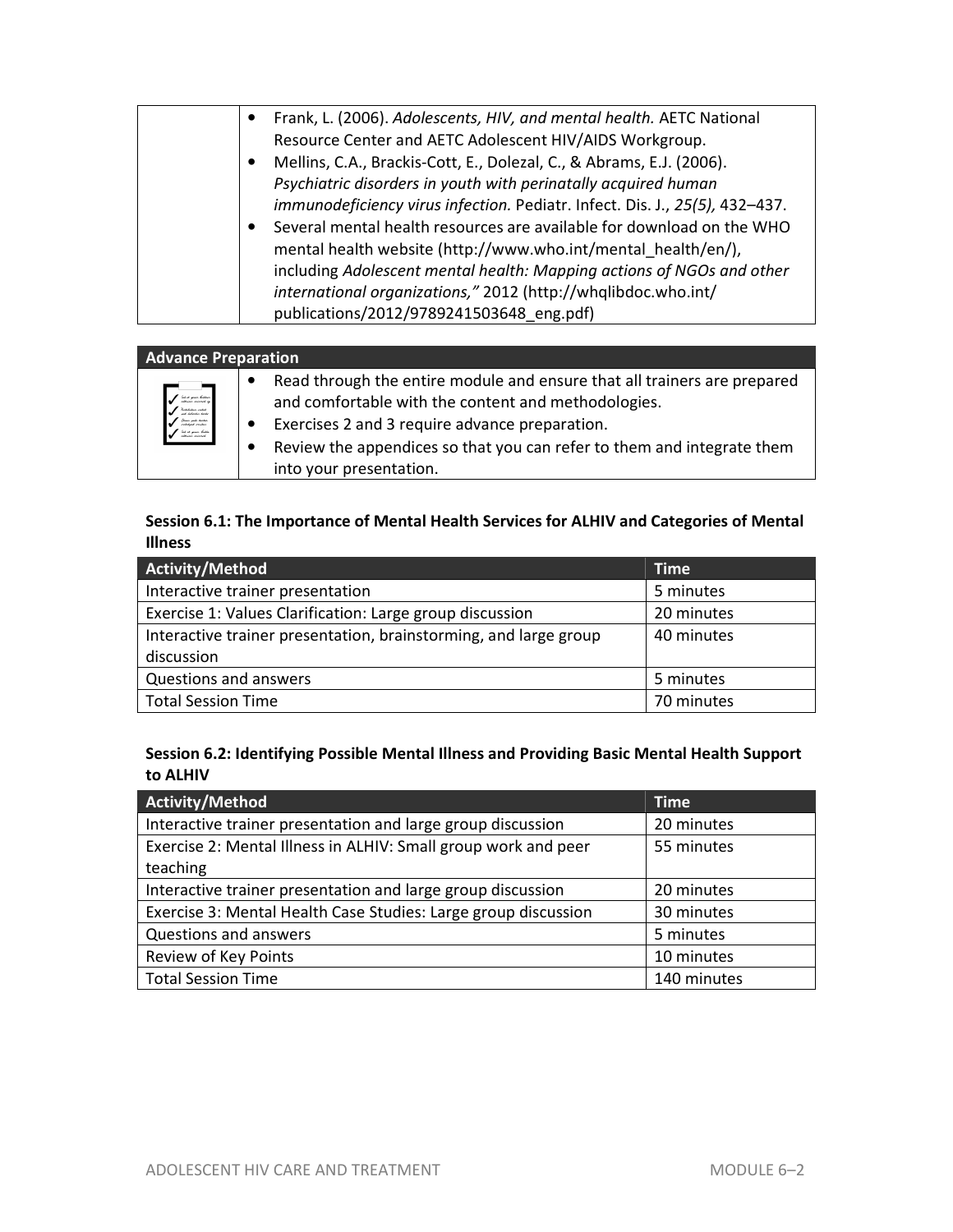# **Session 6.1 Importance of Mental Health Services for ALHIV**

|         | <b>Total Session Time:</b> 70 minutes (1 hour, 10 minutes)                                       |  |
|---------|--------------------------------------------------------------------------------------------------|--|
|         | <b>Trainer Instructions</b><br>Slides 1-5                                                        |  |
| Step 1: | Begin by reviewing the Module 6 learning objectives and the session<br>objectives, listed below. |  |
| Step 2: | Ask participants if there are any questions before moving on.                                    |  |

# **Session Objectives**

# **After completing this session, participants will be able to:**

- Identify their own beliefs and attitudes about mental illness and ALHIV
- Define and list basic categories of mental illness
- Describe why ALHIV need access to mental health services
- Discuss the role of primary health workers in providing basic mental health services to ALHIV



# **Trainer Instructions**  Slides 6-8

**Step 3:** Introduce the topic of ALHIV and mental illness by leading participants through Exercise 1. This is a values clarification exercise that will give participants an opportunity to explore and discuss some of their attitudes, values, and beliefs related to the subject.

| <b>Exercise 1: Values Clarification: Large group discussion</b> |                                                                                                                                                                                                                                                                                                                                                                                                                       |
|-----------------------------------------------------------------|-----------------------------------------------------------------------------------------------------------------------------------------------------------------------------------------------------------------------------------------------------------------------------------------------------------------------------------------------------------------------------------------------------------------------|
| <b>Purpose</b>                                                  | To discuss attitudes, values, beliefs, and prejudices about ALHIV and<br>mental illness                                                                                                                                                                                                                                                                                                                               |
| <b>Duration</b>                                                 | 20 minutes                                                                                                                                                                                                                                                                                                                                                                                                            |
| Advance                                                         | None                                                                                                                                                                                                                                                                                                                                                                                                                  |
| Preparation                                                     |                                                                                                                                                                                                                                                                                                                                                                                                                       |
| <b>Introduction</b>                                             | Our values are influenced by our beliefs and experiences, which, in turn,<br>affect our attitudes and behaviors. Values play a key role in the decisions<br>we make and how we act - both as health workers and as community<br>members. The aim of this activity is to create a safe and productive<br>learning environment that enables you to discuss your attitudes and<br>values about mental illness and ALHIV. |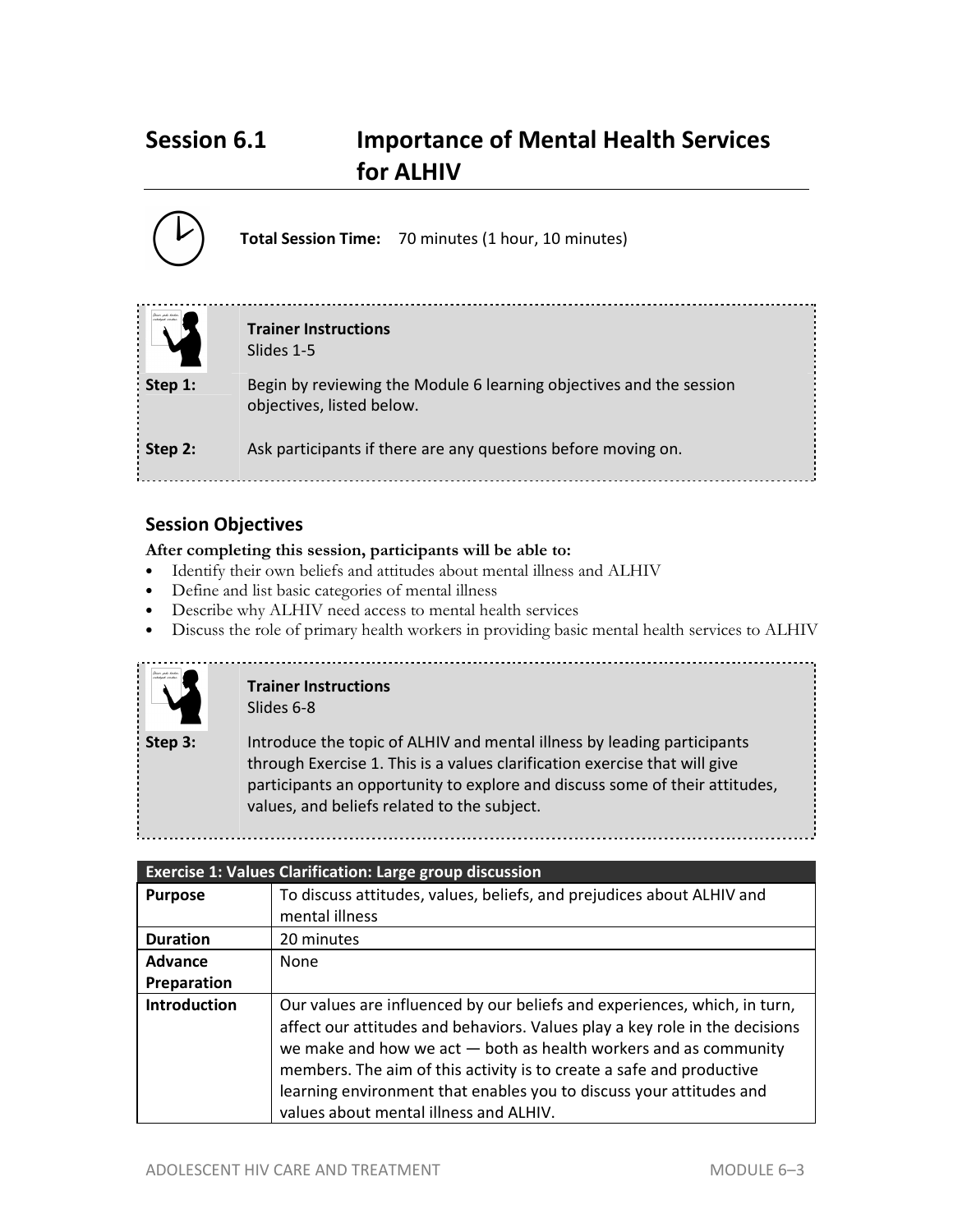| <b>Activities</b> | Large group discussion:                                                                                                                                                                                                                                                                                                                                                                                                                                                                                                                                                                                                                                                                                                                                                                |
|-------------------|----------------------------------------------------------------------------------------------------------------------------------------------------------------------------------------------------------------------------------------------------------------------------------------------------------------------------------------------------------------------------------------------------------------------------------------------------------------------------------------------------------------------------------------------------------------------------------------------------------------------------------------------------------------------------------------------------------------------------------------------------------------------------------------|
|                   | Remind participants that, during this exercise, there are no right or<br>1.<br>wrong answers. Everyone should feel comfortable saying the first<br>thing that comes to their mind to complete each of the sentences<br>that will be read out loud.<br>Read to the large group, out loud and one at a time, each of the<br>2.<br>"Statements for sentence completion" listed below. After reading<br>each statement, ask 1-2 participants to complete the sentence and<br>then, to encourage discussion, ask the rest of the participants if they<br>had similar or different reactions.                                                                                                                                                                                                |
| <b>Debriefing</b> | Our values and beliefs, as well as those held by clients and in the<br>٠<br>community, can have a profound effect on how mental health illness<br>is defined and experienced. These values and beliefs also affect the<br>type of mental health care that is (or is not) provided.<br>People with mental illness are often stigmatized, discriminated<br>٠<br>against, and excluded from family, school, social activities, and, at<br>times, even health care services.<br>Health workers can combat this stigma and discrimination by setting<br>$\bullet$<br>an example and treating people with mental illness respectfully,<br>helping to recognize when clients (or caregivers) may have a mental<br>illness, and providing them with support, referrals, and follow-up<br>care. |

# **Exercise 1: Values Clarification: Large group discussion**

# **Statements for sentence completion:**

- 1. Mental illness is…
- 2. Mental health services in this country are…
- 3. The way people with mental illness are treated is….
- 4. Traditional beliefs about mental illness in our community can…
- 5. ALHIV who suffer from depression and other mental illnesses are…
- 6. Substance use and abuse among ALHIV are…
- 7. An adolescent with a mental illness should…
- 8. Recognizing mental illness among ALHIV at our health facility is…
- 9. When an ALHIV shows signs or symptoms of a mental illness, the role of the health worker should be to…
- 10. For an adolescent to overcome mental illness, it is important to….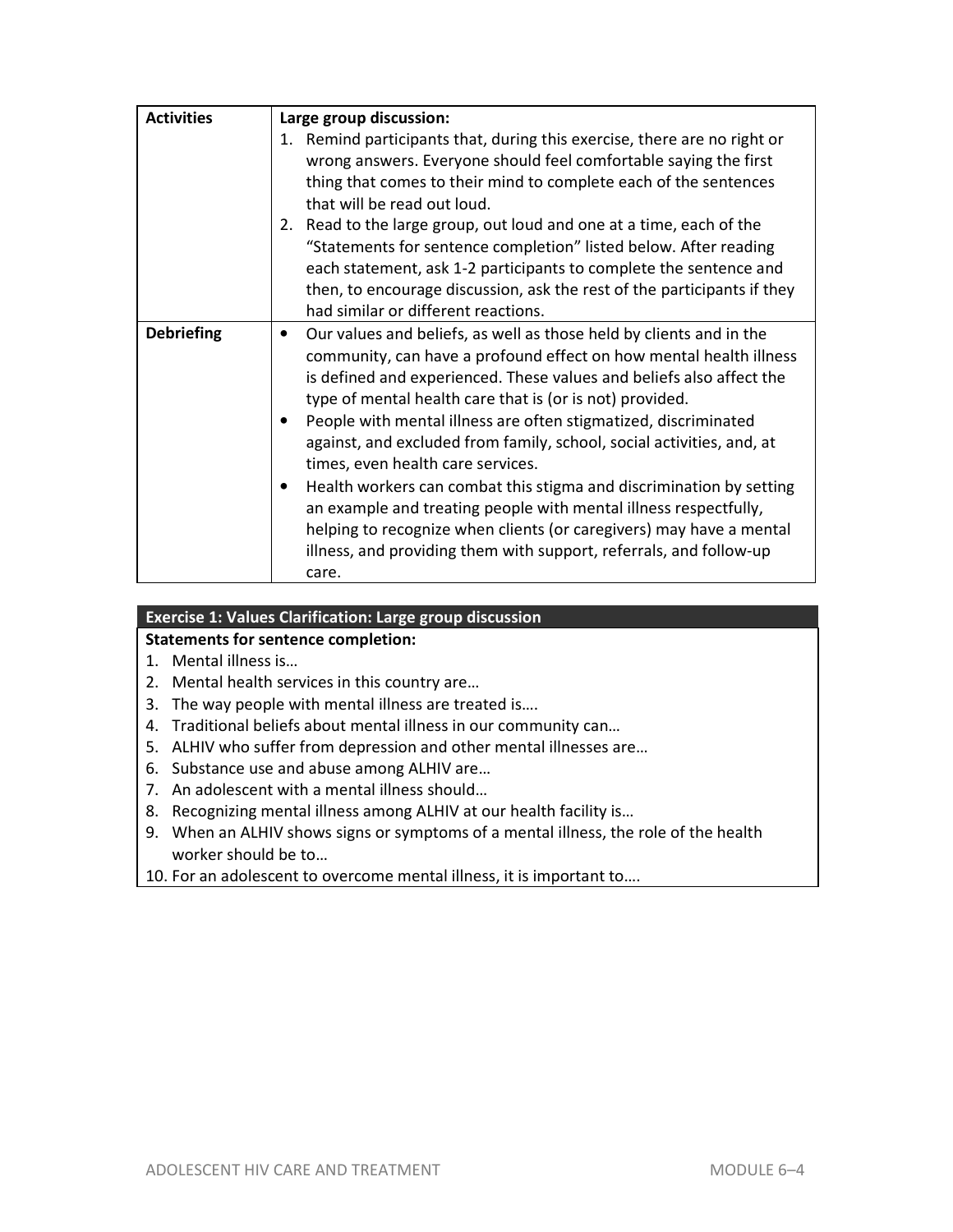|         | <b>Trainer Instructions</b><br>Slides 9-12                                                                                                                                                                                                                                                                                                                                                                      |
|---------|-----------------------------------------------------------------------------------------------------------------------------------------------------------------------------------------------------------------------------------------------------------------------------------------------------------------------------------------------------------------------------------------------------------------|
| Step 4: | Discuss the definition of mental health and of mental illness. Start by asking<br>participants to brainstorm responses to the following questions:<br>What is mental health?<br>What is mental illness?<br>How do mental illnesses differ from psychosocial problems?<br>What causes mental illness?<br>Record responses on flip chart and fill in the discussion using the content<br>below and in the slides. |
|         | Remind participants that this module focuses specifically on mental illness<br>and that they should refer to Module 4 for more information on basic<br>counseling and communication skills, Module 5 for more on psychosocial<br>assessment and support information and skills, and Module 9 for more on<br>positive living and positive prevention information.                                                |
| Step 5: | Briefly review some of the difficulties in defining mental illness, using the<br>content below and in the slides.                                                                                                                                                                                                                                                                                               |
|         | (optional) Ask the adolescent co-trainer(s) to share some ideas and<br>perceptions that adolescents have about mental illness.                                                                                                                                                                                                                                                                                  |
|         |                                                                                                                                                                                                                                                                                                                                                                                                                 |
|         | <b>Make These Points</b>                                                                                                                                                                                                                                                                                                                                                                                        |
|         | Mental health refers to a state of psychosocial well being and, for people with mental<br>illness, adoption of strategies to overcome their illness.<br>There are many challenges in defining mental illness.<br>Mental illness is characterized by persistent and severe subjective distress and/or                                                                                                            |

- moderate to severe impairment in functioning over time.
- Temporary states of severe distress and reduced functioning are not usually considered mental illness.

t.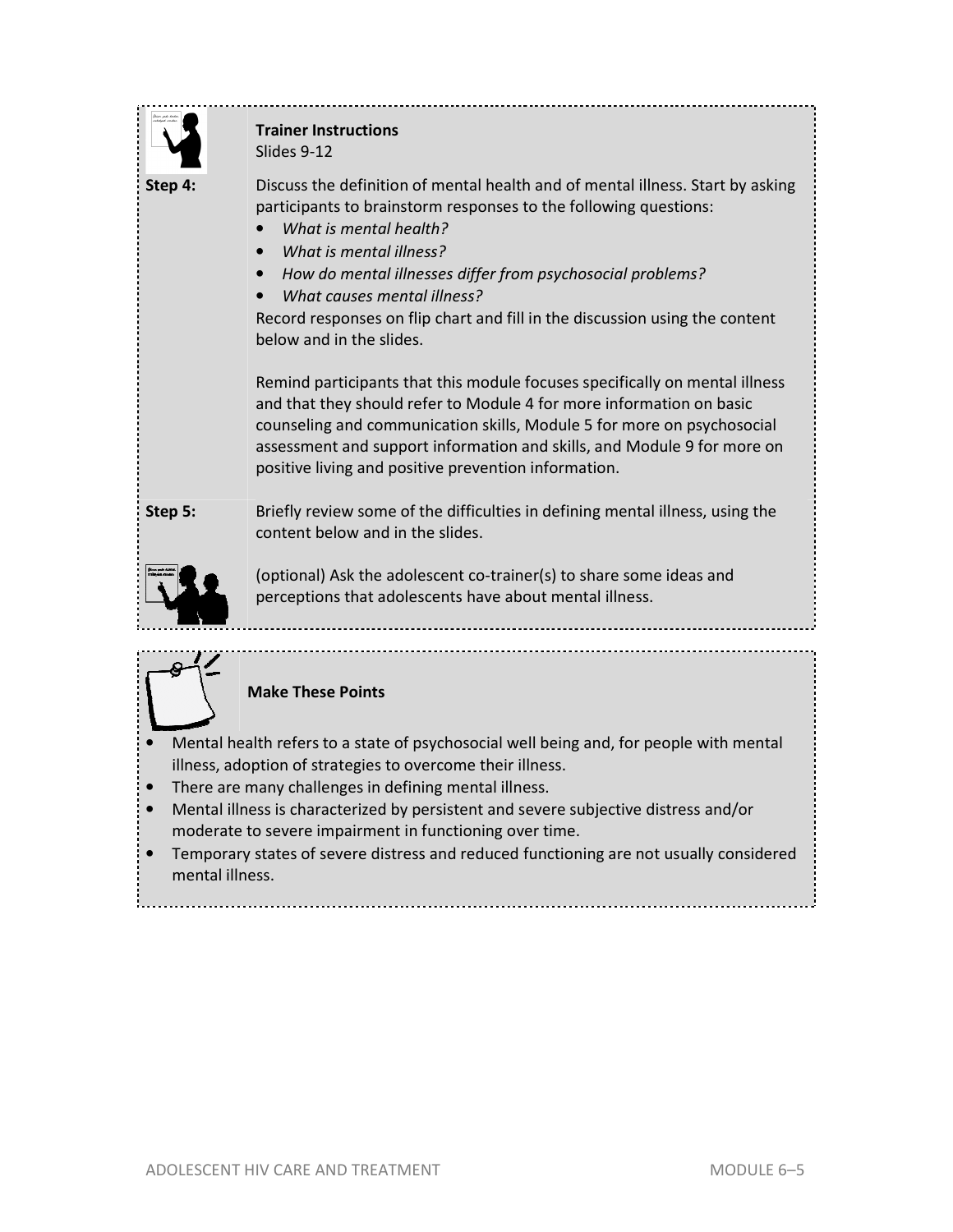# **Overview of Mental Illness1,2,3,4**

#### **What is mental health?**

Mental health refers to a state of psychosocial well being and, for people with mental illness, the adoption of adequate strategies to overcome the debilitating effects of their illness. States of mental health and mental illness fall into a broad spectrum — ranging from, for example, "feeling down" to having severe depression over a period of time.

#### **What is mental illness?**

- Mental illness (or mental disorder) is characterized by the presence of one or both of the following *over time*:
	- Persistent and severe subjective distress (or discomfort)
	- Moderate or severe impairment in functioning (not being able to "get through" day-today activities)
- *Temporary* states of severe distress and reduced functioning, often in response to stressful life events, are not considered mental illness. Examples might include temporary mood fluctuations, extreme sadness in response to a difficult life event, or not being able to focus in school from time to time.
- Mental health problems that do not meet the threshold for mental illness can be addressed through general counseling (see Module 4), psychosocial support (see Module 5), and support to live positively with HIV (see Module 9).
- Although the exact cause of most mental illnesses is not known, it is becoming clear through research that many are caused by a combination of factors, including genetic predisposition, injuries to or medical conditions that affect the brain, and the long-term impact of adverse life events.

#### **Difficulties defining mental illness:**

- To some extent, the line between ordinary variation and distress, and the presence of a mental illness, is an arbitrary one.
- People vary in their personalities, social and intellectual abilities, emotional expression, and coping skills, resulting in a wide range of what is considered "normal."
- Among adolescents, there are also enormous biological and psychological changes taking place. Most adolescents will experience some type of fluctuation in mood or behavior and/or problems that affect their emotional and mental functioning. For example, normal adolescent development includes transient "moodiness" and challenging parental authority.
- The problem of defining mental illness is further complicated by the lack of objective biological tests to make diagnoses.
- Definitions of mental illness are constantly being further refined.



# **Trainer Instructions**  Slides 13-15

- **Step 6:** Ask participants to brainstorm responses to and discuss these questions:
	- *What are the most common mental illnesses among adolescent clients?*
	- *What are some local terms used in your community for these conditions/illnesses?*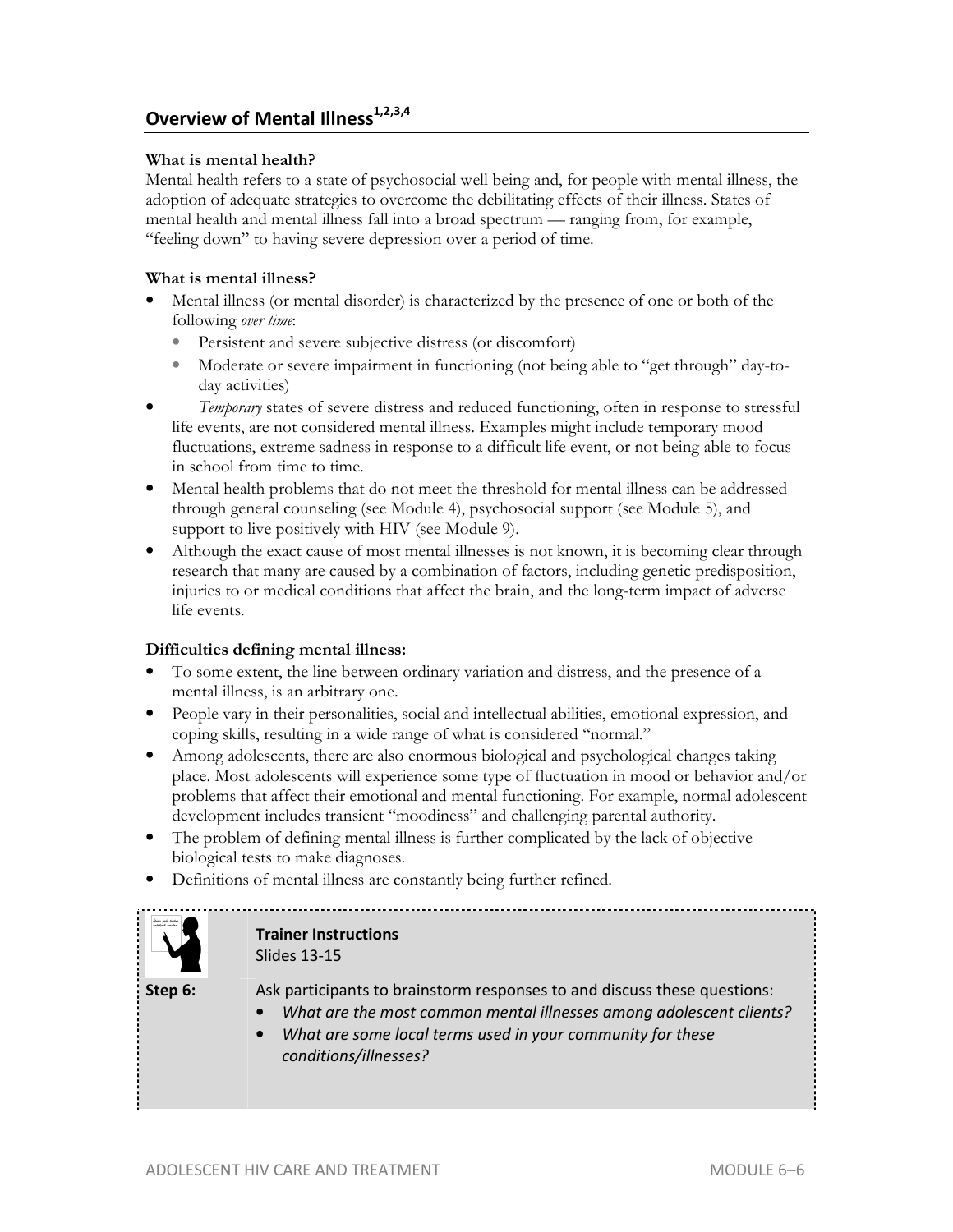Remind participants that there will be a chance to discuss specific mental illnesses in more detail in the next session.



(optional) If willing and comfortable, ask the adolescent co-trainer to discuss some of the mental health challenges he or she, or someone he or she knows, has experienced.



- Mental illness is a broad term that covers many different disorders many of which can emerge during late childhood and adolescence.
- Adolescents are susceptible to a range of mental illnesses that can generally be classified into these broad categories: depression; alcohol and substance use disorders; anxiety disorders; behavioral disorders; and severe mental illness.
- Suicide is the most severe consequence of mental illness. While severe depression is most commonly associated with suicide, other mental illnesses may also increase an adolescent's risk of suicide.
- Mental illness can interfere with an adolescent's development and with his or her HIV care, including in the areas of retention, adherence, positive living, and positive prevention.

# **Basic Categories of Mental Illness Seen in Adolescents**

Mental illness is a broad term that covers many different disorders — many of which can emerge during late childhood and adolescence. ALHIV are susceptible to a number of mental illnesses, which can be broadly classified into the following categories:

- **Depression:** a feeling of intense sadness including feeling helpless, hopeless, and worthless — that lasts for days to weeks and is not explained by bereavement (mourning the death of someone close). If severe and untreated, depression can lead to suicide (see box).
- **Alcohol and substance use disorders**
- **Anxiety disorders:** manifested by persistent fear or worry that is out of proportion to a person's current life circumstances

#### **Suicide in Adolescents**

Suicide, or the act of killing oneself, is one of the most severe consequences of mental illness. While severe depression is the mental illness most commonly associated with suicide, psychosis, anxiety disorders, substance use disorders, and other mental illnesses are also associated with an increased risk of suicide.

- **Behavioral disorders:** manifested by violent behavior, aggression, and impulsivity (the tendency to do things without adequate forethought)
- **Severe mental illness:** usually refers to schizophrenia or other mental illnesses that have psychotic features (in other words, loss of contact with reality)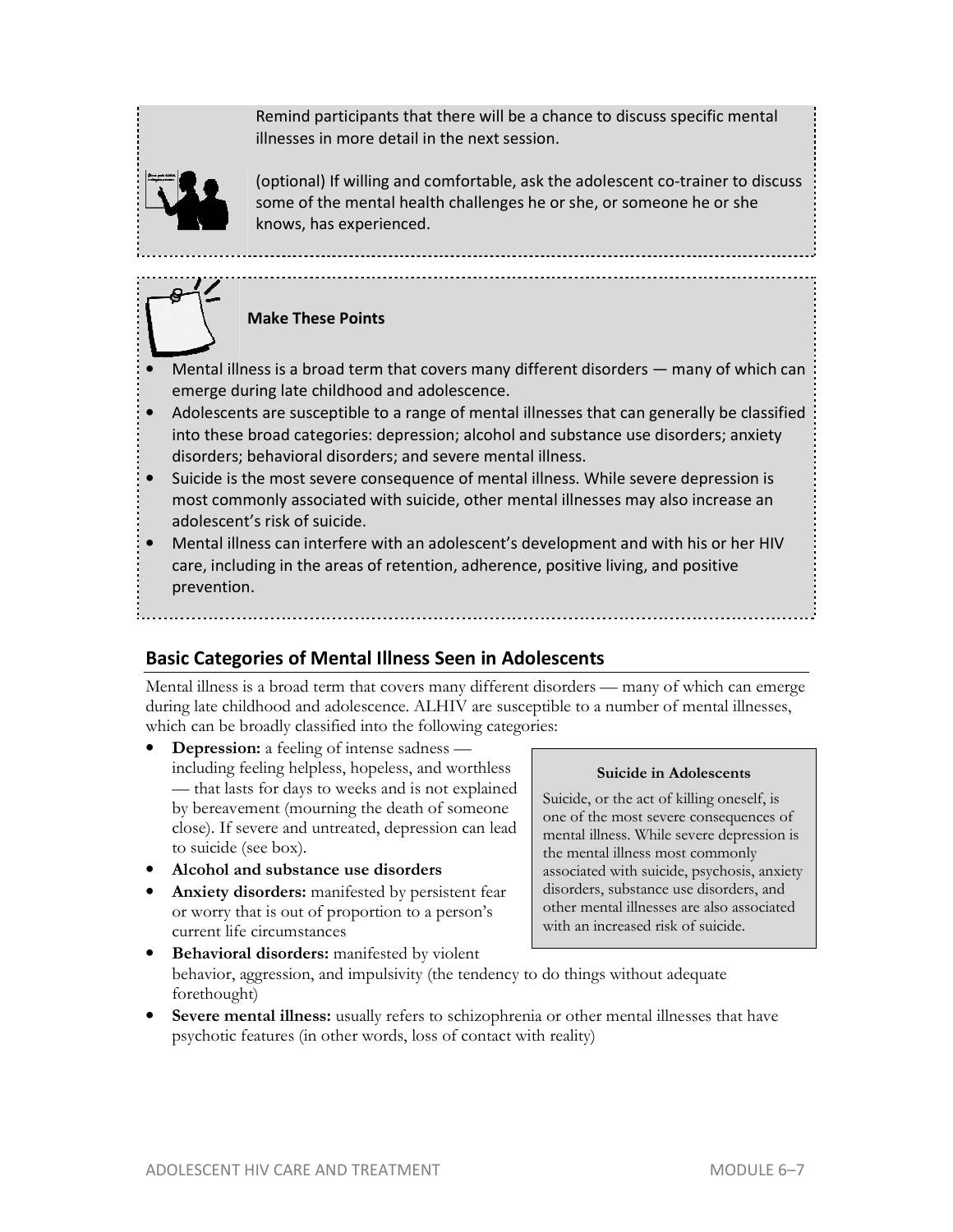These disorders vary in severity and can create barriers to the adolescent achieving selfprotection and the expected degree of independence. Mental illness can also interfere with an adolescent's HIV care, including in the areas of retention in care, adherence to ART, positive living, and positive prevention.

Some of the more common mental illnesses are discussed further in the next session.



# **Trainer Instructions**  Slides 16-18

**Step 7:** Ask participants the following question to facilitate discussion about the importance of mental health services for ALHIV.

> • *Why is addressing mental health and mental illness important to the care of ALHIV?*

Record responses on flip chart and fill in as needed using the content below and in the slides.



(optional) If willing and comfortable, ask the adolescent co-trainer to discuss why he or she thinks it is important to provide mental health services to ALHIV.



# **Make These Points**

- It is very important to include mental health services as a part of comprehensive care for ALHIV.
- ALHIV may be at increased risk for mental illness, compared to their HIV-negative peers, for several reasons.
- Mental illness can impact adherence to care and treatment, influence the course of HIV disease, and make it more difficult to engage in positive living and positive prevention.
- Untreated mental illness can disrupt adolescent development and, in the most extreme cases, result in suicide.

# **Importance of Mental Health Services for ALHIV 1,2,3,4**

# **Recognizing possible mental illness and providing/referring ALHIV for mental health services is important because:**

- Primary mental illnesses usually begin in childhood, adolescence, or early adult life.
- Compared to their HIV-negative peers, ALHIV have an increased risk for mental illness as a result of the direct effect HIV has on the brain, the fact that chronic illnesses are associated with higher rates of mental illness, and the impact of stigma and discrimination.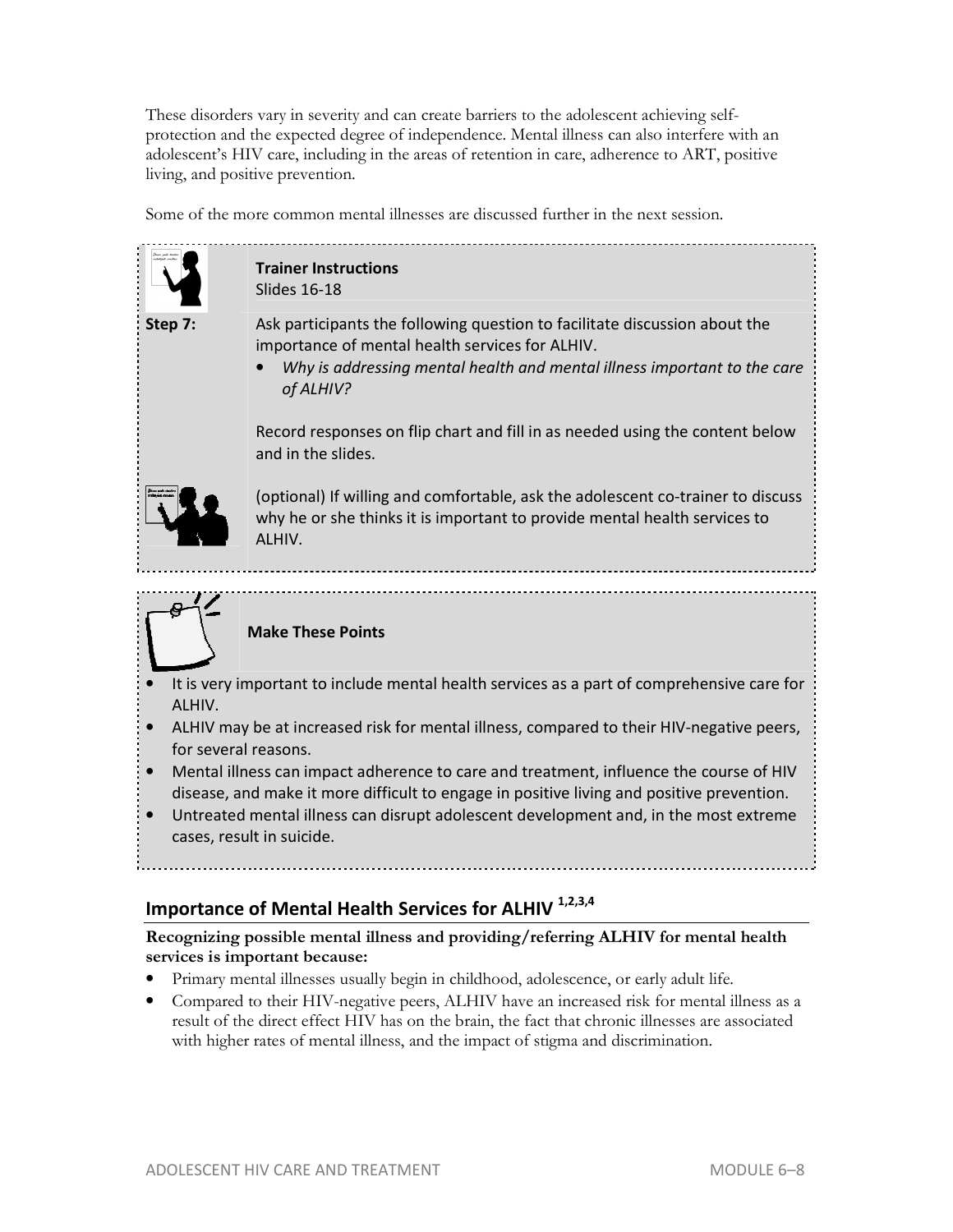- **A person's mental health significantly influences his or her adherence to HIV care and treatment.** Adolescents with mental health and substance use problems are more likely to forget or decide not to take their medications.
	- Studies in adults have found that, when depression is treated, clients with HIV are more likely to initiate ART, adhere to ART, and have both higher CD4 cell counts and lower viral loads.
- Mental health status influences the course of HIV disease in various ways. For example, depression can limit the energy needed to keep focused on staying healthy and research shows that depression may accelerate the progression to AIDS.
- Mental illness can make it more difficult for an adolescent to engage in positive living and positive prevention, including practicing safer sex to prevent transmission to sexual partners.
- The presence of one mental illness predisposes a person to the onset of other mental disorders (for example, it is not unusual to see a depressed adolescent who also abuses alcohol).
- People who experience mental health problems (for example, depression) are more likely to abuse drugs or alcohol and to engage in risky sexual behaviors.
- Untreated mental illness can disrupt adolescent development in a profound way, by interfering with the ability to work, attend school, and form social relationships.
- Untreated mental illness can result in suicide.

|                 | <b>Trainer Instructions</b><br><b>Slides 19-24</b>                                                                                                                                                                                                                                                                                                                                                                                                                                                         |
|-----------------|------------------------------------------------------------------------------------------------------------------------------------------------------------------------------------------------------------------------------------------------------------------------------------------------------------------------------------------------------------------------------------------------------------------------------------------------------------------------------------------------------------|
| Step 8:         | Ask participants the following question to facilitate discussion about the<br>challenges of providing mental health services to ALHIV.<br>What are some of the challenges of providing mental health services to<br>adolescents in your setting?<br>Record responses on flip chart and fill in as needed using the content below                                                                                                                                                                           |
|                 | and in the slides.                                                                                                                                                                                                                                                                                                                                                                                                                                                                                         |
| Step 9:         | Ask participants to quickly break into pairs (or groups of 3-4, together with<br>the people seated next to them) and to brainstorm solutions to some of<br>these challenges. Specifically, ask participants to discuss:<br>What can health workers do to improve the mental health services<br>available to adolescents?<br>What can health facilities do to improve the mental health services<br><i>available to clients?</i><br>After about 5 minutes, ask some participants to summarize the solutions |
|                 | they discussed in their small group. Record responses on flip chart and fill in<br>as needed using the content below and in the slides.                                                                                                                                                                                                                                                                                                                                                                    |
| <b>Step 10:</b> | If time allows, participants may want to break into groups to begin mapping<br>the mental health services that are available at health facilities and at the<br>community level in their areas.                                                                                                                                                                                                                                                                                                            |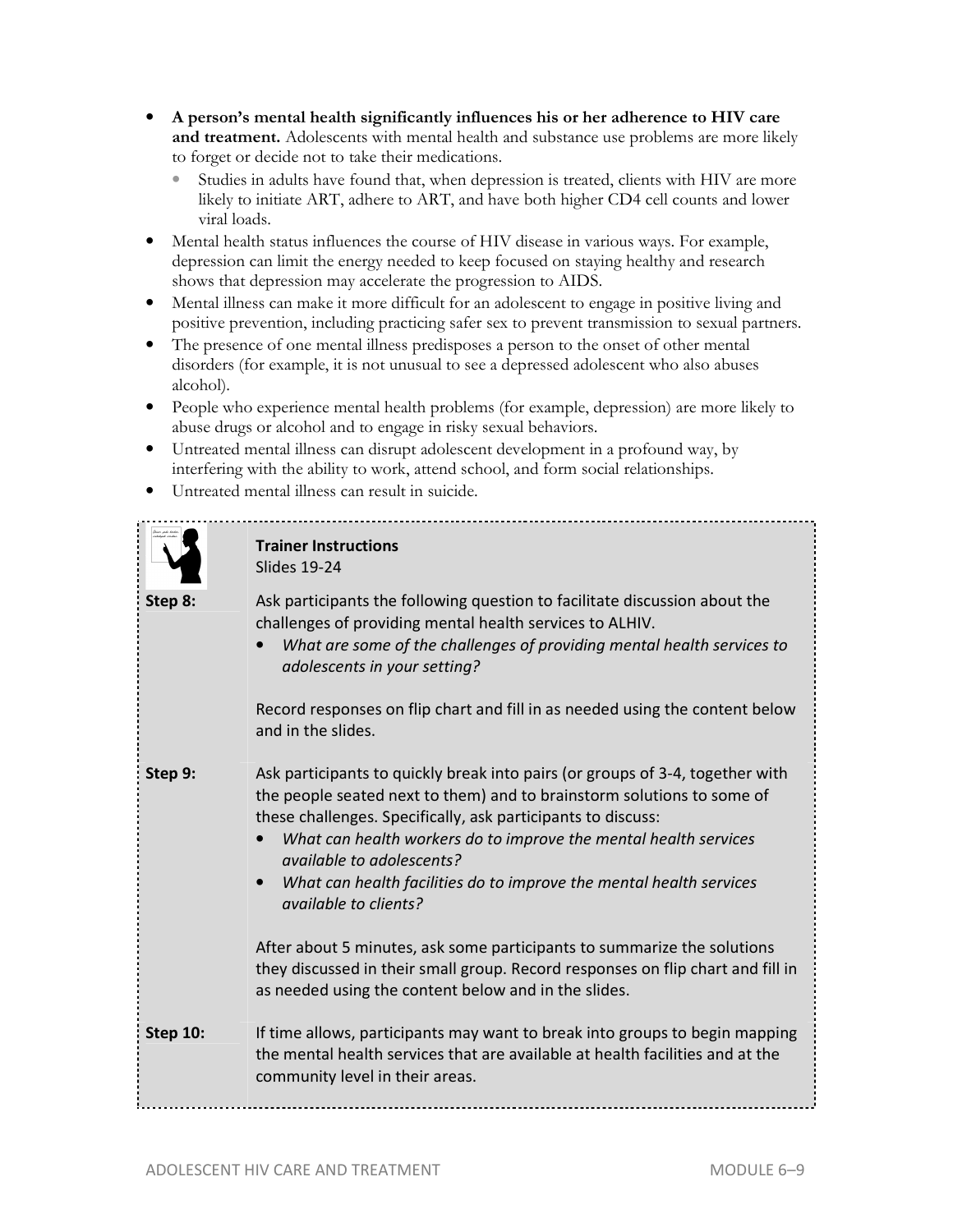If there is not enough time during the session, it may be helpful to identify point people from within the group to follow up on mapping mental health services and developing standard procedures for mental health care after the training, such as during a multidisciplinary team meeting.

#### **Make These Points**

- Although there are barriers to providing mental health services in many HIV clinical care settings, there are many concrete things health workers can do to recognize possible mental illness and to provide basic care, referrals, and follow-up.
- Health facilities can also improve mental health services by establishing routine approaches and standard procedures for mental health screening, referrals, and treatment.

# **Providing Mental Health Services to Adolescents: Challenges and Solutions2,5**

#### **Challenges**

Barriers and challenges to providing mental health services may include the following:

- An insufficient number of mental health specialists to provide services and effective training and supervision to primary health workers
- The limited information on the prevalence of mental health disorders in African countries
- A lack of validated and context-appropriate screening tools
- The few treatment options available in most settings (for example, psychotherapy, psychotropic medications)
- The very limited data available on the treatment of psychiatric disorders in ALHIV
- The high levels of social stigma and discrimination faced by people with mental illness

#### **Solutions**

Diagnosing a specific mental illness can be difficult and requires specialized training. Despite this and the many challenges related to providing mental health services to ALHIV, there are many things **health workers** can do, such as:

- Recognize that ALHIV are at risk for mental illness.
- Recognize the array of mental illnesses that are seen in adolescents.
- Include mental health as a part of routine care. This includes conducting regular psychosocial assessments (see Module 5), regularly assessing a client's mental health needs, and checking in with caregivers (when available and involved) about the clients' moods, general behavior, and any changes they have observed — at home, at school, with friends, and with family members.
- Use clinical skills and observation during routine visits to identify if an adolescent might have a mental illness.
- Know the signs that a serious mental illness may be present and know how to refer adolescents for further assessment and care.
- Use simple screening tools to determine if a mental illness may exist.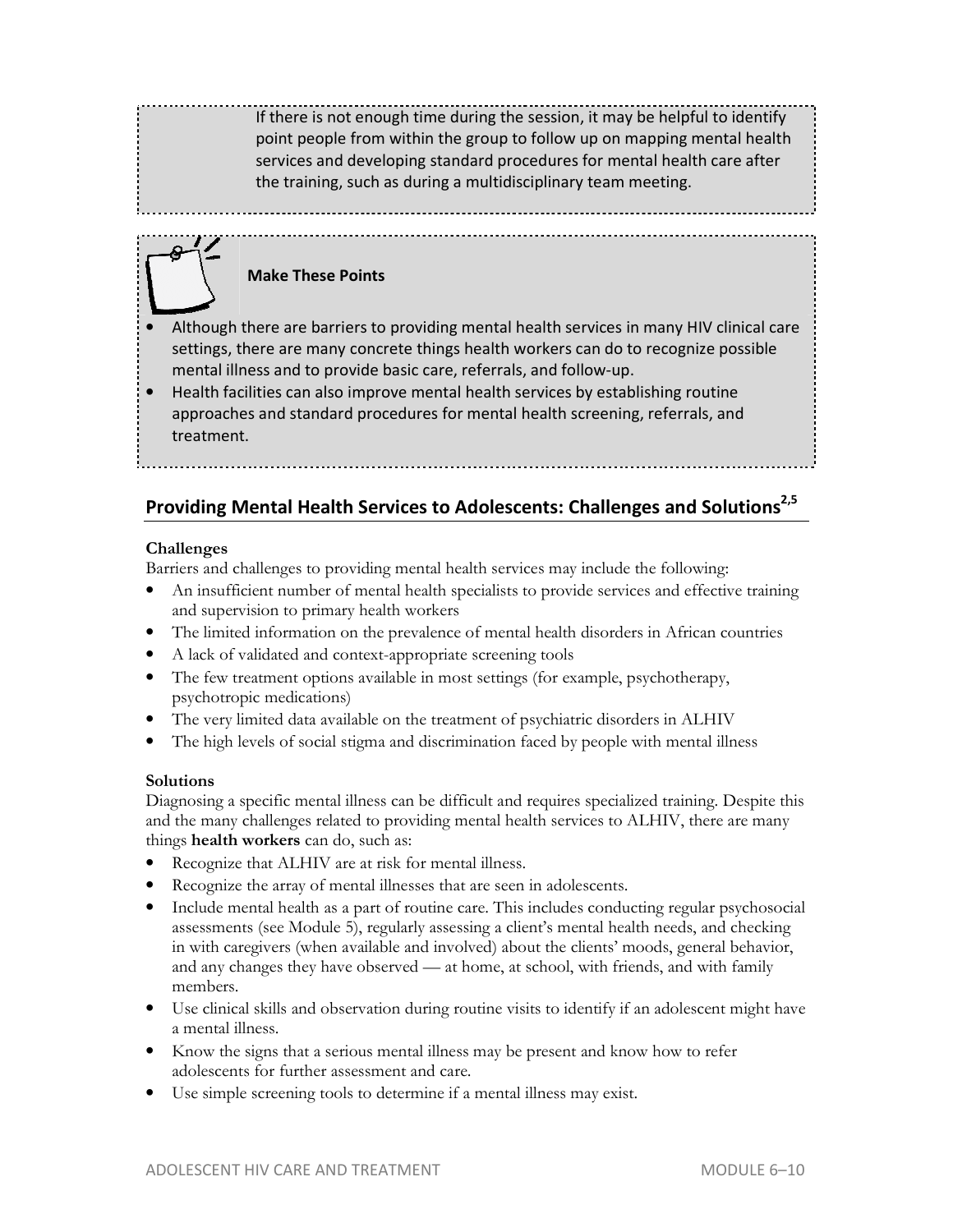- Distinguish urgent mental illness that requires emergency management from less pressing mental health concerns.
- Provide appropriate mental health referrals and follow-up care and support to adolescent clients and their family members.
- Consider the impact of mental illness on an adolescents' HIV care (in particular adherence to care and medications).
- Respect and listen to clients' and caregivers' beliefs about the origin and treatment of mental illness. Beliefs concerning the treatment of mental health conditions vary among members of different communities and cultural groups.
- Discourage the use of alcohol and drugs among adolescent clients.

There are also many things **health facilities** can do to support and improve mental health services for adolescent clients and their family members, such as:

- Establish routine approaches and standard internal procedures for mental health screening, referrals, and treatment.
	- This can include **mapping available mental health services** at the level of the health facility (own health facility and others in the area) and the community (e.g. school-based programs for adolescents with learning disabilities; mental health specialists, such as psychologists and psychiatrists within the facility or at other health facilities; public or private inpatient and outpatient psychiatric services; individual or group counseling programs, etc.), formalizing referral linkages with these services, and providing appropriate referrals and follow-up.
	- Health facilities should also **develop and implement standard procedures** for mental health screening, referrals, and treatment. In some facilities, for examples, health workers may be responsible for mental health screening and basic management, while in others, they may only be responsible for initial screening and referral to a mental health professional if possible mental illness is detected.
- Identify a mental health point person on the multidisciplinary HIV team (this may be a social worker, counselor, psychologist, or other).
	- Support the mental health point person to attend relevant mental health trainings and make time for in-service trainings on mental health.
	- A number of mental health resources that may be used for discussion and training in the clinical setting can be found here: http://www.who.int/mental\_health/en/.
- Ensure a multidisciplinary team approach to the care of clients with mental illness for example, that their care is managed jointly by the mental health professional (e.g. psychologist, psychiatrist, social worker) and the nurses and physicians providing HIV care and treatment.
- Ensure that mental health is discussed as a routine part of HIV care in multidisciplinary team meetings and case conferences.



**Trainer Instructions**  Slide 25

**Step 11:** Allow 5 minutes for questions and answers on this session.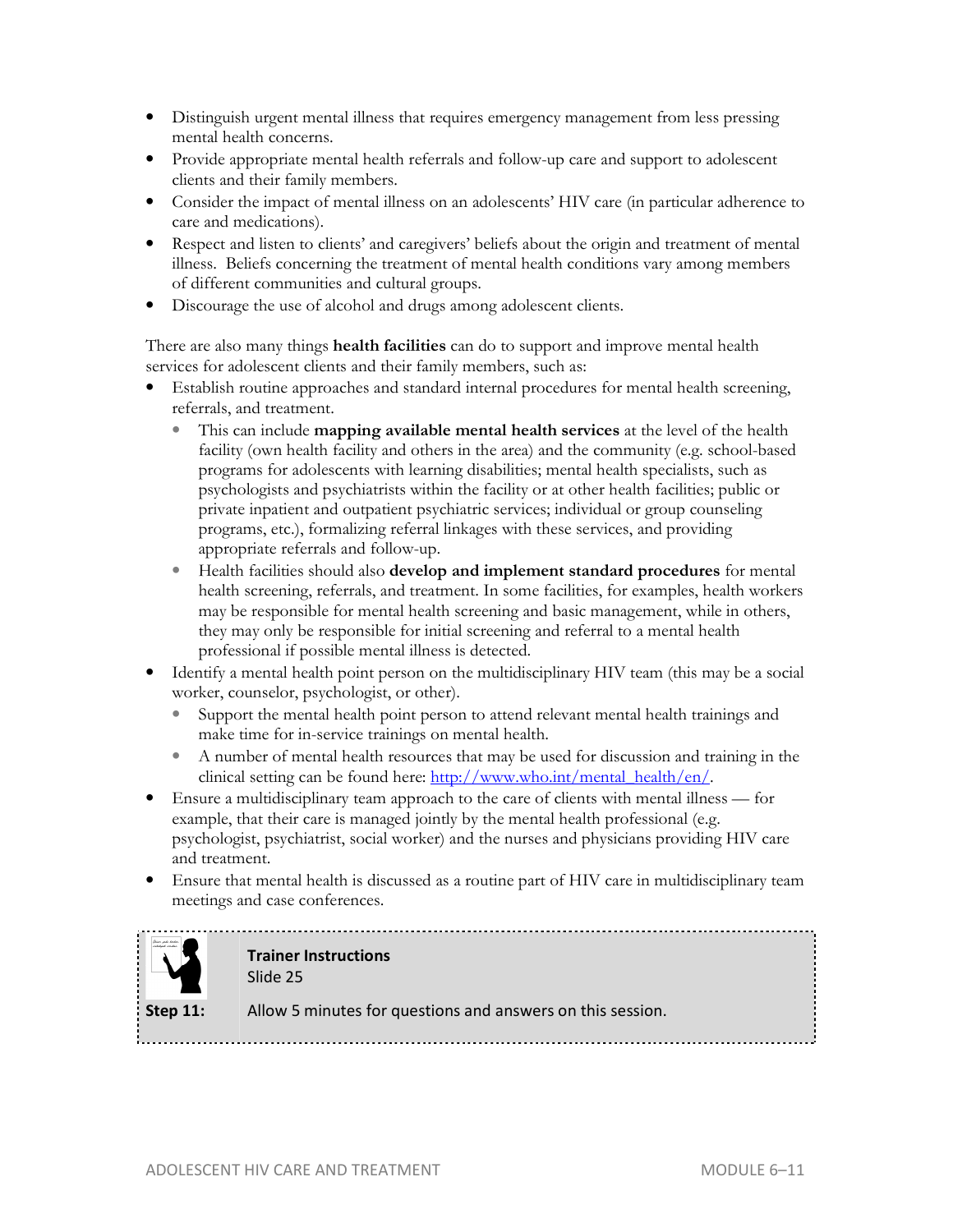# **Session 6.2 Identifying Possible Mental Illness and Providing Basic Mental Health Support to ALHIV**



**Total Session Time:** 140 minutes (2 hours, 20 minutes)

|         | <b>Trainer Instructions</b><br>Slides 26-27                   |
|---------|---------------------------------------------------------------|
| Step 1: | Begin by reviewing the session objectives listed below.       |
| Step 2: | Ask participants if there are any questions before moving on. |

# **Session Objectives**

**After completing this session, participants will be able to:**

- Recognize when an adolescent client may have a mental illness, determine the need for followup care, and provide appropriate referrals for mental health services
- Apply screening tools for depression and substance use disorders with adolescent clients
- Provide basic management during mental health emergencies
- Describe how to support clients taking psychotropic medications, including understanding basic interactions between ARVs and psychotropic medications



#### **Trainer Instructions**  Slides 28-37

**Step 3:** Explain that ALHIV may enter the care setting with a variety of mental health and psychosocial issues. Adolescents may also develop mental illness or mental health problems as they develop and age — and these problems or issues may change over time. One of the health worker's important tasks is to determine clients' most significant problems — the problems requiring immediate attention.

- **Step 4:** Lead a discussion on the ways health workers can begin to identify possible mental illness during routine visits with ALHIV (and caregivers). Ask the following questions and record key points on flip chart:
	- *What are some things that health workers can observe about clients during routine visits that may help identify a mental illness?*
	- *How can health workers use the client's past and present history to help identify a possible mental illness?*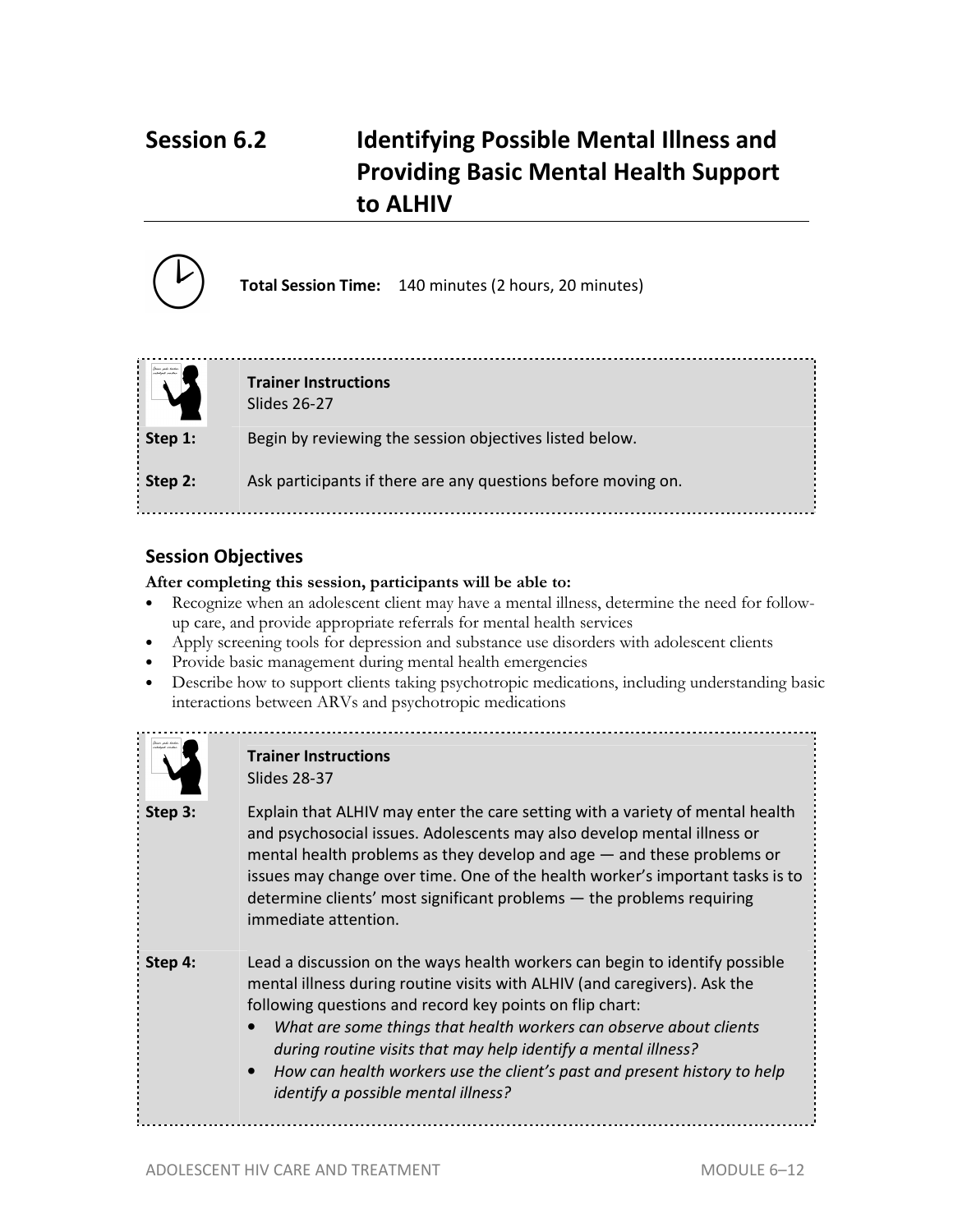• *How could routine psychosocial assessments (which we discussed in Module 5) help identify possible mental health problems?* 

Fill in using the content below and in the slides.

Refer participants to and review *Appendix 6A: Tips for Health Workers on Identifying Possible Mental Illness*, which can be used as an aide to help participants remember the key points discussed.



# **Make These Points**

- While diagnosing specific mental illness requires specialized training and experience, all health workers should be alert to common signs that a mental illness may be present.
- There are many ways that health workers can recognize signs of a possible mental illness during routine clinic visits with ALHIV (and caregivers), including the client's recent and past history; basic observations of the client; and findings of routinely conducted psychosocial assessments (see Module 5).
- It is important that health workers be aware of various signs of possible mental illness, which will vary from person to person and depend on the age and developmental stage of a particular client.

# **Recognizing Possible Signs of Mental Illness During Routine Clinic Visits**

**Remember:** Diagnosing a specific mental illness can be difficult and requires specialized training. However, all health workers should know the signs that a serious mental illness may be present and know how to refer adolescents for further assessment and care.

There are many types of information readily available to the health worker that can help determine if an ALHIV may have a mental illness. See also *Appendix 6A: Tips for Health Workers on Identifying Possible Mental Illness.*

#### **1. Use a client's recent and past history**

**Recent history:** An adolescent may self-report symptoms of mental illness. On the other hand, an adolescent suffering from a mental illness may not be aware that something is wrong or may be too afraid to talk about it. Concerns about the changes brought about by possible mental illness may be initially expressed by a client's family members, other adults, or peers. The health worker who knows an adolescent well may also notice these changes over time. For example:

- The adolescent has shown a dramatic change in behavior and/or a major decrease in psychosocial functioning (e.g., used to be friendly, but now only wants to be alone; used to be calm, but is now behaving in a violent way; was a good student, but is now failing in school, etc.)
- The adolescent has been saying things that do not seem plausible (e.g., "my grandmother is trying to poison me," "voices are telling me that I'm a bad person," etc.)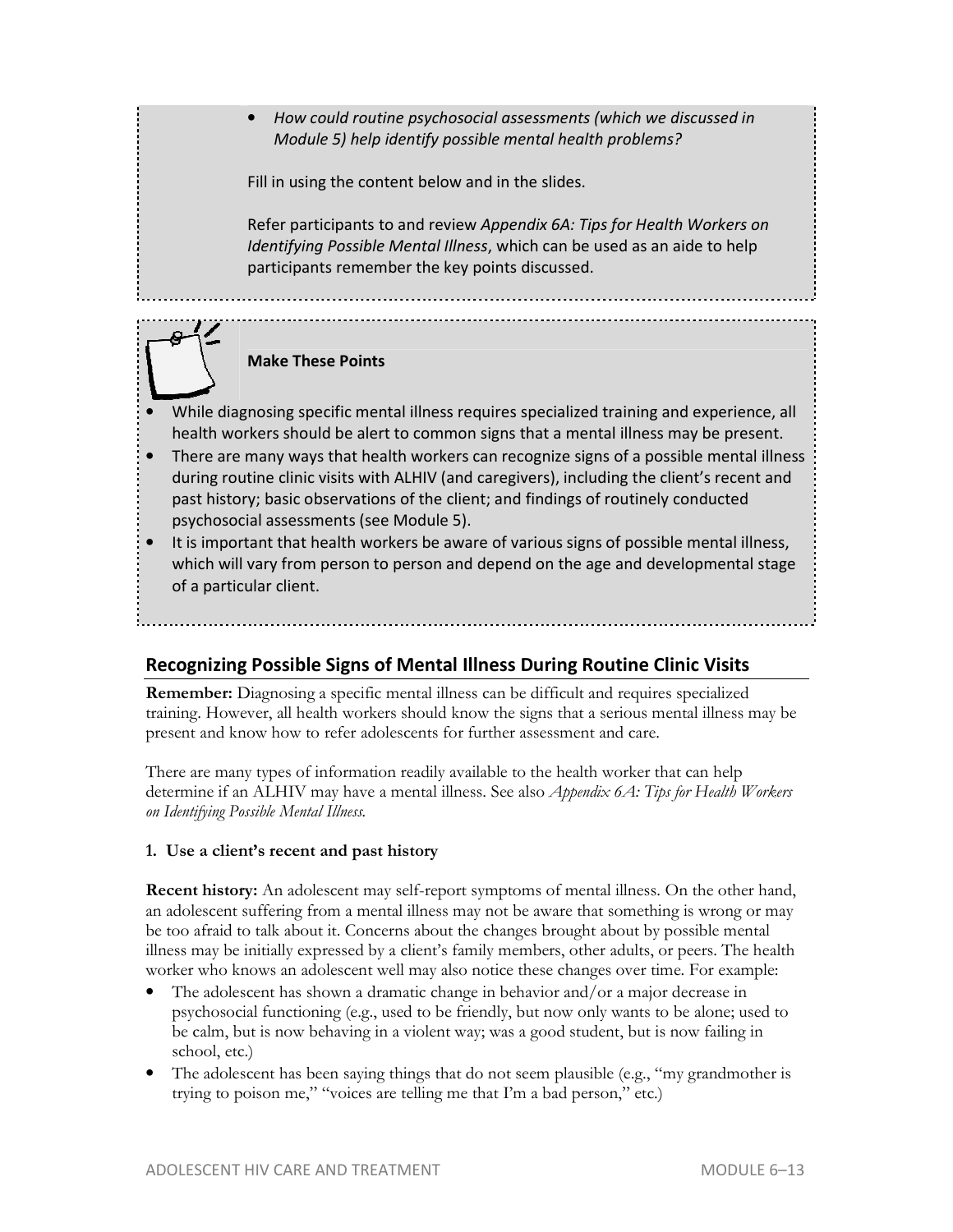**Somatic symptoms:** Mental illness, especially depression and anxiety disorders, affect the mind and body and, when severe, are routinely accompanied by physical (or somatic) complaints.

• These may include: fatigue, headaches/migraines, abdominal pain/gastrointestinal problems, backaches, difficulty breathing, changes in appetite and weight, changes in sleep patterns, and chest pains.

#### **Review the client's clinical and ART history:**

- If signs of possible mental illness are observed or reported, health workers should review the client's HIV history, recent changes in disease status, and ART regimen (including any dosing or medicine changes) to determine if they are contributing to changes in the client's mental health.
- While rare, some ARVs, including efavirenz, can have neuropsychological side effects that may contribute to mental health problems. In these cases, drug changes may need to be considered in clients with new onset mental health problems.

Past history: Many mental illnesses are persistent or recurrent, and some can begin in early childhood. The client or an accompanying family member or friend may report past events that suggest the presence of a mental illness. These include:

- Past psychiatric hospitalization
- Past use of psychotropic medication (any medication capable of affecting the mind, emotions, and behavior) — this is discussed further later in this session
- History of severe behavioral disturbances
- History of mental illness in the family (e.g., depression, schizophrenia)
- History of school failure

#### **2. Make observations during routine visits (and ask caregivers' about their observations)**

Health workers can make observations about the following during their routine visits with clients, which may alert them to the existence of a possible mental illness.

- **Appearance and presentation**: The adolescent's hygiene and grooming are poor; the client comes across as frightening or frightened; the client has alcohol on his or her breath and/or appears intoxicated; the adolescent makes no eye contact or is crying
- **Attitude and behavior**: The adolescent is restless, belligerent, uncooperative; the adolescent is making threats, is unwilling/unable to speak, is behaving in odd and unusual ways
- **Mood and emotions:** The adolescent looks or seems to be frightened, sad, angry
- **Speech, thinking, and perception**: The adolescent is speaking very rapidly or overly loudly or softly; is saying things that make no sense; is saying things that are unlikely to be true (e.g. my grandmother is poisoning me); is reporting hallucinations (hearing or seeing things that are not there)
- **Level of alertness and orientation**: The adolescent is having trouble staying alert and attentive; is drowsy; is confused about things like where he or she is and what time of day it is
- **Social and intellectual skills**: The adolescent does not have the verbal, behavioral, and/or social skills that would be expected of someone his or her age; the adolescent is behaving like a younger child would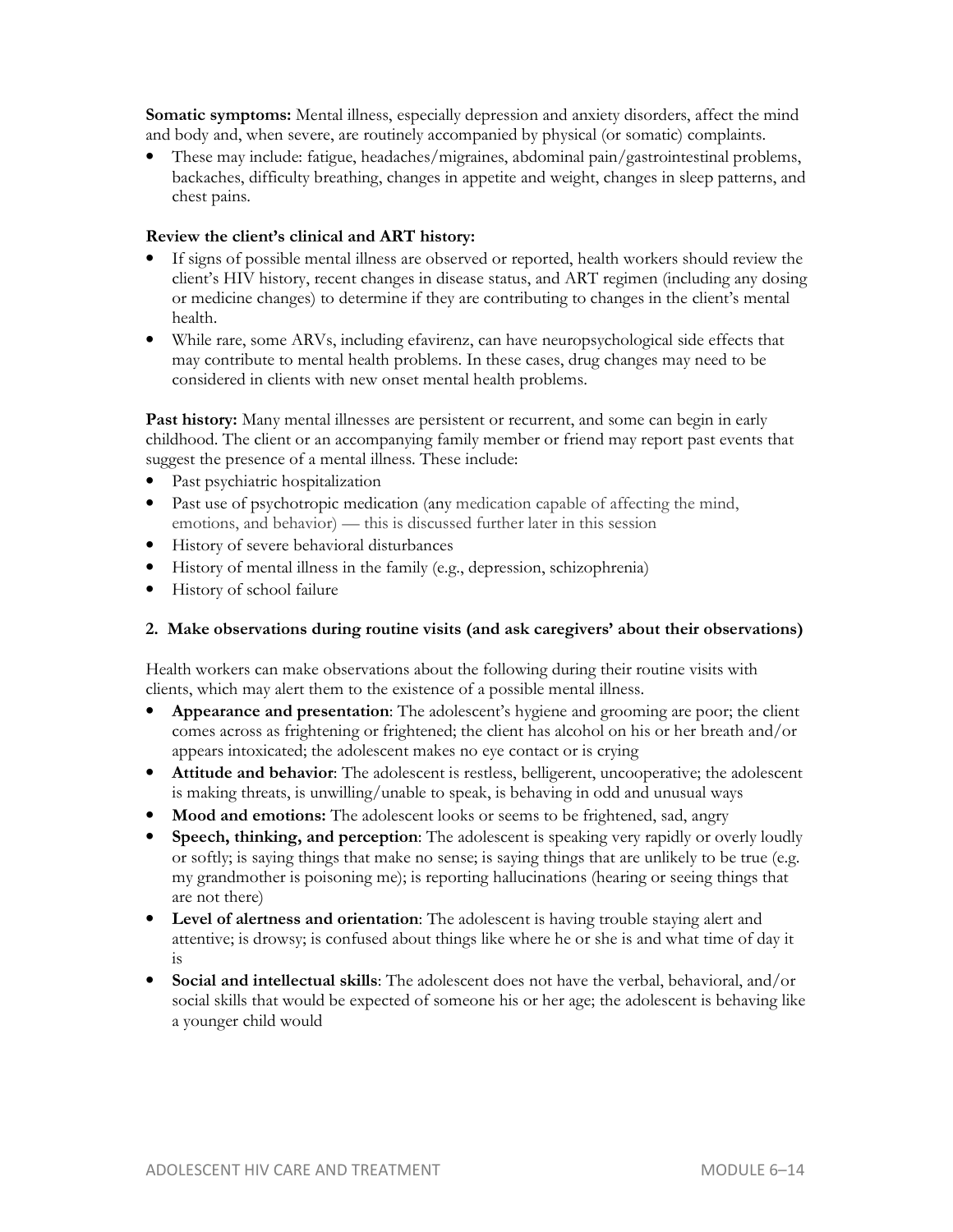If the history and observations reveal problems, it is helpful to ask a few simple follow-up questions that are specific to the problems reported or observed. For example:

- *What is making you cry?*
- *You look frightened today did something scare you?*
- *What are you feeling angry about?*
- *You are usually so neatly dressed is something wrong?*
- *Have you noticed how quickly you're speaking?*

If health workers are not afraid to ask this type of simple questions based on their observations, they may quickly learn whether an adolescent client is having serious problems that suggest the presence of mental illness.

As mentioned above, it is also important for health workers to review the client's HIV history, recent changes in disease status, and ART regimen (including any dosing changes or new medications) to determine if they might be contributing to any new mental health issues.

#### **A note about delirium**

Delirium is a serious *medical* (i.e., not psychological) condition that can present with signs of mental illness, such as delusions, hallucinations, and agitation. Prior to concluding that an adolescent has a primary mental illness, it is very important for health workers to first assess whether the adolescent has delirium and is in urgent need of medical care. Note that delirium is not as common in adolescents as it is among the elderly, especially hospitalized and critically ill patients.

Causes of delirium:

- Rapidly reversible causes of delirium are hypoglycemia (check blood glucose level), severe dehydration (check for signs of shock, heat stroke, high temperature; provide hydration and cooling), and hypoxia (look for cyanosis and shortness of breath; give oxygen).
- Other causes of delirium include meningitis, cerebral malaria, sepsis from any cause, the direct impact of HIV on the brain, elevated blood sugar, organ failure, metabolic or endocrine abnormalities, alcohol/drug/medication intoxication or overdose, poisoning, status epilepticus, post seizure state, neurotoxic snake bites, and head trauma.

#### **3. Conduct regular psychosocial assessments**

As discussed in Module 5, health workers should conduct a psychosocial assessment when an adolescent enrolls in care and treatment and annually thereafter — as well as when there is a significant change in the client's situation. Health workers may find it helpful to use the Psychosocial Assessment Tool in *Appendix 5A* as a guide to conduct and record key points of psychosocial assessments.

- Psychosocial assessment findings can reveal important things about the client's mood, mood changes over time, coping strategies, eating and sleeping habits, drug and alcohol use, and support systems.
- Information gained from psychosocial assessments can help health workers identify areas for additional follow-up and support, as well as possible signs of mental health problems that require further assessment by a trained mental health provider.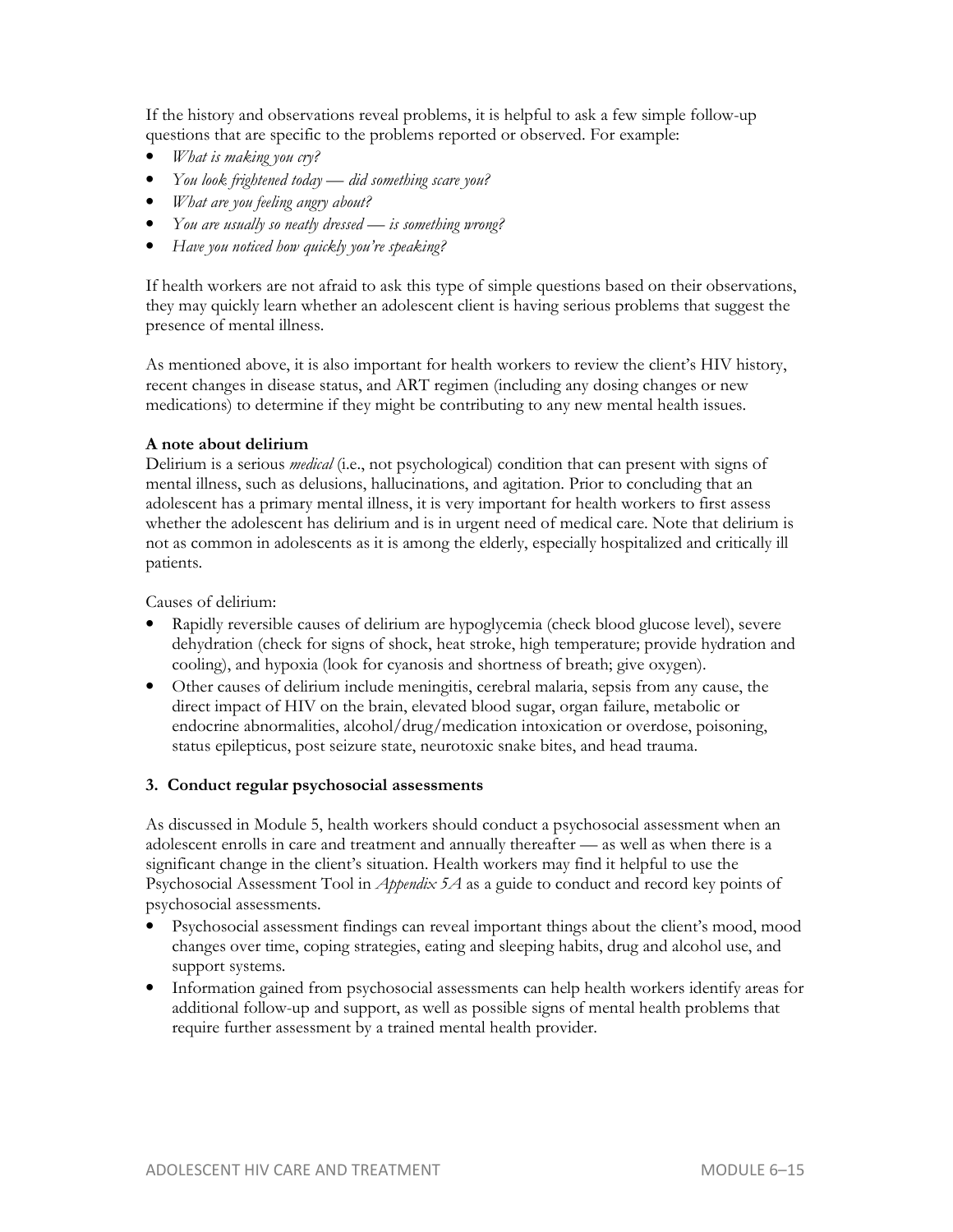**Remember:** The way mental illnesses present in clients varies from culture to culture and person to person. There are also differences in younger versus older adolescents. For example:

- It is common for younger children to manifest mental health issues through acting out behaviors or by complaining about stomach pain or other unexplained somatic problems.
- Older adolescents may demonstrate more pronounced difficulties with schoolwork, truancy, running away from home, and substance abuse. Mental illness interferes with their sense of well being and/or the ability to carry out usual activities.



#### **Trainer Instructions**  Slides 38-45

**Step 5:** Lead participants through Exercise 2, which gives them an opportunity to learn more about specific categories of mental illness, including signs and symptoms that health workers should be alerted to and suggested next steps.

|                     | Exercise 2: Mental Illness in ALHIV: Small group work and peer teaching          |
|---------------------|----------------------------------------------------------------------------------|
| <b>Purpose</b>      | To learn more about the major categories of mental illness, including            |
|                     | common signs and symptoms that health workers should watch out for               |
|                     | and suggested next steps health workers can take if they think an                |
|                     | adolescent client may have a mental illness                                      |
| <b>Duration</b>     | 55 minutes                                                                       |
| <b>Advance</b>      | Review the content below, including Tables 6.1-6.5, and be prepared<br>$\bullet$ |
| Preparation         | to assist participants with peer teaching.                                       |
|                     | Review the screening tools in Appendix 6B, 6C, and 6D and be<br>$\bullet$        |
|                     | prepared to help participants practice using them.                               |
| <b>Introduction</b> | All health workers should be aware of the common categories of mental            |
|                     | illness and should be alert to their possible signs and symptoms in              |
|                     | adolescent clients. In this exercise, we will use peer teaching to learn         |
|                     | more about specific categories of mental illness, including possible signs       |
|                     | and symptoms and what health workers can do to provide clients with              |
|                     | support.                                                                         |
| <b>Activities</b>   | <b>Small Group Work</b>                                                          |
|                     | 1. Break participants into 5 small groups.                                       |
|                     | Assign each small group one of the major categories of mental illness:<br>2.     |
|                     | depression; alcohol and substance use disorders; anxiety disorders;              |
|                     | behavioral disorders; and severe mental illness.                                 |
|                     | Refer participants to the relevant content in their Participant<br>3.            |
|                     | Manuals, including Tables 6.1-6.5 (there is one section and Table for            |
|                     | each of the categories of mental illness).                                       |
|                     | Tell participants that this is a peer teaching exercise. Explain that the<br>4.  |
|                     | small groups will have 15-20 minutes to review the information in                |
|                     | their Participant Manuals about their assigned category of mental                |
|                     | illness and to prepare a 5-minute presentation to teach their fellow             |
|                     | training participants about that category of mental illness.                     |
|                     |                                                                                  |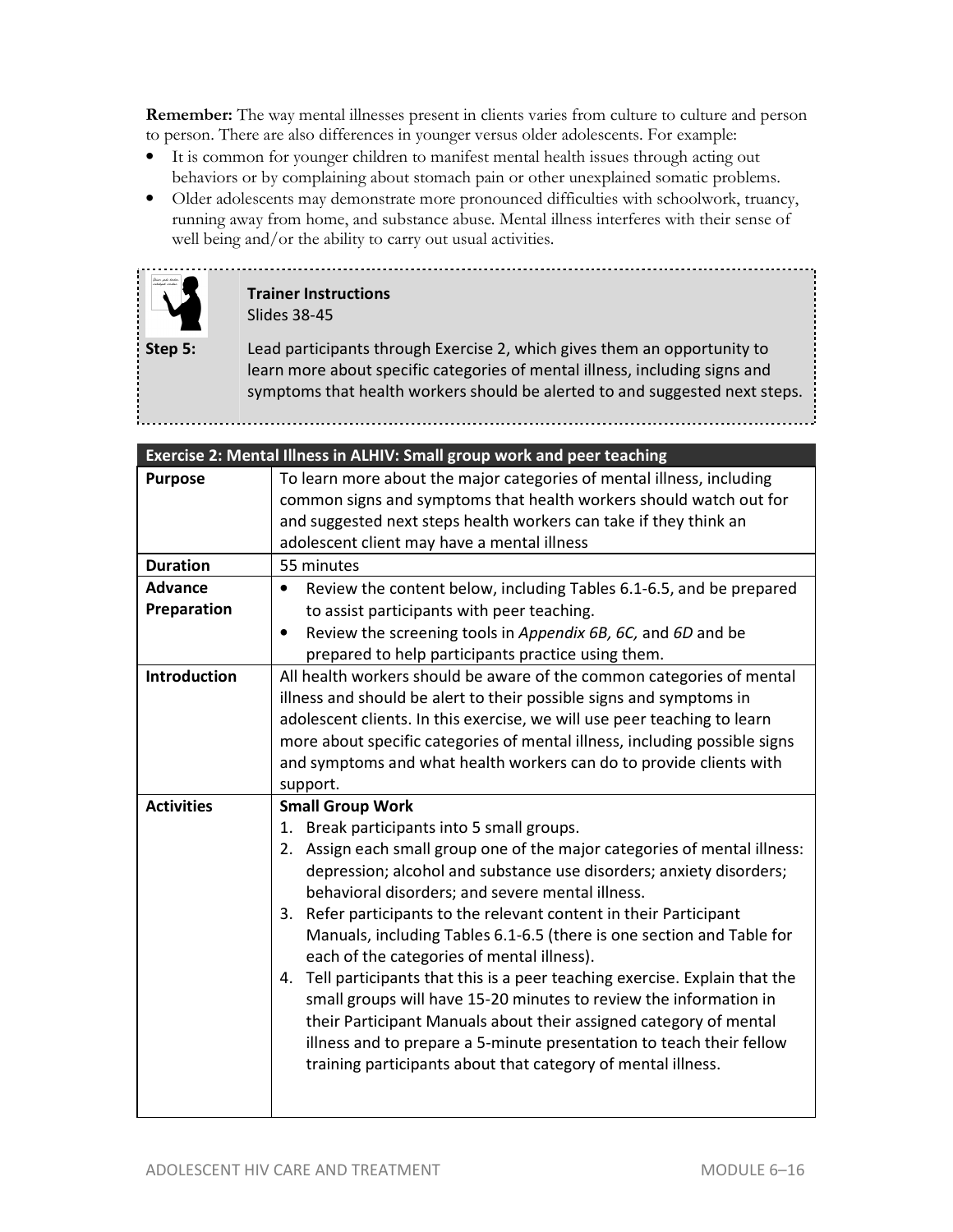| 5. For each category of mental illness, be sure that participants discuss<br>and prepare to teach their peers about the following (drawing on the<br>information in the Participant Manual and on their own experience):<br>Basic information about the mental illness (the definition, locally<br>used terms, etc.)<br>Possible signs and symptoms<br>• What the health worker should do<br>Screening tools that health workers can use to get more<br>$\bullet$<br>information (note that examples of screening tools for<br>depression, alcohol abuse, and drug use are included in<br>Appendices 6B, 6C, and 6D, respectively). Participants should be<br>prepared to integrate the sample screening tools into their peer<br>teaching.<br>6. Encourage the small groups to use flip chart, markers, and other<br>materials to prepare their peer teaching session.<br>7. Trainers should circulate around the room and assist the small groups<br>to prepare for their peer teaching session.<br><b>Peer Teaching and Discussion</b><br>8. After 15-20 minutes, bring the large group back together.<br>9. Give each of the small groups about 5 minutes to teach the large<br>group about their assigned category of mental illness, using the<br>points above as a guide.<br>10. Allow time for large group discussion and practice using the sample<br>screening tools in the appendices (this can be done in pairs, if time<br>allows).<br>11. Fill in any missing information using the content below and in the<br>slides.<br>12. (optional) Encourage the adolescent co-trainer(s) to contribute to the |
|---------------------------------------------------------------------------------------------------------------------------------------------------------------------------------------------------------------------------------------------------------------------------------------------------------------------------------------------------------------------------------------------------------------------------------------------------------------------------------------------------------------------------------------------------------------------------------------------------------------------------------------------------------------------------------------------------------------------------------------------------------------------------------------------------------------------------------------------------------------------------------------------------------------------------------------------------------------------------------------------------------------------------------------------------------------------------------------------------------------------------------------------------------------------------------------------------------------------------------------------------------------------------------------------------------------------------------------------------------------------------------------------------------------------------------------------------------------------------------------------------------------------------------------------------------------------------------------------------------------------|
|                                                                                                                                                                                                                                                                                                                                                                                                                                                                                                                                                                                                                                                                                                                                                                                                                                                                                                                                                                                                                                                                                                                                                                                                                                                                                                                                                                                                                                                                                                                                                                                                                     |
|                                                                                                                                                                                                                                                                                                                                                                                                                                                                                                                                                                                                                                                                                                                                                                                                                                                                                                                                                                                                                                                                                                                                                                                                                                                                                                                                                                                                                                                                                                                                                                                                                     |
|                                                                                                                                                                                                                                                                                                                                                                                                                                                                                                                                                                                                                                                                                                                                                                                                                                                                                                                                                                                                                                                                                                                                                                                                                                                                                                                                                                                                                                                                                                                                                                                                                     |
|                                                                                                                                                                                                                                                                                                                                                                                                                                                                                                                                                                                                                                                                                                                                                                                                                                                                                                                                                                                                                                                                                                                                                                                                                                                                                                                                                                                                                                                                                                                                                                                                                     |
|                                                                                                                                                                                                                                                                                                                                                                                                                                                                                                                                                                                                                                                                                                                                                                                                                                                                                                                                                                                                                                                                                                                                                                                                                                                                                                                                                                                                                                                                                                                                                                                                                     |
|                                                                                                                                                                                                                                                                                                                                                                                                                                                                                                                                                                                                                                                                                                                                                                                                                                                                                                                                                                                                                                                                                                                                                                                                                                                                                                                                                                                                                                                                                                                                                                                                                     |
|                                                                                                                                                                                                                                                                                                                                                                                                                                                                                                                                                                                                                                                                                                                                                                                                                                                                                                                                                                                                                                                                                                                                                                                                                                                                                                                                                                                                                                                                                                                                                                                                                     |
|                                                                                                                                                                                                                                                                                                                                                                                                                                                                                                                                                                                                                                                                                                                                                                                                                                                                                                                                                                                                                                                                                                                                                                                                                                                                                                                                                                                                                                                                                                                                                                                                                     |
|                                                                                                                                                                                                                                                                                                                                                                                                                                                                                                                                                                                                                                                                                                                                                                                                                                                                                                                                                                                                                                                                                                                                                                                                                                                                                                                                                                                                                                                                                                                                                                                                                     |
|                                                                                                                                                                                                                                                                                                                                                                                                                                                                                                                                                                                                                                                                                                                                                                                                                                                                                                                                                                                                                                                                                                                                                                                                                                                                                                                                                                                                                                                                                                                                                                                                                     |
|                                                                                                                                                                                                                                                                                                                                                                                                                                                                                                                                                                                                                                                                                                                                                                                                                                                                                                                                                                                                                                                                                                                                                                                                                                                                                                                                                                                                                                                                                                                                                                                                                     |
|                                                                                                                                                                                                                                                                                                                                                                                                                                                                                                                                                                                                                                                                                                                                                                                                                                                                                                                                                                                                                                                                                                                                                                                                                                                                                                                                                                                                                                                                                                                                                                                                                     |
|                                                                                                                                                                                                                                                                                                                                                                                                                                                                                                                                                                                                                                                                                                                                                                                                                                                                                                                                                                                                                                                                                                                                                                                                                                                                                                                                                                                                                                                                                                                                                                                                                     |
|                                                                                                                                                                                                                                                                                                                                                                                                                                                                                                                                                                                                                                                                                                                                                                                                                                                                                                                                                                                                                                                                                                                                                                                                                                                                                                                                                                                                                                                                                                                                                                                                                     |
|                                                                                                                                                                                                                                                                                                                                                                                                                                                                                                                                                                                                                                                                                                                                                                                                                                                                                                                                                                                                                                                                                                                                                                                                                                                                                                                                                                                                                                                                                                                                                                                                                     |
|                                                                                                                                                                                                                                                                                                                                                                                                                                                                                                                                                                                                                                                                                                                                                                                                                                                                                                                                                                                                                                                                                                                                                                                                                                                                                                                                                                                                                                                                                                                                                                                                                     |
|                                                                                                                                                                                                                                                                                                                                                                                                                                                                                                                                                                                                                                                                                                                                                                                                                                                                                                                                                                                                                                                                                                                                                                                                                                                                                                                                                                                                                                                                                                                                                                                                                     |
|                                                                                                                                                                                                                                                                                                                                                                                                                                                                                                                                                                                                                                                                                                                                                                                                                                                                                                                                                                                                                                                                                                                                                                                                                                                                                                                                                                                                                                                                                                                                                                                                                     |
|                                                                                                                                                                                                                                                                                                                                                                                                                                                                                                                                                                                                                                                                                                                                                                                                                                                                                                                                                                                                                                                                                                                                                                                                                                                                                                                                                                                                                                                                                                                                                                                                                     |
|                                                                                                                                                                                                                                                                                                                                                                                                                                                                                                                                                                                                                                                                                                                                                                                                                                                                                                                                                                                                                                                                                                                                                                                                                                                                                                                                                                                                                                                                                                                                                                                                                     |
|                                                                                                                                                                                                                                                                                                                                                                                                                                                                                                                                                                                                                                                                                                                                                                                                                                                                                                                                                                                                                                                                                                                                                                                                                                                                                                                                                                                                                                                                                                                                                                                                                     |
|                                                                                                                                                                                                                                                                                                                                                                                                                                                                                                                                                                                                                                                                                                                                                                                                                                                                                                                                                                                                                                                                                                                                                                                                                                                                                                                                                                                                                                                                                                                                                                                                                     |
|                                                                                                                                                                                                                                                                                                                                                                                                                                                                                                                                                                                                                                                                                                                                                                                                                                                                                                                                                                                                                                                                                                                                                                                                                                                                                                                                                                                                                                                                                                                                                                                                                     |
|                                                                                                                                                                                                                                                                                                                                                                                                                                                                                                                                                                                                                                                                                                                                                                                                                                                                                                                                                                                                                                                                                                                                                                                                                                                                                                                                                                                                                                                                                                                                                                                                                     |
|                                                                                                                                                                                                                                                                                                                                                                                                                                                                                                                                                                                                                                                                                                                                                                                                                                                                                                                                                                                                                                                                                                                                                                                                                                                                                                                                                                                                                                                                                                                                                                                                                     |
|                                                                                                                                                                                                                                                                                                                                                                                                                                                                                                                                                                                                                                                                                                                                                                                                                                                                                                                                                                                                                                                                                                                                                                                                                                                                                                                                                                                                                                                                                                                                                                                                                     |
|                                                                                                                                                                                                                                                                                                                                                                                                                                                                                                                                                                                                                                                                                                                                                                                                                                                                                                                                                                                                                                                                                                                                                                                                                                                                                                                                                                                                                                                                                                                                                                                                                     |
|                                                                                                                                                                                                                                                                                                                                                                                                                                                                                                                                                                                                                                                                                                                                                                                                                                                                                                                                                                                                                                                                                                                                                                                                                                                                                                                                                                                                                                                                                                                                                                                                                     |
| small group discussions and peer teaching, referring to their own and                                                                                                                                                                                                                                                                                                                                                                                                                                                                                                                                                                                                                                                                                                                                                                                                                                                                                                                                                                                                                                                                                                                                                                                                                                                                                                                                                                                                                                                                                                                                               |
| their peers' experience.                                                                                                                                                                                                                                                                                                                                                                                                                                                                                                                                                                                                                                                                                                                                                                                                                                                                                                                                                                                                                                                                                                                                                                                                                                                                                                                                                                                                                                                                                                                                                                                            |
| <b>Debriefing</b><br>All health workers should know the basic categories of mental illness<br>٠                                                                                                                                                                                                                                                                                                                                                                                                                                                                                                                                                                                                                                                                                                                                                                                                                                                                                                                                                                                                                                                                                                                                                                                                                                                                                                                                                                                                                                                                                                                     |
| and should be alert to their signs and symptoms.                                                                                                                                                                                                                                                                                                                                                                                                                                                                                                                                                                                                                                                                                                                                                                                                                                                                                                                                                                                                                                                                                                                                                                                                                                                                                                                                                                                                                                                                                                                                                                    |
| They should also know the steps to take if a client exhibits these signs                                                                                                                                                                                                                                                                                                                                                                                                                                                                                                                                                                                                                                                                                                                                                                                                                                                                                                                                                                                                                                                                                                                                                                                                                                                                                                                                                                                                                                                                                                                                            |
| and symptoms, including how to refer to a mental health specialist                                                                                                                                                                                                                                                                                                                                                                                                                                                                                                                                                                                                                                                                                                                                                                                                                                                                                                                                                                                                                                                                                                                                                                                                                                                                                                                                                                                                                                                                                                                                                  |
| and how to manage emergencies (including both mental health                                                                                                                                                                                                                                                                                                                                                                                                                                                                                                                                                                                                                                                                                                                                                                                                                                                                                                                                                                                                                                                                                                                                                                                                                                                                                                                                                                                                                                                                                                                                                         |
| emergencies and medical emergencies, such as delirium).                                                                                                                                                                                                                                                                                                                                                                                                                                                                                                                                                                                                                                                                                                                                                                                                                                                                                                                                                                                                                                                                                                                                                                                                                                                                                                                                                                                                                                                                                                                                                             |
| A number of simple screening tools are available to assist health                                                                                                                                                                                                                                                                                                                                                                                                                                                                                                                                                                                                                                                                                                                                                                                                                                                                                                                                                                                                                                                                                                                                                                                                                                                                                                                                                                                                                                                                                                                                                   |
| workers in gaining more information about their clients. The                                                                                                                                                                                                                                                                                                                                                                                                                                                                                                                                                                                                                                                                                                                                                                                                                                                                                                                                                                                                                                                                                                                                                                                                                                                                                                                                                                                                                                                                                                                                                        |
| screening tools for depression and suicide, alcohol dependency, and                                                                                                                                                                                                                                                                                                                                                                                                                                                                                                                                                                                                                                                                                                                                                                                                                                                                                                                                                                                                                                                                                                                                                                                                                                                                                                                                                                                                                                                                                                                                                 |
| drug use are given as examples at the end of this module.                                                                                                                                                                                                                                                                                                                                                                                                                                                                                                                                                                                                                                                                                                                                                                                                                                                                                                                                                                                                                                                                                                                                                                                                                                                                                                                                                                                                                                                                                                                                                           |
| Multidisciplinary teams should work closely with mental health                                                                                                                                                                                                                                                                                                                                                                                                                                                                                                                                                                                                                                                                                                                                                                                                                                                                                                                                                                                                                                                                                                                                                                                                                                                                                                                                                                                                                                                                                                                                                      |
| specialists to improve mental health services for adolescents and to                                                                                                                                                                                                                                                                                                                                                                                                                                                                                                                                                                                                                                                                                                                                                                                                                                                                                                                                                                                                                                                                                                                                                                                                                                                                                                                                                                                                                                                                                                                                                |
| make them a routine part of HIV care.                                                                                                                                                                                                                                                                                                                                                                                                                                                                                                                                                                                                                                                                                                                                                                                                                                                                                                                                                                                                                                                                                                                                                                                                                                                                                                                                                                                                                                                                                                                                                                               |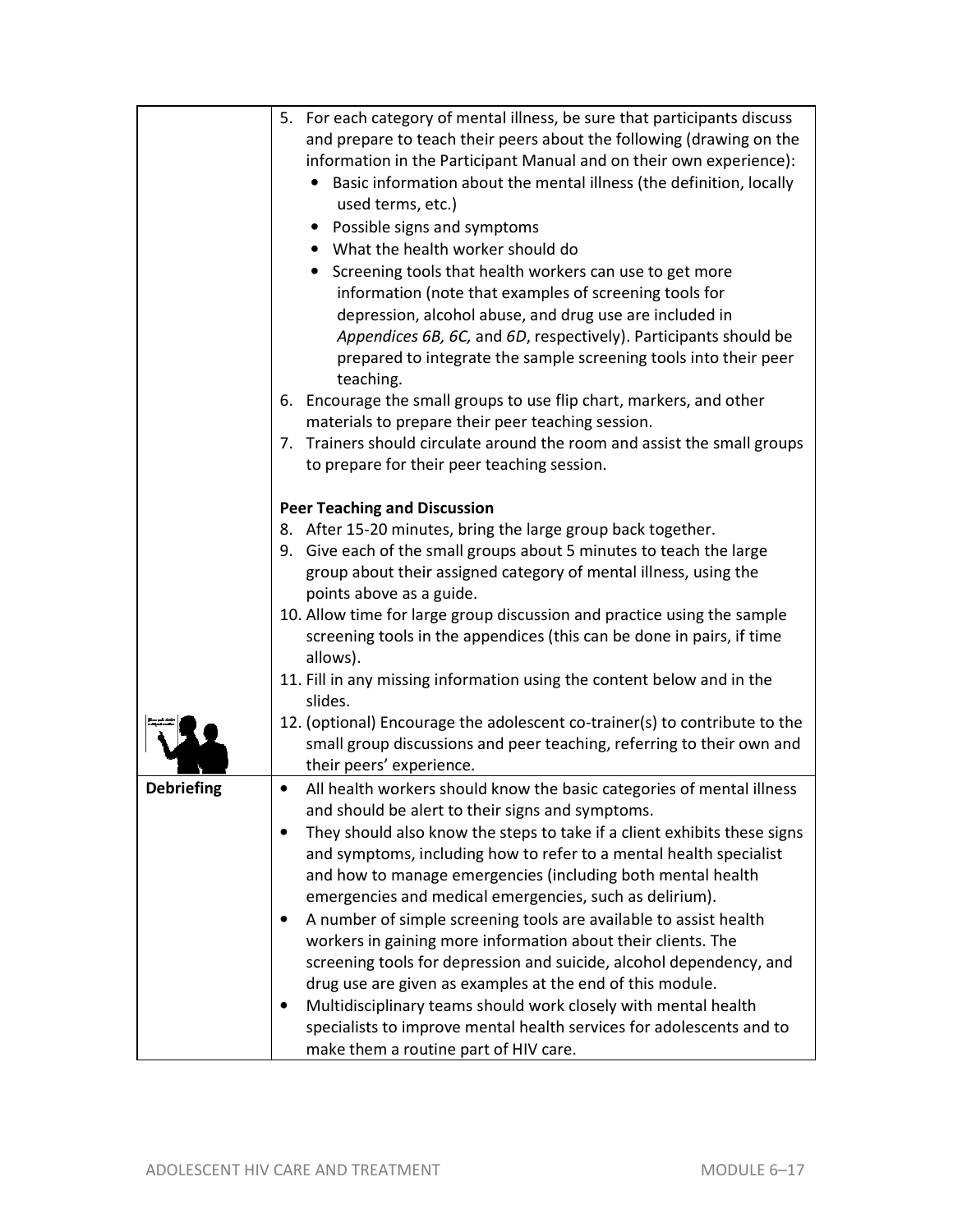# **Mental Illness in ALHIV: Signs and Symptoms and Tips for Health Workers2,6**

The content and tables below summarize basic information on common categories of mental illness, including basic definitions, possible signs and symptoms health workers should watch out for, and suggestions for what health workers should do if they observe these signs and symptoms.

#### **Depression**

Depression is the most common mental illness seen in ALHIV.

|                                            | Table 6.1: Depression - Tips for health workers                                                                                                                                                                                                                                                                                                                                                                                                                                                                                                                                                                                                                                                                                                                                                                                                                                                                                     |
|--------------------------------------------|-------------------------------------------------------------------------------------------------------------------------------------------------------------------------------------------------------------------------------------------------------------------------------------------------------------------------------------------------------------------------------------------------------------------------------------------------------------------------------------------------------------------------------------------------------------------------------------------------------------------------------------------------------------------------------------------------------------------------------------------------------------------------------------------------------------------------------------------------------------------------------------------------------------------------------------|
|                                            | Depressed mood, feelings of helplessness or hopelessness                                                                                                                                                                                                                                                                                                                                                                                                                                                                                                                                                                                                                                                                                                                                                                                                                                                                            |
|                                            | Really tired with no energy<br>$\bullet$                                                                                                                                                                                                                                                                                                                                                                                                                                                                                                                                                                                                                                                                                                                                                                                                                                                                                            |
|                                            | Cannot find good in anything<br>٠                                                                                                                                                                                                                                                                                                                                                                                                                                                                                                                                                                                                                                                                                                                                                                                                                                                                                                   |
|                                            | Does not enjoy things (loss of interest or pleasure)                                                                                                                                                                                                                                                                                                                                                                                                                                                                                                                                                                                                                                                                                                                                                                                                                                                                                |
|                                            | Sleeps too much or not enough<br>٠                                                                                                                                                                                                                                                                                                                                                                                                                                                                                                                                                                                                                                                                                                                                                                                                                                                                                                  |
|                                            | Gets angry for no reason<br>$\bullet$                                                                                                                                                                                                                                                                                                                                                                                                                                                                                                                                                                                                                                                                                                                                                                                                                                                                                               |
| <b>Possible Signs</b>                      | Cannot eat or eats too much<br>$\bullet$                                                                                                                                                                                                                                                                                                                                                                                                                                                                                                                                                                                                                                                                                                                                                                                                                                                                                            |
| and Symptoms<br>of Depression              | Does not feel like being social with friends or family<br>$\bullet$                                                                                                                                                                                                                                                                                                                                                                                                                                                                                                                                                                                                                                                                                                                                                                                                                                                                 |
|                                            | Feelings of guilt or low self-worth<br>$\bullet$                                                                                                                                                                                                                                                                                                                                                                                                                                                                                                                                                                                                                                                                                                                                                                                                                                                                                    |
|                                            | Poor concentration<br>$\bullet$                                                                                                                                                                                                                                                                                                                                                                                                                                                                                                                                                                                                                                                                                                                                                                                                                                                                                                     |
|                                            | Talks about running away<br>$\bullet$                                                                                                                                                                                                                                                                                                                                                                                                                                                                                                                                                                                                                                                                                                                                                                                                                                                                                               |
|                                            | Thinks about suicide<br>٠                                                                                                                                                                                                                                                                                                                                                                                                                                                                                                                                                                                                                                                                                                                                                                                                                                                                                                           |
|                                            | Talks of self-injury or has had prior episode(s) of self-injury<br>$\bullet$                                                                                                                                                                                                                                                                                                                                                                                                                                                                                                                                                                                                                                                                                                                                                                                                                                                        |
|                                            | Prior attempts or expressions of suicide<br>$\bullet$                                                                                                                                                                                                                                                                                                                                                                                                                                                                                                                                                                                                                                                                                                                                                                                                                                                                               |
| What the<br><b>Health Worker</b><br>Can Do | Symptoms of depression are very common among adolescents. They are often<br>$\bullet$<br>transient and respond to support from friends, family, and health workers.<br>If problems are mild, try psychosocial counseling and support strategies (see<br>$\bullet$<br>Modules 4 and 5).<br>Refer client to trained counselor or other mental health provider, peer support<br>$\bullet$<br>group, and group/individual therapy, if available.<br>Ask about alcohol and drug use (see below).<br>٠<br>Review the client's HIV history, recent changes in disease status, and ART<br>٠<br>regimen (including any dosing changes or new medications).<br>Screen the client for depression; for example, using the screening tools in<br>$\bullet$<br>Appendix 6B: Sample Screening Tools for Depression and Suicide<br>If depression is severe, does not improve, or worsens, refer client to a mental<br>$\bullet$<br>health provider. |
|                                            | Screen for suicide risk. Clients require urgent intervention if:<br>They indicate they might hurt themselves or another person, or if they show any<br>$\bullet$<br>evidence of self-harm.<br>Their families cannot cope with them anymore.<br>$\bullet$<br>They are thinking about, threatening, or have attempted to kill themselves.<br>$\bullet$<br>If suicidal, ensure immediate safety and refer to the nearest psychiatric<br>hospital; provide constant supervision during transfer (see the section on<br>"Managing Psychiatric Emergencies" below for more information).                                                                                                                                                                                                                                                                                                                                                  |

| Table 6.1: Depression - Tips for health workers |  |  |
|-------------------------------------------------|--|--|
|-------------------------------------------------|--|--|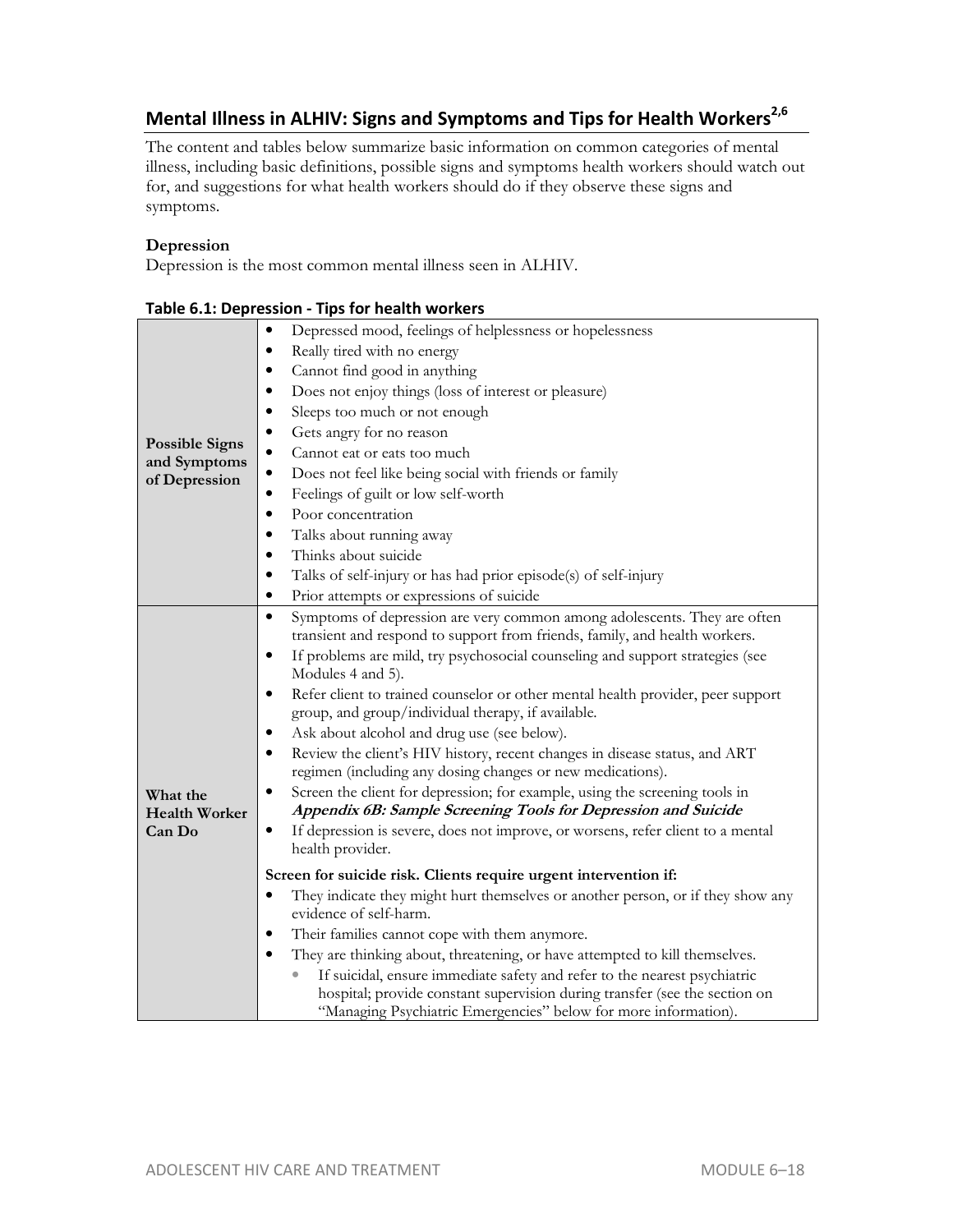#### **Alcohol and substance use disorders**

Experimentation is common among adolescents (this will be discussed further in Module 9). However, there are patterns of use that warrant the diagnosis of an alcohol or substance use disorder. Note that, in addition to alcohol, some commonly used drugs include marijuana, glue (sniffing), chat, and methamphetamines. In some places, efavirenz is also crushed and smoked.

| <b>Possible Signs</b><br>and Symptoms<br>of Alcohol and<br><b>Substance Use</b><br><b>Disorders</b> | Sudden changes in personality without another known cause<br>٠<br>Loss of interest in favorite hobbies, sports, or other activities<br>٠<br>Sudden decline in performance or attendance at school or work<br>٠<br>Changes in friends and reluctance to talk about new friends<br>$\bullet$<br>Deterioration of personal grooming habits and personal hygiene<br>$\bullet$<br>Difficulty paying attention or forgetfulness<br>٠<br>Sudden aggressive behavior, anger, nervousness, or giddiness<br>٠                                                                                                                                                                                                                                                                                                                                                                                                                                                                                                                                                                                                                                                                      |  |
|-----------------------------------------------------------------------------------------------------|--------------------------------------------------------------------------------------------------------------------------------------------------------------------------------------------------------------------------------------------------------------------------------------------------------------------------------------------------------------------------------------------------------------------------------------------------------------------------------------------------------------------------------------------------------------------------------------------------------------------------------------------------------------------------------------------------------------------------------------------------------------------------------------------------------------------------------------------------------------------------------------------------------------------------------------------------------------------------------------------------------------------------------------------------------------------------------------------------------------------------------------------------------------------------|--|
|                                                                                                     | Increased secretiveness, heightened sensitivity to being asked questions<br>٠<br>Sudden changes or unexplained problems with adherence to medications or<br>$\bullet$<br>missed appointments                                                                                                                                                                                                                                                                                                                                                                                                                                                                                                                                                                                                                                                                                                                                                                                                                                                                                                                                                                             |  |
| What the<br><b>Health Worker</b><br>Can Do                                                          | Provide general education and counseling on risk reduction and behavior change.<br>$\bullet$<br>For example, assess the safety of the client and others while client is under the<br>influence of alcohol or drugs (if operating a motor vehicle, having sex, etc.) and<br>provide risk reduction counseling.<br>Provide referrals for individual and group counseling and treatment (e.g.<br>٠<br>Alcoholics Anonymous).<br>Review the client's HIV history, recent changes in disease status, and ART regimen<br>٠<br>(including any dosing changes or new medications).<br>Screen for alcohol misuse and drug use and abuse upon initial intake and whenever<br>$\bullet$<br>suspected, based on medical history, reports from family/partner, client's behavior<br>in the clinic, or findings from psychosocial assessments. See Appendix 6C:<br>Screening for Alcohol Dependency with the CAGE Questionnaire and<br>Appendix 6D: The Drug Abuse Screening Test (DAST).<br>Be patient and accepting of the client's situation; recovery can be a gradual process.<br>Provide ongoing support and follow-up at every visit.<br>٠<br>See Module 9 for more information |  |

#### **Table 6.2: Alcohol and substance use disorders - Tips for health workers**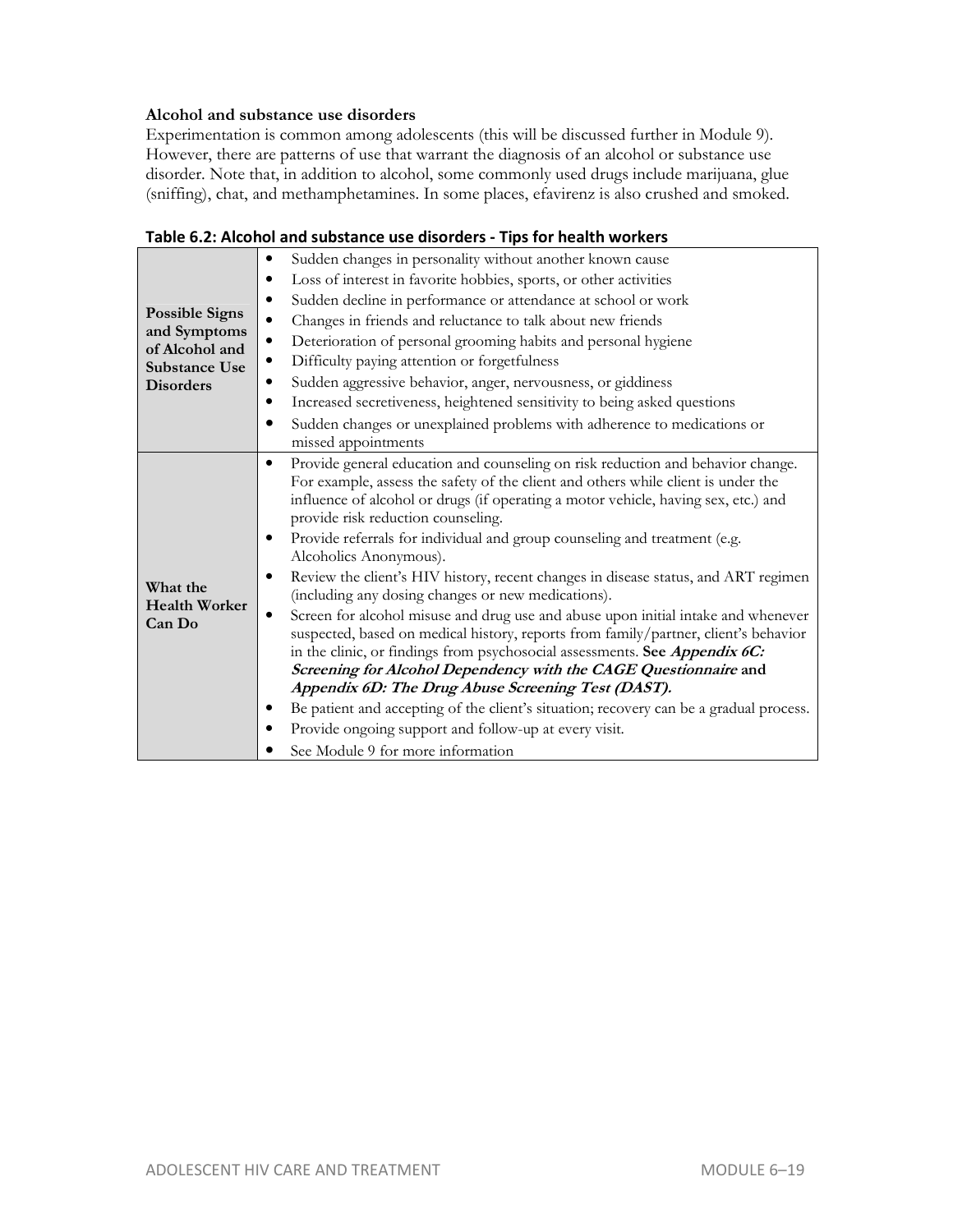# **Anxiety disorders**

Anxiety disorders are different from the normal, everyday anxiety that is commonly seen among adolescents. Anxiety disorders are more intense (e.g., panic attacks), last longer, and/or interfere with daily life.

|                       | Cannot eat<br>٠                                                                                                                                          |
|-----------------------|----------------------------------------------------------------------------------------------------------------------------------------------------------|
|                       | Cannot breathe or has frequent shortness of breath                                                                                                       |
|                       | Panic attacks (may include shaking, sweating, fast heartbeat, difficulty breathing)<br>٠                                                                 |
| <b>Possible Signs</b> | Tingling in the hands or feet<br>٠                                                                                                                       |
| and Symptoms          | Chronic headaches<br>٠                                                                                                                                   |
| of Anxiety            | Trouble sleeping; nightmares<br>٠                                                                                                                        |
| <b>Disorders</b>      | Cannot concentrate on anything                                                                                                                           |
|                       | Feels jumpy, stressed out, or restless<br>٠                                                                                                              |
|                       | Feels overwhelming sense of worry<br>٠                                                                                                                   |
|                       | Fearful of participating in normal activities                                                                                                            |
|                       | Symptoms of anxiety are very common among adolescents. They are often<br>٠<br>transient and respond to support from friends, family, and health workers. |
|                       | If problems are mild, try psychosocial counseling and support strategies (see<br>٠<br>Modules 4 and 5).                                                  |
| What the              | Refer client to peer support group and group/individual therapy, if available.<br>٠                                                                      |
| <b>Health Worker</b>  | Teach client relaxation techniques and explore other coping mechanisms to<br>٠                                                                           |
| Can Do                | manage anxiety.                                                                                                                                          |
|                       | Review the client's HIV history, recent changes in disease status, and ART regimen<br>٠                                                                  |
|                       | (including any dosing changes or new medications).                                                                                                       |
|                       | If anxiety is severe, interferes with the client's functioning, and/or does not                                                                          |
|                       | improve or worsens over time, refer client to a mental health provider.                                                                                  |

### **Table 6.3: Anxiety disorders - Tips for health workers**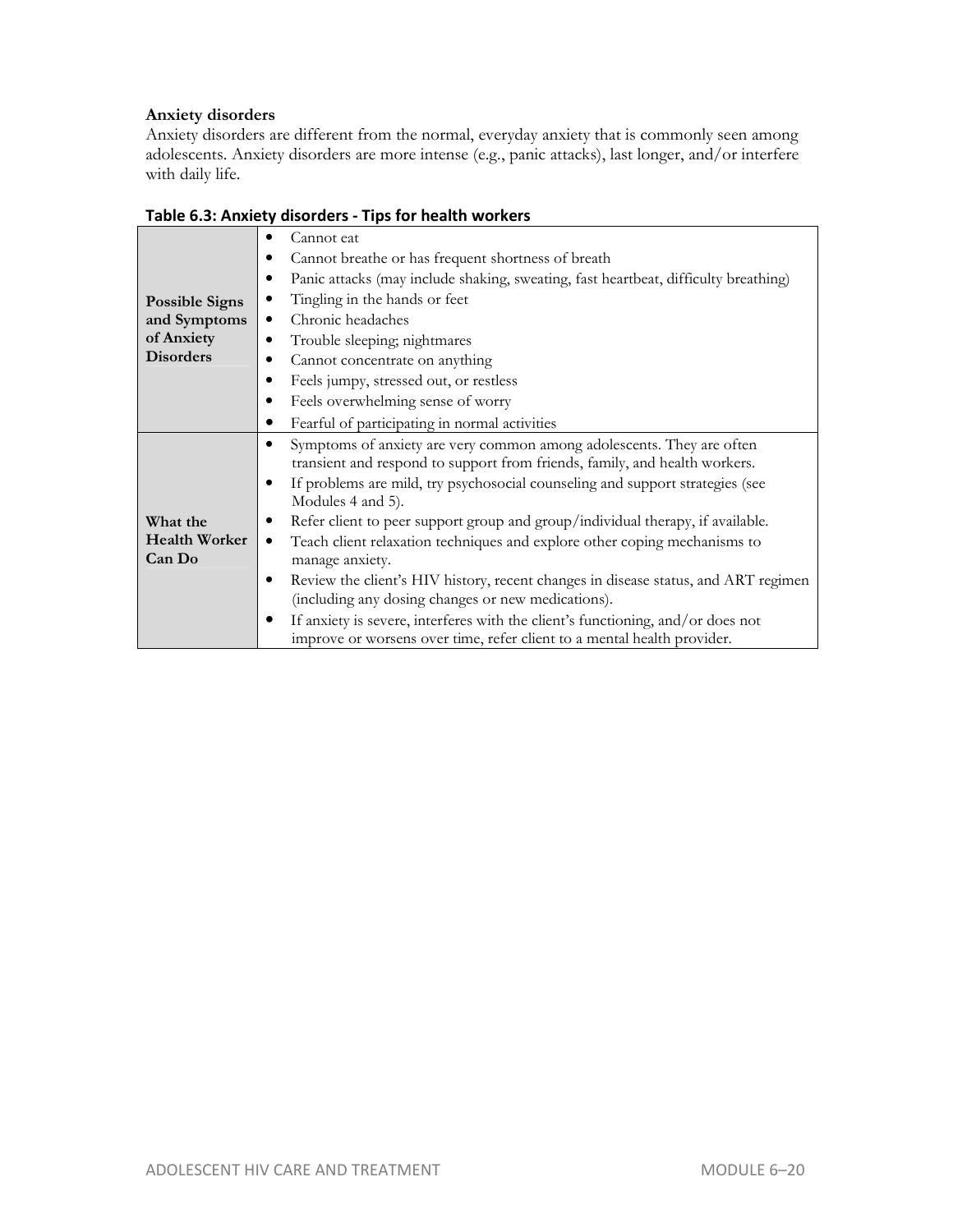#### **Behavioral disorders**

Disruptive behavioral disorders are marked by poorly regulated and socially unacceptable behaviors that interfere with an adolescent's ability to carry out daily activities and negatively affects school performance. Symptoms are typically observed in younger adolescents.

|                       | rapic 0.4. Denavioral disorders - rips for health workers                                       |  |  |
|-----------------------|-------------------------------------------------------------------------------------------------|--|--|
|                       | Frequent defiance of authority<br>$\bullet$                                                     |  |  |
|                       | Arguing and refusing to obey rules at home and at school<br>$\bullet$                           |  |  |
|                       | Failure to take responsibility for bad behavior or mistakes                                     |  |  |
|                       | Resentment, looking for revenge<br>٠                                                            |  |  |
|                       | Regular temper tantrums                                                                         |  |  |
|                       | In older children/adolescents:                                                                  |  |  |
|                       | Aggressive behaviors that threaten/harm people or animals                                       |  |  |
|                       | Behaviors that destroy property<br>٠                                                            |  |  |
| <b>Possible Signs</b> | Stealing, bullying, or lying<br>$\bullet$                                                       |  |  |
| and Symptoms          | Serious violations of rules at home or at school<br>٠                                           |  |  |
| of Behavioral         | Adolescents with attention deficit hyperactivity disorder (ADHD) often exhibit                  |  |  |
| <b>Disorders</b>      | the following symptoms:                                                                         |  |  |
|                       | Trouble paying attention and concentrating<br>٠                                                 |  |  |
|                       | Difficulty in organizing activities<br>٠                                                        |  |  |
|                       | Easily distracted and fails to finish tasks<br>٠                                                |  |  |
|                       | High activity level                                                                             |  |  |
|                       | Cannot sit still                                                                                |  |  |
|                       | Impulsivity                                                                                     |  |  |
|                       | Cannot wait for a turn<br>٠                                                                     |  |  |
|                       | Interrupts when others are talking or doing something<br>٠                                      |  |  |
|                       | Counsel the client, focusing on self-regulation.<br>٠                                           |  |  |
|                       | Counsel caregivers, focusing on improving parenting skills and giving advice on<br>٠            |  |  |
| What the              | how to create a structured home environment.                                                    |  |  |
| <b>Health Worker</b>  | Review the client's HIV history, recent changes in disease status, and ART regimen<br>$\bullet$ |  |  |
| Can Do                | (including any dosing changes or new medications).                                              |  |  |
|                       | Talk with a mental health specialist about prescribing medication                               |  |  |
|                       | Provide referrals to local support services.<br>$\bullet$                                       |  |  |

# **Table 6.4: Behavioral disorders - Tips for health workers**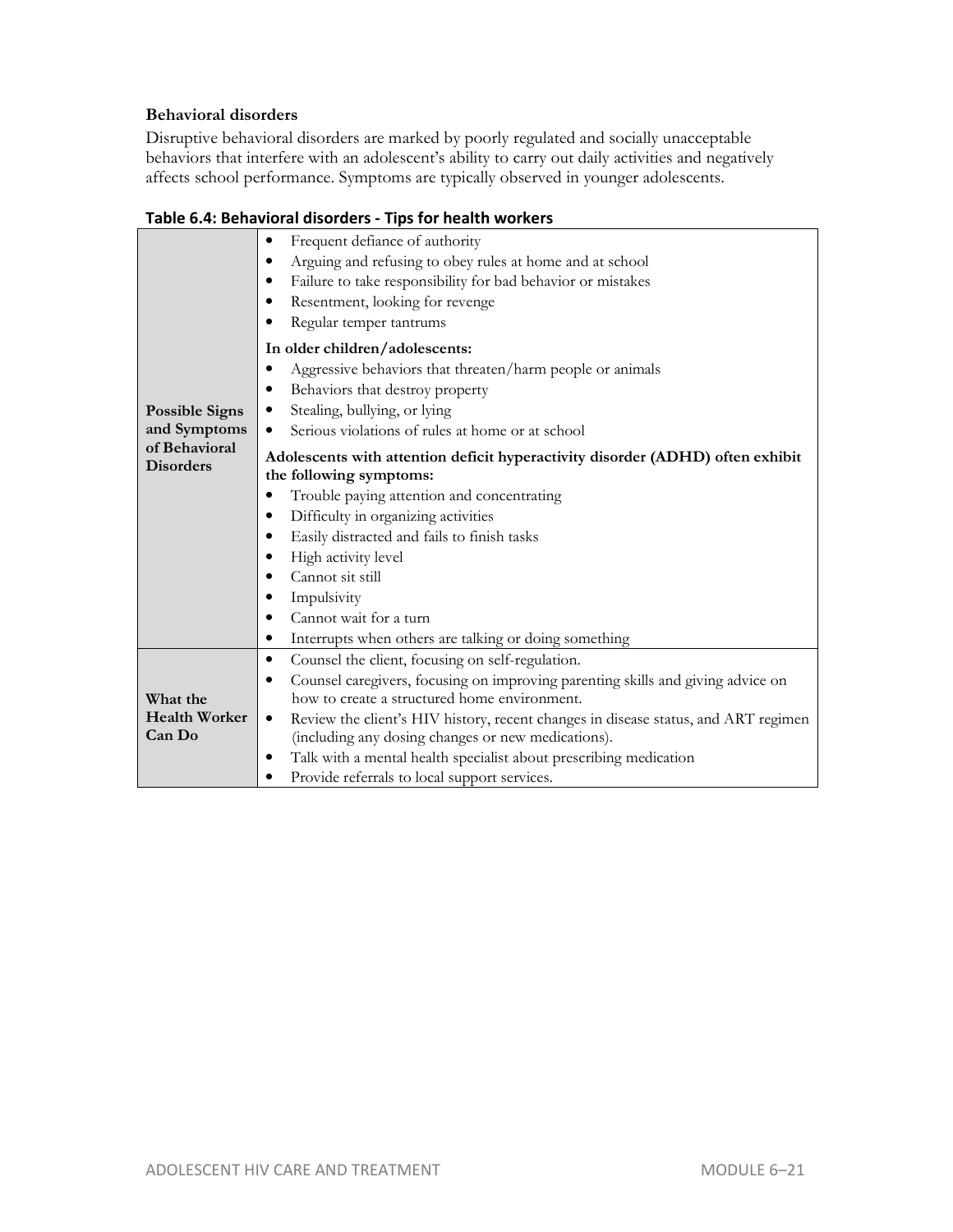#### **Severe mental illness**

Severe mental illness usually refers to schizophrenia, schizoaffective disorder, or other mental illnesses that can have psychotic features (in other words, loss of contact with reality).

|                                            | Bizarre delusions                                                                                                                                                                                                                                                                                                                                                                                                                                                                                                                                                                                                                                                                                                                                                                                                                                                                                                                                                                                                                   |
|--------------------------------------------|-------------------------------------------------------------------------------------------------------------------------------------------------------------------------------------------------------------------------------------------------------------------------------------------------------------------------------------------------------------------------------------------------------------------------------------------------------------------------------------------------------------------------------------------------------------------------------------------------------------------------------------------------------------------------------------------------------------------------------------------------------------------------------------------------------------------------------------------------------------------------------------------------------------------------------------------------------------------------------------------------------------------------------------|
|                                            | Auditory or visual hallucinations (client reports hearing or seeing things)                                                                                                                                                                                                                                                                                                                                                                                                                                                                                                                                                                                                                                                                                                                                                                                                                                                                                                                                                         |
| <b>Possible Signs</b>                      | Paranoia                                                                                                                                                                                                                                                                                                                                                                                                                                                                                                                                                                                                                                                                                                                                                                                                                                                                                                                                                                                                                            |
| and Symptoms<br>of Severe                  | Agitation                                                                                                                                                                                                                                                                                                                                                                                                                                                                                                                                                                                                                                                                                                                                                                                                                                                                                                                                                                                                                           |
| <b>Mental Illness</b>                      | Suspiciousness                                                                                                                                                                                                                                                                                                                                                                                                                                                                                                                                                                                                                                                                                                                                                                                                                                                                                                                                                                                                                      |
|                                            | Hostility                                                                                                                                                                                                                                                                                                                                                                                                                                                                                                                                                                                                                                                                                                                                                                                                                                                                                                                                                                                                                           |
|                                            | Exaggerated sense of self                                                                                                                                                                                                                                                                                                                                                                                                                                                                                                                                                                                                                                                                                                                                                                                                                                                                                                                                                                                                           |
| What the<br><b>Health Worker</b><br>Can Do | First, rule out delirium, a serious medical (i.e., not psychological) condition that can<br>٠<br>present with signs of mental illness, such as delusions, hallucinations, and agitation.<br>Always check for fever - an agitated adolescent who is febrile should always be<br>presumed to be medically ill. See the content about delinum in the previous<br>section for more information.<br>Adolescents suspected of delirium should be referred for urgent medical<br>evaluation and treatment.<br>Review the client's HIV history, recent changes in disease status, and ART regimen<br>(including any dosing changes or new medications).<br>If delirium is <b>not</b> suspected, refer to a psychiatrist or other mental health<br>٠<br>professional for assessment and treatment.<br>Clients with severe mental health disorders should not be discriminated against<br>٠<br>when ART is considered. Stabilization of psychiatric symptoms and directly<br>observed treatment by a caregiver will likely improve adherence. |

**Table 6.5: Severe mental illness - Tips for health workers** 



# **Trainer Instructions**  Slides 46-51

**Step 6:** Ask participants the following questions, allowing those who feel comfortable to volunteer responses. Remind participants of the importance of confidentiality within the training.

- *Have you ever witnessed a psychiatric emergency? What happened?*
- *Have you ever helped manage a client who was violent? Very agitated? Suicidal? Please describe (without using the client's name or identifying information).*
- *What do you think are the key steps health workers should take in a psychiatric emergency?*

Fill in the discussion on managing psychiatric emergencies using the content below and in the slides. Remind participants that each health facility should have standard operating procedures on managing psychiatric emergencies.



(optional) If willing and comfortable, ask the adolescent co-trainer to reflect on the ways an adolescent client might be feeling during a psychiatric emergency and what health workers can do to help him or her (and his or her family members).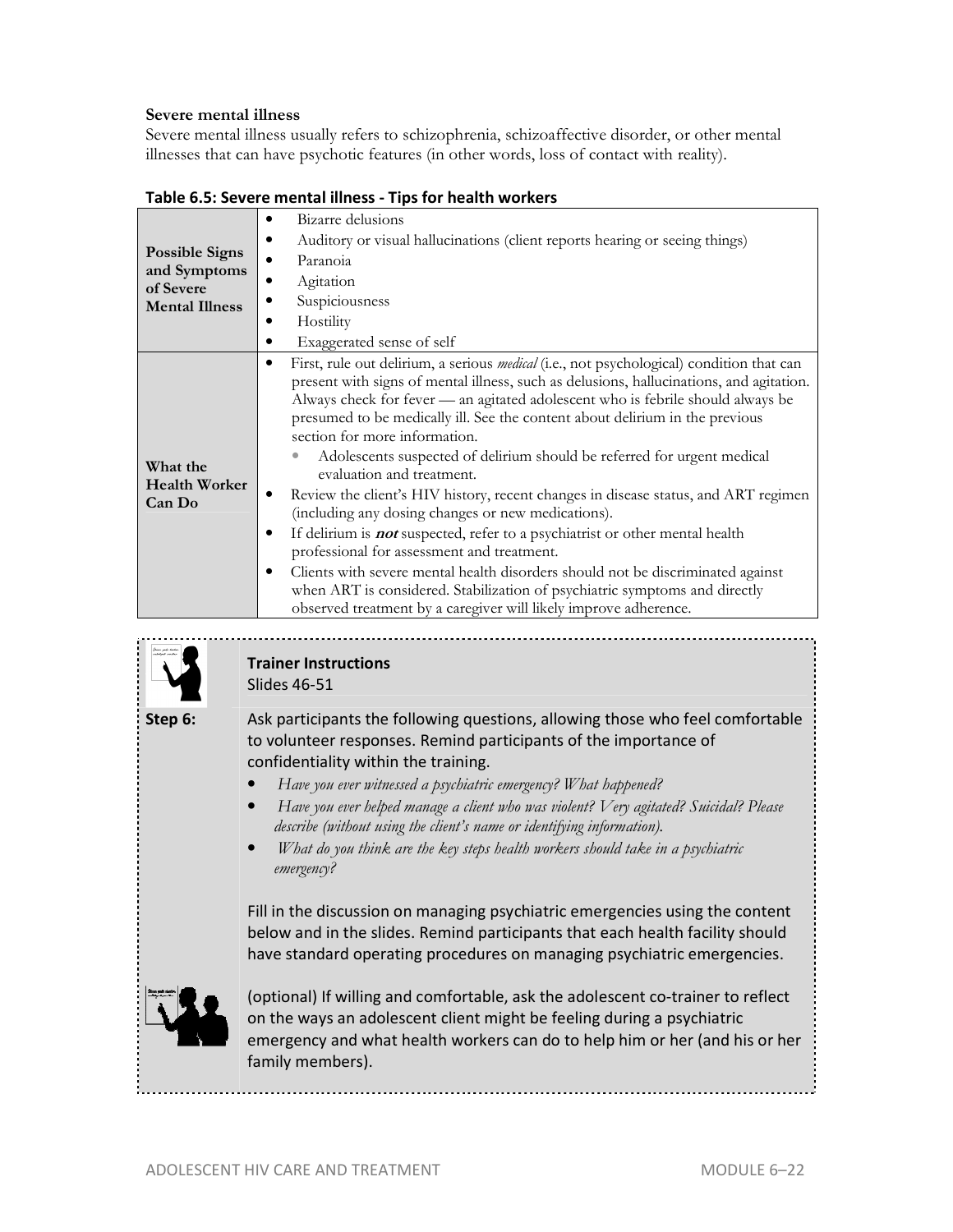

# **Make These Points**

- All health facilities should have standard procedures in place for managing psychiatric emergencies. All health workers should be trained on these procedures.
- If a client is behaving violently or is very agitated, the most important priorities are to calm and protect him or her. Health workers should avoid restraining the person, unless absolutely necessary.
- Clients who are suicidal, or who have either harmed themselves in the past or have an intention of self-harm, require immediate emergency care. They should never be left alone and should be transferred to psychiatric care as soon as possible.

# **Managing Psychiatric Emergencies<sup>6</sup>**

Sometimes an adolescent may present in a violent or agitated way, making it necessary to provide immediate management prior to emergency medical treatment (if the cause is delirium, for example) or transfer to a psychiatric hospital.

**Each health facility should develop standard operating procedures on the management of psychiatric emergencies, should train all health workers on these procedures, and should ensure that they are implemented.**

#### **How to manage a client who is violent or very agitated**

#### **Calm and protect:**

- Protect the client from harming him- or herself, you, or others.
- Ensure that you are in a quiet area where there is no audience.
- Use space to protect yourself.
- Get help from other colleagues, security, or family members who can help mediate the situation and calm the client down, for the safety of both the client and staff.
- Approach the client in a calm and confident manner.
- Speak in a calm and reassuring way.
- Be non-confrontational, non-judgmental, and deflect criticism.
- Keep your own emotions in check. Do not let yourself be affected by verbal abuse or threats.
- Be aware of potential weapons and remove unsafe objects.
- Consider sedation with diazepam or haloperidol if these medications are available on-site with instructions for use in adolescents.

**A note on restraining patients:** In some places, it is currently or was previously customary practice to restrain violent or agitated patients, such as by using hand and feet restraints. The global community recognizes such extreme restraint as both cruel and unnecessary. Health workers should not restrain patients in this way unless it is absolutely necessary to protect the patient.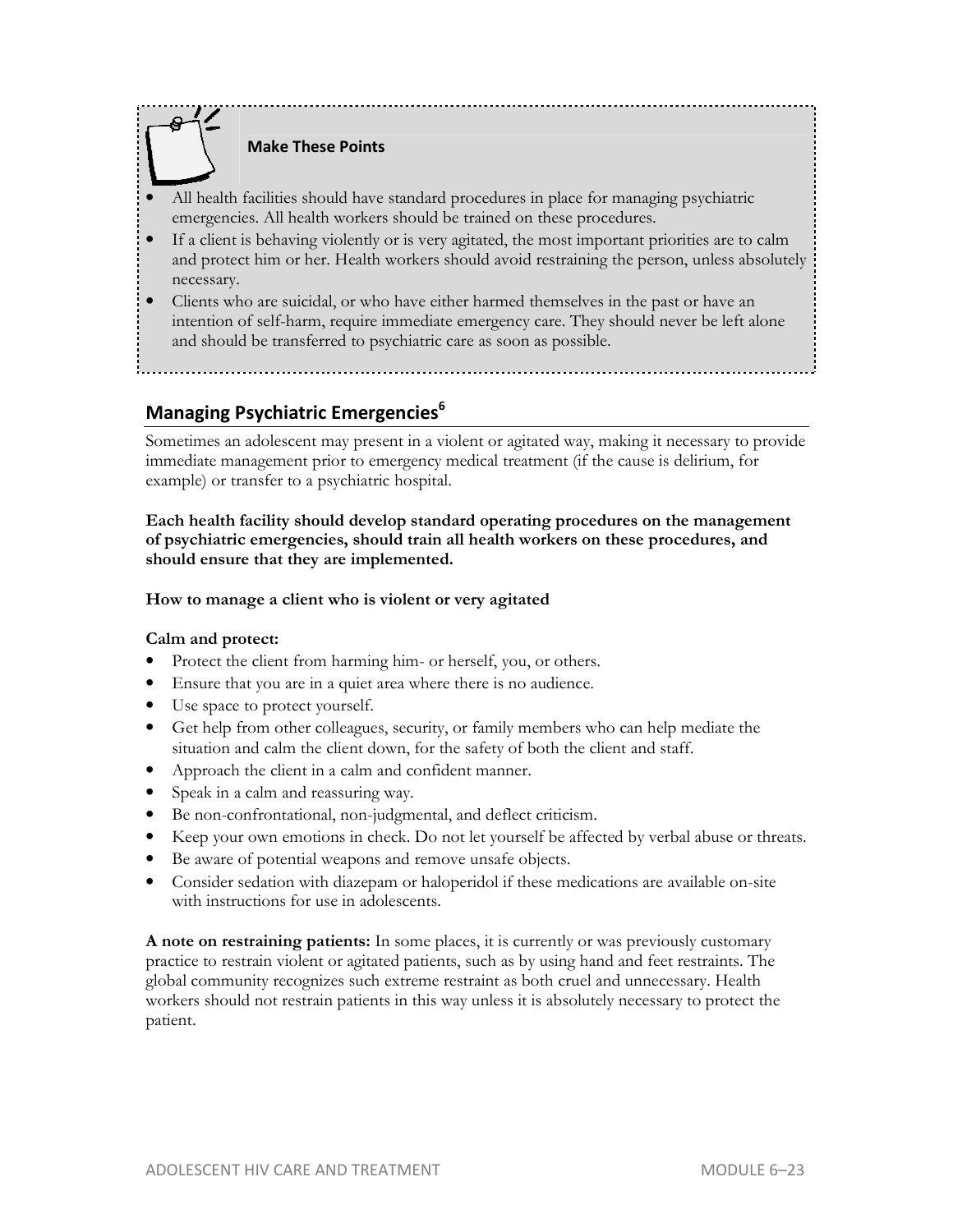#### **How to manage a suicidal or self-harm client**

Sometimes an actively suicidal adolescent may present and require immediate management prior to transfer to a psychiatric hospital.

#### **Evaluate whether the client has attempted a medically serious act of self-harm or suicide:**

- Ask the client and any accompanying friends or family about any past self-harm attempts.
- Look for signs of poisoning, intoxication, or self-injury.
- Medically treat as necessary. Engage mental health experts to help with this.
- Ensure that the client is closely monitored to prevent further self-harm.
- Do not leave the client alone or unsupervised.

#### **Evaluate whether there is an imminent risk of self-harm or suicide:**

- Ask the client about current thoughts or plans to commit suicide or self-harm, and about means to follow through on those thoughts or plans.
- Look for signs of severe emotional distress, hopelessness, agitation, uncommunicative behavior, or social isolation.

#### **If risk of suicide or self-harm is imminent:**

- Remove access to means of self-harm.
- Create a secure and supportive environment and ensure that the person is not left alone.
- Transfer the client to a psychiatric hospital, with accompaniment by a family member or other reliable escort, including, if available, a health worker.



# **Trainer Instructions**  Slides 52-54

**Step 7:** Lead a discussion on the use of psychotropic medications in ALHIV, focusing specifically on some of the basic points health workers should know about interactions with ARVs. Guide the discussion using the following questions:

- *What are psychotropic medications? What are some examples of psychotropic medications that you have heard of?*
- *What have you heard about interactions between psychotropic medications and ARVs?*
- *How can health workers support clients taking psychotropic medications (which would be prescribed by a mental health specialist)?*

Fill in as needed using the content below and in the slides.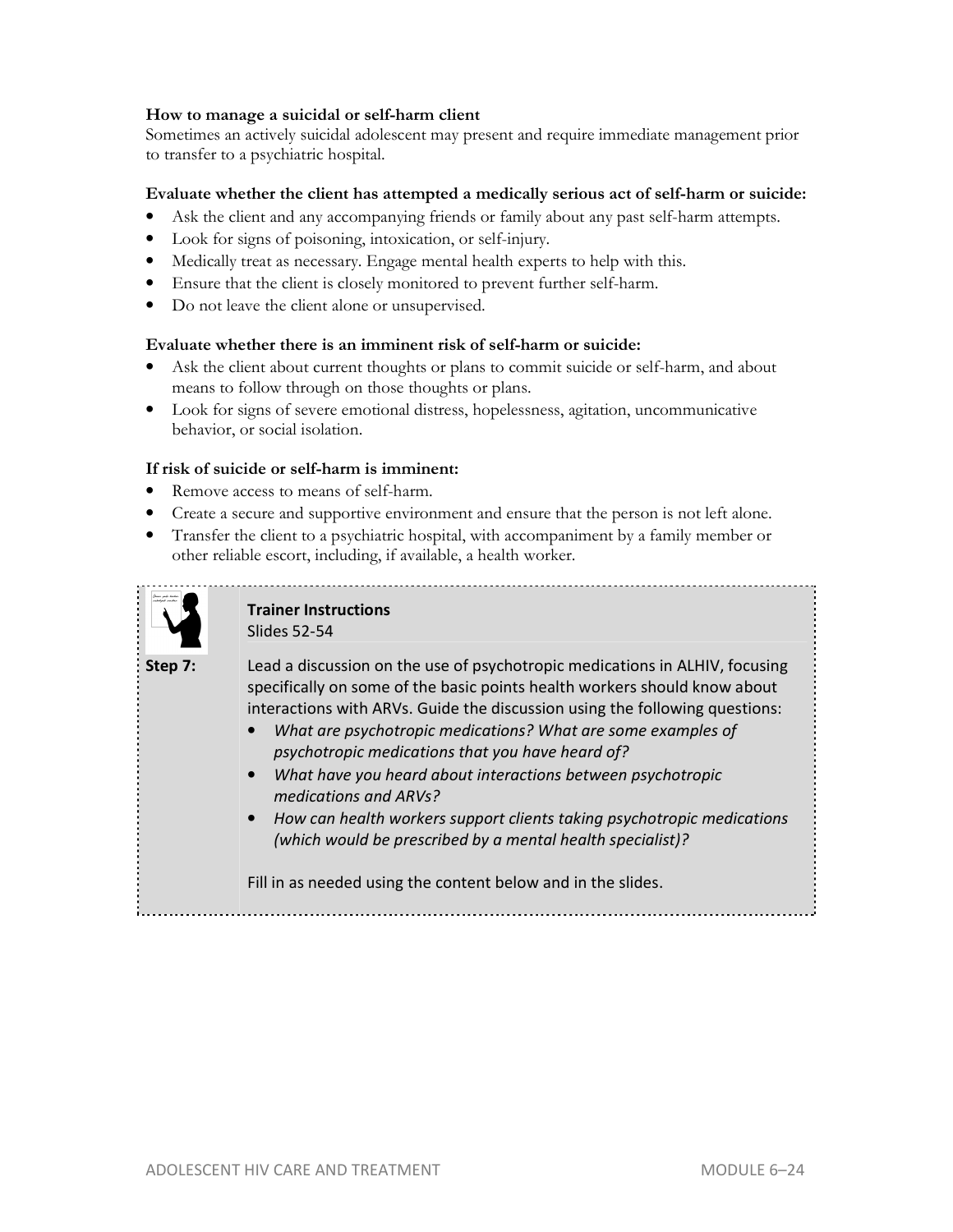# **Make These Points**

- Most ARVs are not affected by psychotropic medications.
- Exceptions include the use of carbamazepine, used to treat seizures and mania, which can lower ARV levels in the body.
- Health workers should ask clients taking psychotropic medications about side effects, be alert to behavioral changes, and support clients' adherence to both psychotropic medications and ARVs.
- A multidisciplinary team approach, including provision of counseling, is especially important for ALHIV who also have mental illness and are taking psychotropic medications.

# **Psychotropic Medications and ARVs <sup>2</sup>**

#### **Key points about the use of psychotropic medications in ALHIV**

- Health workers should learn the basics about interactions between psychotropic medications and ARVs.
	- Most ARVs are not affected by psychotropic medications.

#### **Psychotropic medications:** Any medication capable of affecting a person's mind, emotions, and behavior.

There is one important exception: carbamazepine is used to treat both seizures

and mania (a state of abnormally elevated or hyperactive mood/mental state). It can lower the levels of certain ARVs in the body, which can result in failure of  $1<sup>st</sup>$  and  $2<sup>nd</sup>$  line ART regimens. Therefore, another medication should be used in place of carbamazepine if at all possible.

- It is more common that ARVs change the levels of psychotropic medications. In general, most psychotropic medications can be used, but the following rule should be followed: *"start low and go slow."*
- Like all medications, psychotropic medications including antidepressants can have side effects and require careful monitoring. It is important to be aware that the use of antidepressants in adolescents is sometimes associated with an increased risk of suicide.
- Any behavioral changes in a client require further assessment for possible medical problems.
- If medication for mental illness is prescribed to a client, it should, whenever possible, be combined with counseling and psychotherapy.
- In cases of clients who are mentally ill, an important consideration is adherence to both HIV and any other medication regimens. Health workers should assess each client's adherence to ALL prescribed medications at every visit.
- It is especially important to use a multidisciplinary team approach for the care of ALHIV with mental illness, including those clients taking psychotropic medications.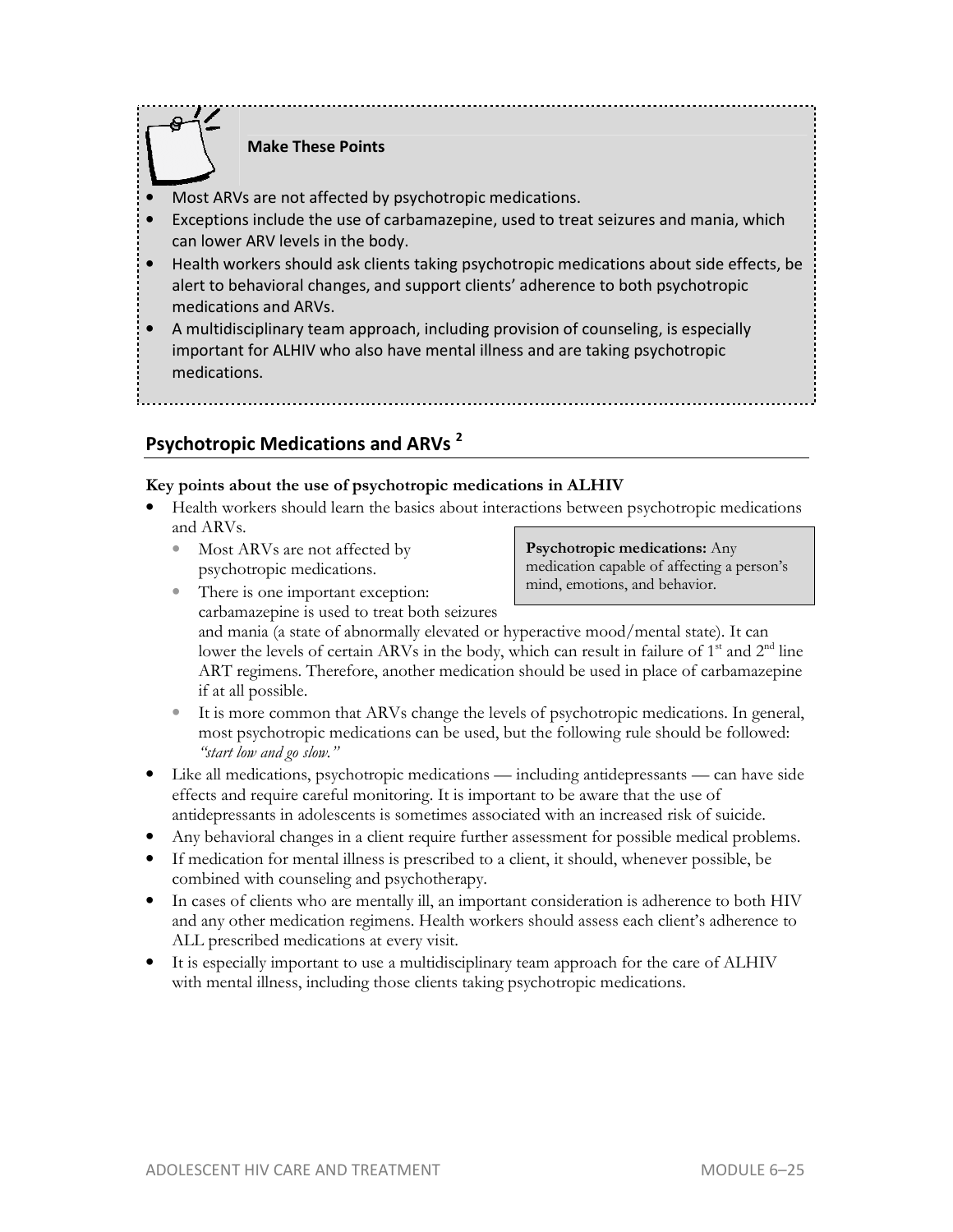

# **Trainer Instructions**  Slides 55-61

**Step 8:** Lead participants through Exercise 3, which will provide them with an opportunity to discuss how they would manage adolescent clients experiencing mental health problems in their own clinical setting.

|                     | Exercise 3: Mental Health Case Studies: Large group discussion                                                       |  |  |
|---------------------|----------------------------------------------------------------------------------------------------------------------|--|--|
| <b>Purpose</b>      | To apply the information covered in this module to specific case studies                                             |  |  |
| <b>Duration</b>     | 30 minutes                                                                                                           |  |  |
| <b>Advance</b>      | Read through and adapt the case studies as needed.<br>$\bullet$                                                      |  |  |
| Preparation         | Be prepared to weave relevant appendices (examples of screening<br>$\bullet$                                         |  |  |
|                     | tools for mental illness) into the discussion of the case studies.                                                   |  |  |
| <b>Introduction</b> | In this exercise, we will discuss 4 case studies about adolescents with                                              |  |  |
|                     | varying degrees of mental health issues. Try to reflect on the knowledge                                             |  |  |
|                     | and skills you learned during this module as we discuss the key points                                               |  |  |
|                     | and suggested next steps for each case.                                                                              |  |  |
| <b>Activities</b>   | <b>Case Studies and Large Group Discussion</b>                                                                       |  |  |
|                     | Read each case study out loud or ask a volunteer to do so. Ask<br>1.                                                 |  |  |
|                     | participants to refer their Participant Manuals, where each case                                                     |  |  |
|                     | study is also written.                                                                                               |  |  |
|                     | For each case study, ask the large group the following questions in<br>2.<br>order to facilitate discussion:         |  |  |
|                     | What are the main mental health concerns for this client? Is there<br>$\bullet$                                      |  |  |
|                     | an emergency situation?                                                                                              |  |  |
|                     | What additional information would you want to know about the                                                         |  |  |
|                     | client (including about his or her mental health status, HIV care,                                                   |  |  |
|                     | adherence, positive prevention, etc.)? Are there any tools you                                                       |  |  |
|                     | would use to gather more information?                                                                                |  |  |
|                     | How would you proceed with this client in your facility (what<br>would you do, what referrals would you make, etc.)? |  |  |
|                     | 3.<br>Fill in the conversation as needed using the key points for trainers                                           |  |  |
|                     | provided under each case study below.                                                                                |  |  |
|                     | Before debriefing, ask:<br>4.                                                                                        |  |  |
|                     | How could existing processes and procedures where you work be                                                        |  |  |
|                     | improved to support the clients we discussed in these case<br>studies?                                               |  |  |
|                     | (optional) Encourage participation by the adolescent co-trainer. Ask<br>5.                                           |  |  |
|                     | the following question to encourage his or her input during each case                                                |  |  |
|                     | study discussion:                                                                                                    |  |  |
|                     | What would you recommend, based on your own or your peers'<br>experience and perspective?                            |  |  |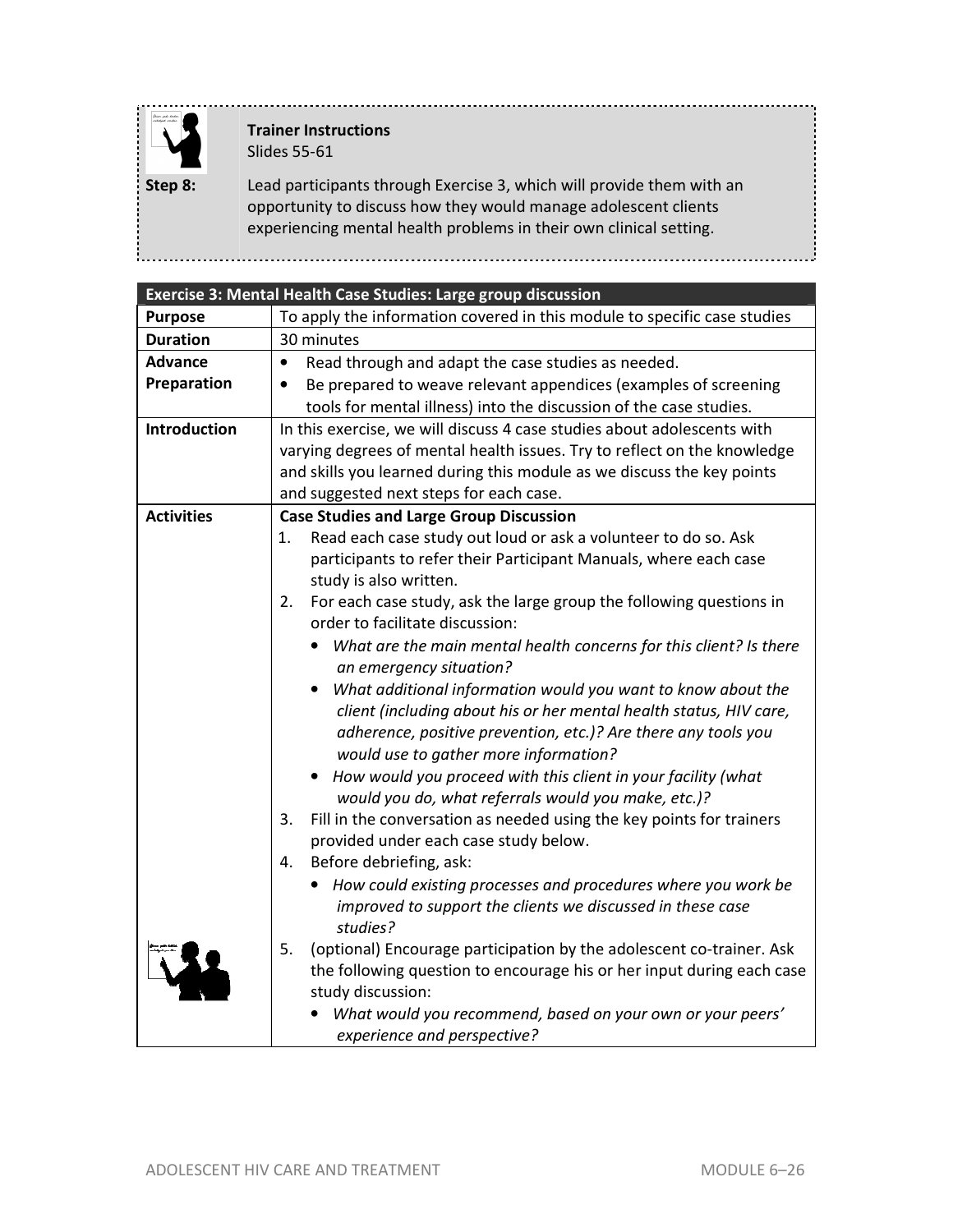| <b>Debriefing</b> | Health workers should watch for major signs of psychological and<br>$\bullet$<br>social distress among their adolescent clients. These may be<br>attributed to the normal changes of adolescence or may indicate a<br>possible mental illness.                                                                                                           |
|-------------------|----------------------------------------------------------------------------------------------------------------------------------------------------------------------------------------------------------------------------------------------------------------------------------------------------------------------------------------------------------|
|                   | All health workers, even if not mental health specialists, can identify<br>$\bullet$<br>signs of possible mental illness; assess the severity of the signs and<br>symptoms and discuss them with the team; use simple screening<br>tools to gather more information; and provide support, referrals, and<br>emergency management to clients when needed. |
|                   | There are many challenges to providing mental health care in<br>$\bullet$<br>resource-limited settings, but there is also a lot we can offer to<br>adolescent clients and caregivers, including ongoing support and<br>referrals to mental health care.                                                                                                  |

#### **Exercise 3: Mental Health Case Studies: Large group discussion**

# **Case Study 1:**

M is an 18-year-old client who was recently diagnosed with HIV. M missed his last appointment 2 weeks ago, but has come to the clinic today. He tells you that he is too busy with "life" to come to the clinic and he appears shaky and nervous. You conduct a psychosocial assessment, during which you learn that M\_\_\_ recently got fired from his job and spends most nights getting drunk with his friends to "forget about everything."

#### **Key points for trainers: M\_\_\_**

**What are the main mental health concerns for this client? Is there an emergency situation?** 

- M seems to have many things going on in his life right now. He was recently diagnosed with HIV, he missed his last clinic appointment, and he lost his job.
- It sounds like he is trying to "escape" the difficulties of his life by drinking heavily with his friends. This may be the reason he was fired from his job and why he has trouble coming to clinic appointments.
- At minimum, M\_\_\_ has a number of psychosocial and adherence issues that should be addressed and for which he will need support over time.
- In addition, he may have an alcohol dependency disorder and may suffer from depression.
- There does not seem to be an emergency, but M show is possible alcohol dependency and depression do need immediate attention.

# **What additional information would you want to know about the client? Are there any tools you would use to gather more information?**

• Find out more about M  $\prime$ 's life situation, including any sources of emotional and financial support. A full psychosocial assessment will provide more information on these issues, as well as whether or not he has disclosed to someone, how he is coping, and what other challenges he is facing (see Module 5).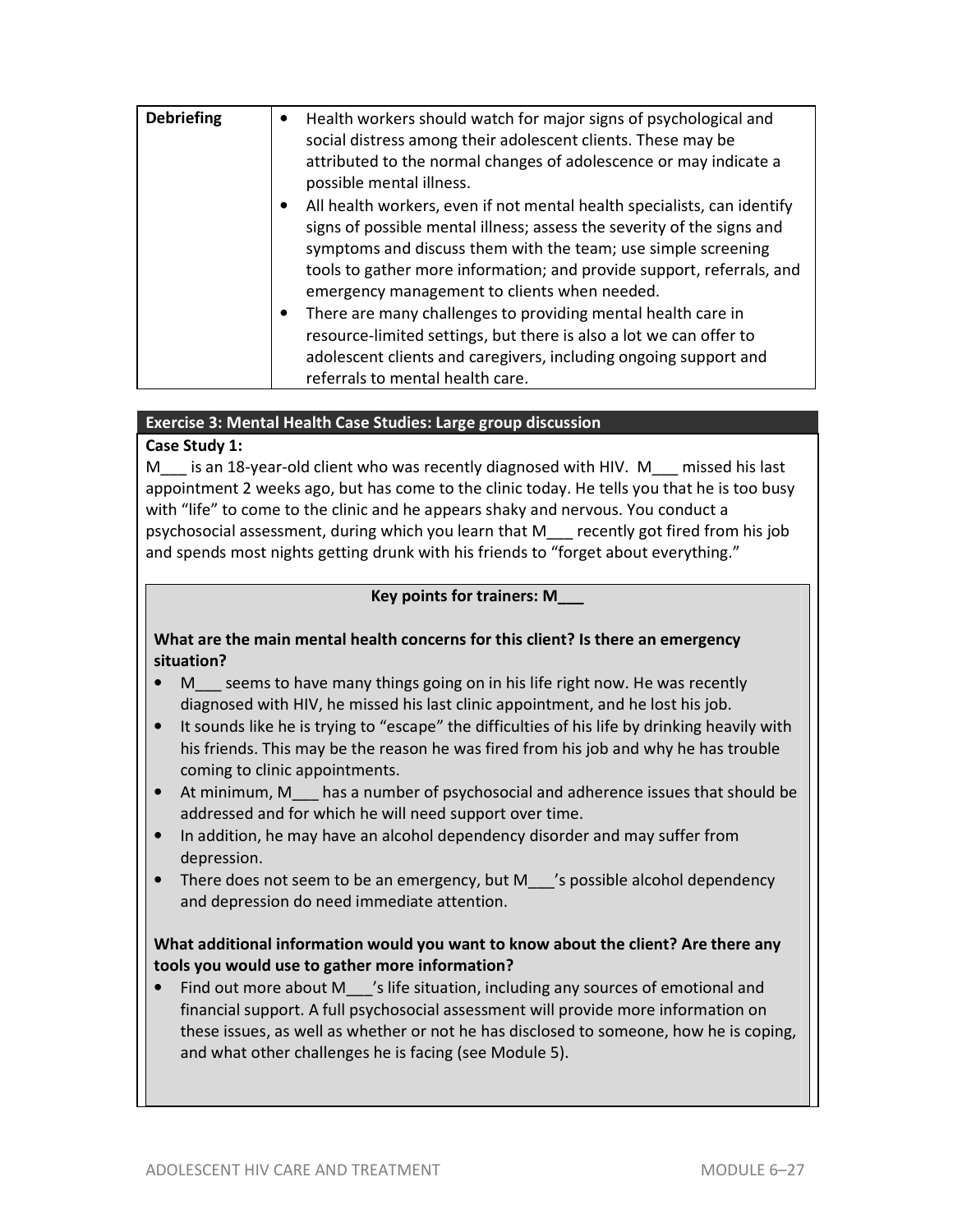- Since adherence is an issue for M\_\_\_, ongoing adherence education and counseling are needed. Use the adherence preparation and assessment tools in Module 8 to learn more about his specific adherence challenges.
- Ask if M is in a relationship or if he has a sexual partner(s). If he is sexually active, is he using condoms consistently?
- Screen M\_\_\_ for alcohol dependency, using, for example, *Appendix 6C: Screening for Alcohol Dependency with the CAGE Questionnaire.*
- If depression is suspected, the health worker could also use *Appendix 6B: Sample Screening Tool for Depression and Suicide.*

# **How would you proceed with this client in your facility?**

- Next steps will vary, based on the information gathered during the psychosocial assessment and from any screening tools used.
- Provide general education and counseling on the importance of coming to the clinic for services (i.e. adherence) and on risk reduction. Specifically, counsel M\_\_\_ on drinking less alcohol, not using drugs, and finding other, more healthy, coping mechanisms (e.g. playing sports, finding a new job, spending time with friends who do not use drugs or alcohol, any spiritual or religious practices that provide comfort, etc.).
- Give M \_\_\_ counseling on safer sex, risk reduction, and condoms.
- Review M 's ART regimen and ask about side effects.
- If available, refer M to a trained counselor, a support group for older adolescents, and an Adolescent Peer Educator whom he could relate to. Since it seems that he has alcohol dependency, he can also be referred for individual and group counseling and/or to programs such as Alcoholics Anonymous.
- If M is not ready to take the recommended next steps, make a plan that M is able and willing to implement. Always be patient and remember that both recovery and behavior change are often gradual processes.
- If, over time, M  $\prime$ 's situation does not change  $-$  if he is still missing clinic appointments, trying to "escape" by using alcohol and drugs, or if his depression worsens — the multidisciplinary team should discuss possible next steps, which should include continued support within the clinic and a referral to a mental health provider.

# **Case Study 2:**

N<sub>\_\_\_</sub> is 16 years old. She has been on ART and has been coming to the clinic for many years. As a child, she maintained good grades in school and was described by her grandmother as being helpful around the house. Recently, however, N\_\_\_'s relationship with her family has deteriorated. She is not eating or sleeping regularly, she goes through periods of extreme anger followed by periods of complete withdrawal, and she has run away from home to live with her boyfriend twice in the past year. N\_\_\_ says, "life is not worth living if I can't be with *my boyfriend."* Her grandmother is very concerned that N\_\_\_ is going to do something to hurt herself.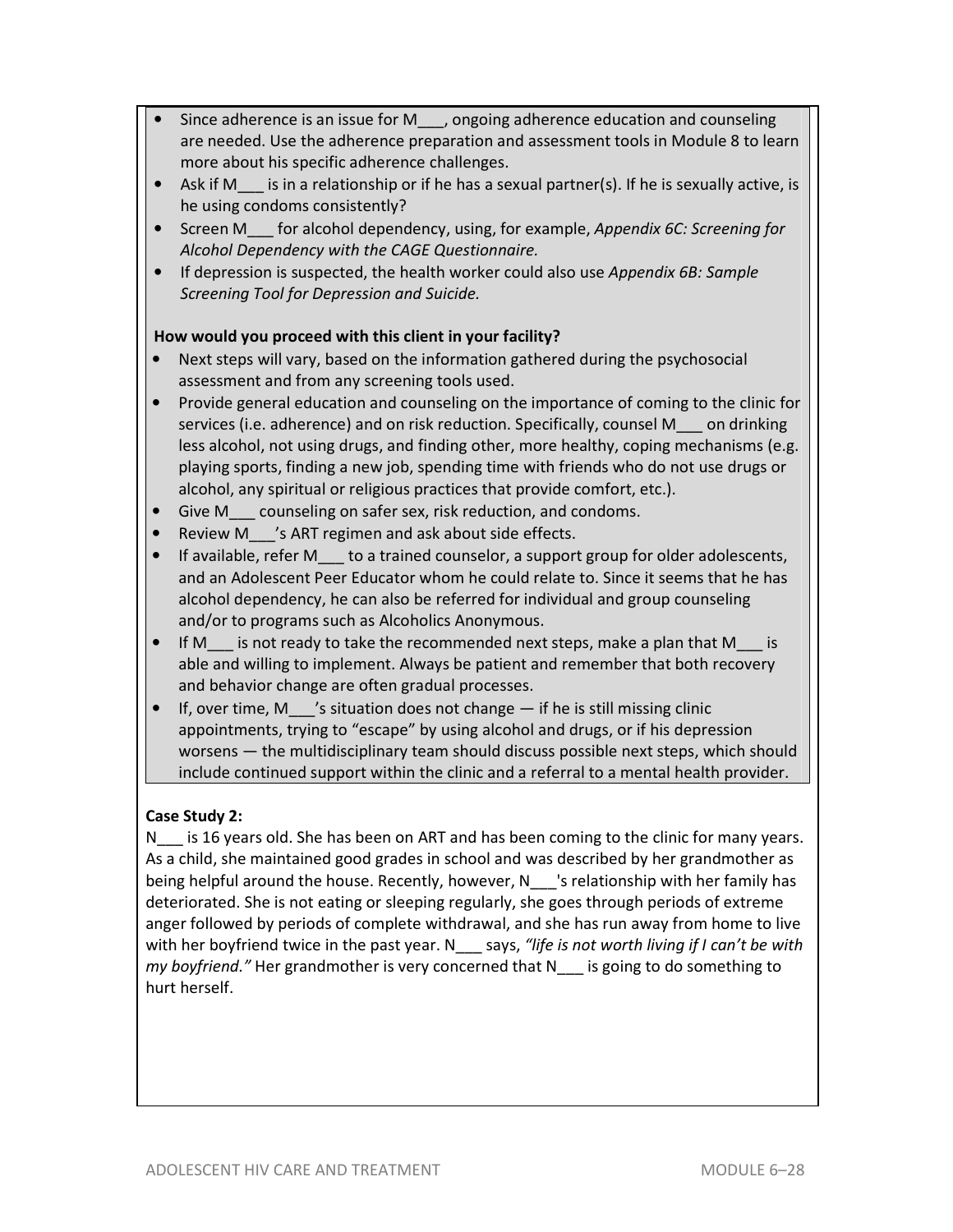### **Key points for trainers: N\_\_\_ and her grandmother**

### **What are the main mental health concerns for this client? Is there an emergency situation?**

- N has a number of things going on, including changes in her behavior at home and at school and a history of running away from home.
- N seems to have symptoms of depression, which are very common among adolescents. These will need to be further evaluated.
- A major concern is the grandmother's fear that N is going to do something to hurt herself and N\_\_\_'s comment that *"life is not worth living."*
- This is potentially an emergency situation, if it is determined that N is in fact thinking of harming herself or of suicide.

# **What additional information would you want to know about the client? Are there any tools you would use to gather more information?**

- Symptoms of depression and acts of defiance are very common among adolescents. They may be transient and respond to support from friends, family, and health workers.
- However, N<sub>1</sub>'s grandmother's concern about her hurting herself and N<sub>2</sub>'s comment about life not being worth living warrants immediate attention.
- It is important to understand why the grandmother has this concern and if there have been any instances where N<sub>ndes</sub> has attempted to or discussed harming herself.
- Use *Appendix 6B: Sample Screening Tool for Depression and Suicide* to learn more about N<sub>z</sub> 's situation.
- Ask N more about her situation, including any challenges she is facing at home, at school, or with her boyfriend. Health workers may want to conduct a full psychosocial assessment (see Module 5).
- Ask N\_\_\_ and her grandmother about N\_\_\_'s ART adherence. Have there been any recent changes (e.g., she used to adhere to her ART regimen very well, but now is missing many doses?).
- The multidisciplinary team should review N \_\_\_'s HIV history and ART regimen.
- Enquire about drug and alcohol use, as well as positive prevention. For example, is N using condoms and another form of contraception with her boyfriend?

# **How would you proceed with this client in your facility?**

- Next steps with N will depend on the results of assessments done and the discussions held during counseling sessions with N\_\_\_ and her grandmother.
- Most importantly, if it is determined that N is at risk for self-harm or suicide (e.g., she says that she might hurt herself, if there is evidence of self-harm, if she is thinking about killing herself, etc.), this is as an emergency. Follow the clinic procedures for emergency situations, including ensuring N\_\_\_'s immediate safety and supervised transfer to psychiatric services.
- If this is not an emergency situation, refer N to a support group, an Adolescent Peer Educator, and a counselor or social worker for ongoing support.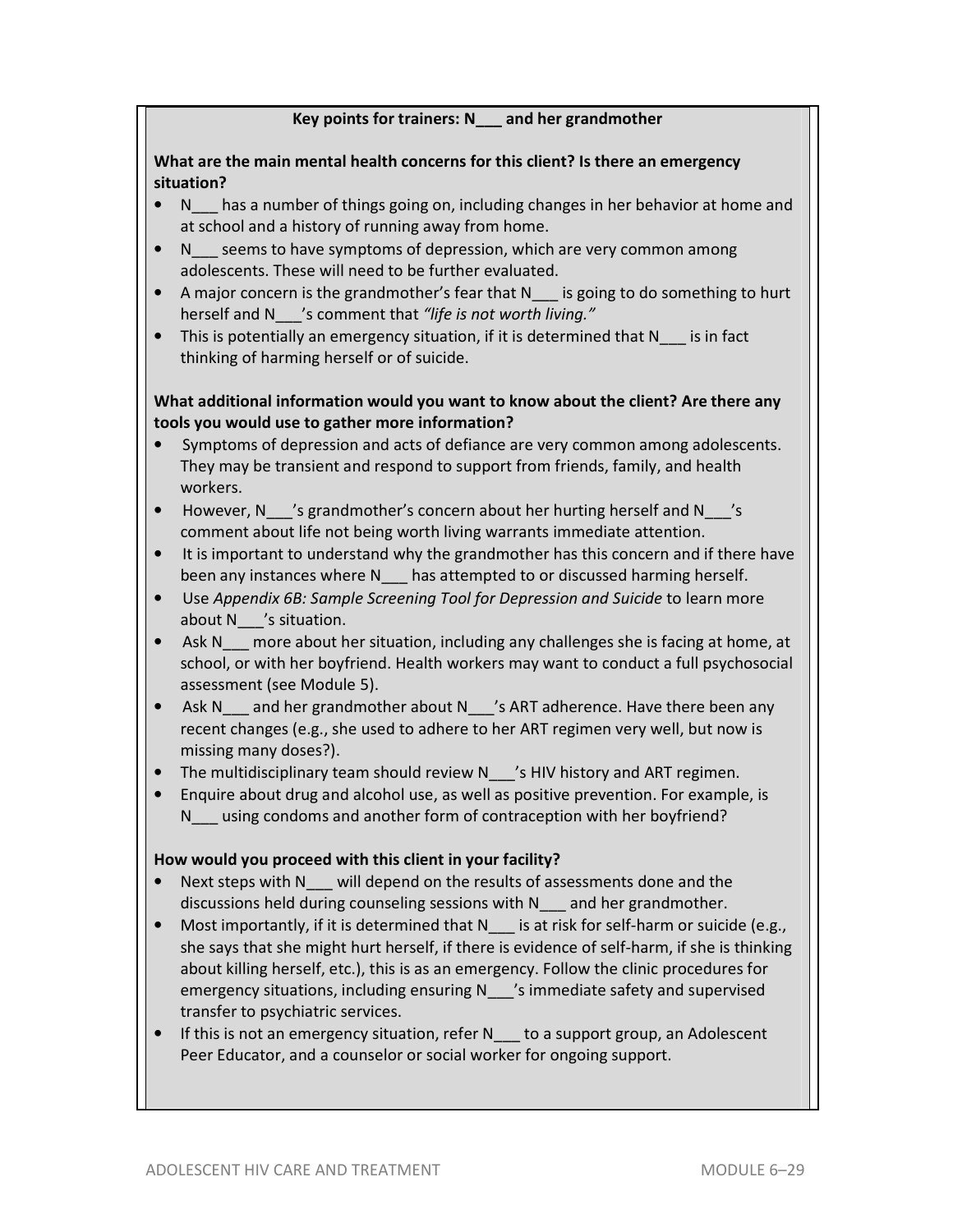• Provide psychosocial and adherence support to both N\_\_\_ and her grandmother over time. This will include adherence assessment and support, as well as counseling on positive prevention (i.e. using condoms and another method of contraception with her boyfriend) and positive living.

# **Case Study 3:**

P\_\_\_ is a 14-year-old boy with HIV. He and his aunt arrive at the clinic for a routine checkup. P 's aunt tells you that she is worried about her nephew because he often seems to get agitated and "jumpy." He does not want to go to school or play with his friends like he used to. He also has "episodes," usually at night or right before he is supposed to leave for school in the morning, where he has trouble breathing and sweats. P  $\blacksquare$  was living with his mother until she died two years ago.

#### **Key points for trainers: P\_\_\_ and his aunt**

### **What are the main mental health concerns for this client? Is there an emergency situation?**

- P is experiencing symptoms of anxiety, including being agitated and "jumpy" and having what seem to be panic attacks. He is also withdrawn and is having trouble adjusting to his new living situation with his aunt.
- This does not seem to be an emergency situation, although health workers should provide P\_\_\_ and his aunt with assistance, starting with this visit.

# **What additional information would you want to know about the client? Are there any tools you would use to gather more information?**

- Hold separate sessions with both P and his aunt to learn more about what is happening at home and at school, and how P\_\_\_ has been coping with his mother's death and with living with his aunt.
- Gather more information on P\_\_\_'s anxiety symptoms how severe are they? What brings them on? What makes them better?
- Review what ART regimen P is on and determine if his medications may be contributing to his symptoms (e.g. efavirenz — was there a recent dose change?).
- Assess P 's adherence to ART. Has his recent agitation and trouble in school affected his adherence?

# **How would you proceed with this client in your facility?**

- The next steps with P will depend on what is discussed during the counseling sessions.
- Symptoms of anxiety are very common among adolescents. They are often transient and respond to support from friends, family, and health workers.
- Since P\_\_\_'s problems seem mild, try psychosocial counseling and support strategies (see Modules 4 and 5).
- Teach P (and his aunt) relaxation techniques and explore other coping mechanisms to manage anxiety (this might include doing exercise or sports, attending an adolescent support group, reading, journaling his feelings, role playing, etc.).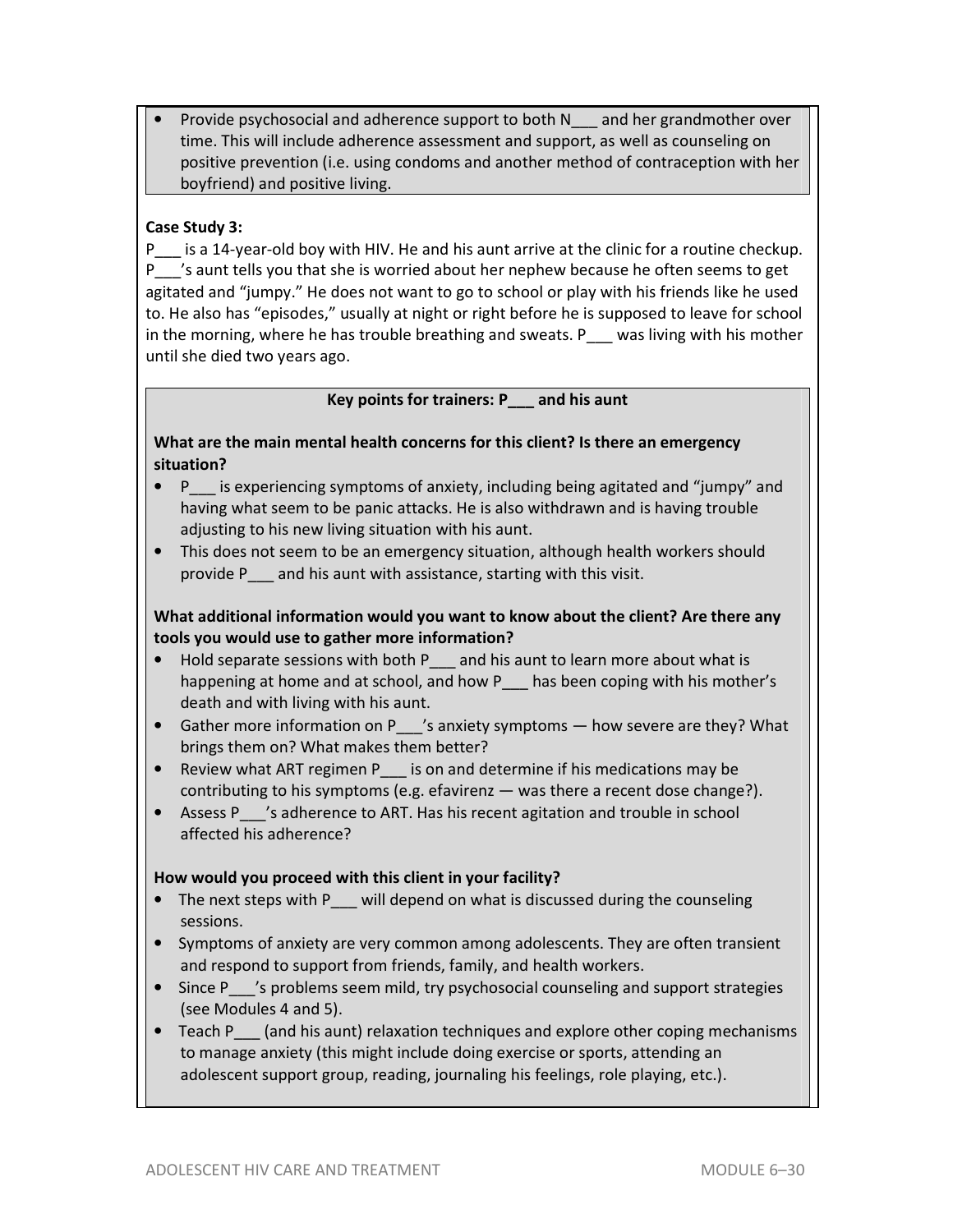- Refer him to an adolescent peer support group and group/individual therapy, if available.
- If P 's anxiety is severe, interferes with his functioning at home or at school, and/or does not improve or worsens over time, the multidisciplinary team should discuss and plan next steps, including reviewing his ART regimen, possibly switching his medication, and referring him to a mental health specialist for further evaluation.

### **Case Study 4:**

B\_\_\_ is 13 years old and comes for a routine visit with her mother. When you do a clinical checkup with B\_\_\_, you notice that she is having trouble paying attention, that she is suspicious when you ask her questions, and that her clothes and hair are unkempt (which is unusual). At one point, she mentions "a voice" that is telling her to do bad things that she doesn't want to do and then she starts crying. You then meet with B\_\_\_'s mother, who tells you that B\_\_\_ has "turned into a different person" during the last few months. She cannot focus at school, she seems suspicious when anyone wants to talk with her, she hides her medications, she does not care about her appearance any more, and her behavior in general just seems "off."

#### **Key points for trainers: B\_\_\_**

### **What are the main mental health concerns for this client? Is there an emergency situation?**

- You and B *i*s mother have noticed a number of changes in B *i*s behavior, mood, and appearance over the last few months. She also seems to be hearing voices and struggling with adherence to her ART.
- These observations and changes suggest that B may have a mental illness (she is presenting with signs of what may be a severe mental illness, such as psychosis).
- Given these observations and information, B may be in danger. This is an emergency that requires immediate attention.

# **What additional information would you want to know about the client? Are there any tools you would use to gather more information?**

- Since B may be in danger (e.g., hearing voices telling her to do "bad things"), this is an emergency situation that requires immediate referral to a mental health specialist. This should be the first priority.
- Ensure that B is not left alone until her safety can be ensured. If possible, a health worker should accompany B and her mother to the referral point.
- The team should review B 3 SHIV history and ART regimen and should be sure to inform the referral specialist of her history and medications.

#### **How would you proceed with this client in your facility?**

• As B has many signs of possible severe mental illness, she should be referred to a psychiatrist or other mental health specialist for evaluation and possible treatment right away. Follow the clinic's standard procedures for referral of emergency cases.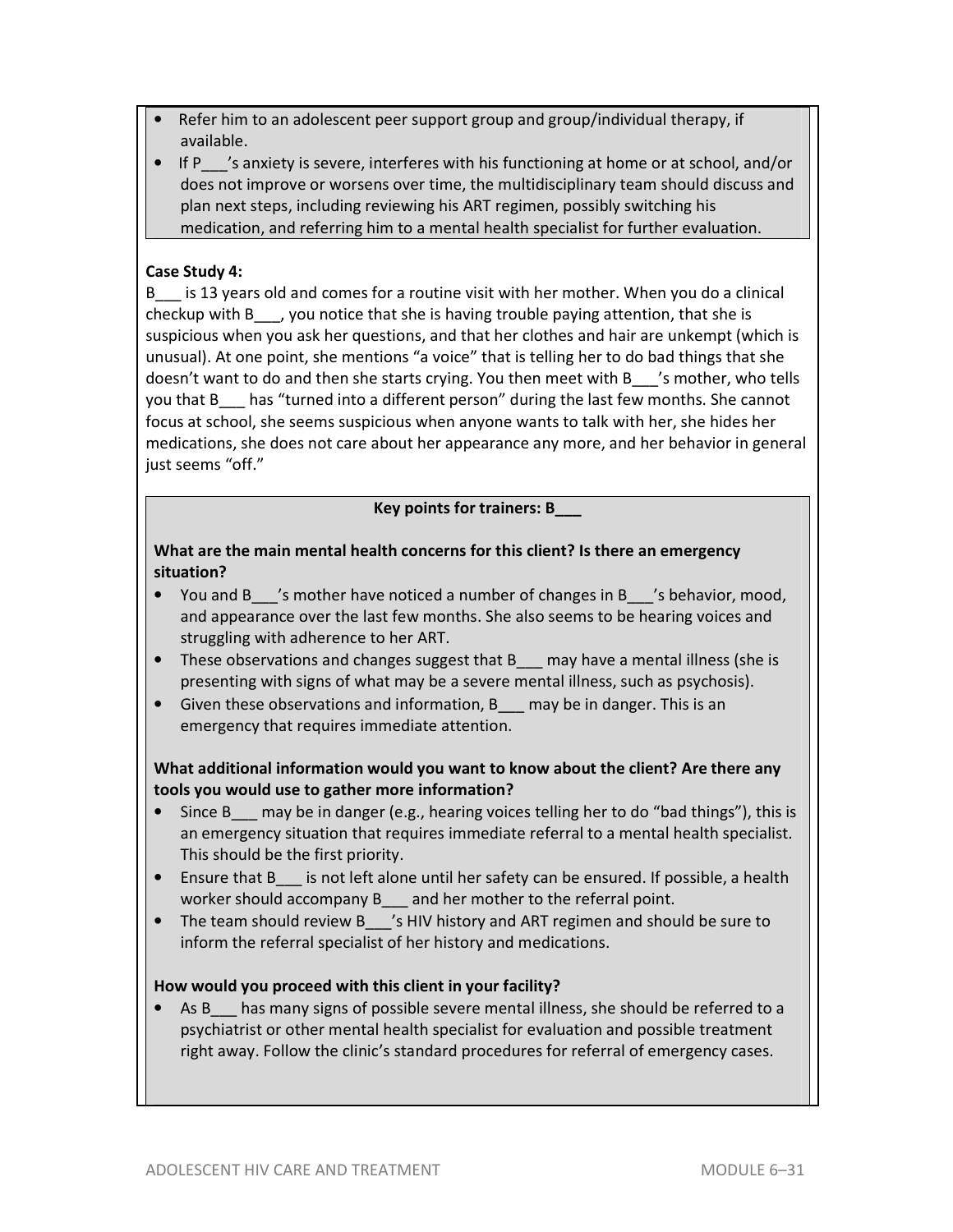- B\_\_\_'s case should be discussed by the multidisciplinary team and should be followed up on at each visit. Keep open lines of communication with B\_\_\_'s mental health specialist to ensure that her care is coordinated, which includes knowing any psychotropic medication that B\_\_\_ is prescribed and ensuring that B\_\_\_'s mental health provider knows about her ART regimen.
- Once B is evaluated by a mental health specialist, follow up often with B and her mother, ask about her situation and any changes, and provide ongoing support, including with adherence, positive living, and positive prevention.

|                 | <b>Trainer Instructions</b><br>Slide 62                                                                                      |
|-----------------|------------------------------------------------------------------------------------------------------------------------------|
| Step 9:         | Allow 5 minutes for questions and answers on this session.                                                                   |
|                 | <b>Trainer Instructions</b><br>Slides 63-65                                                                                  |
| <b>Step 10:</b> | Ask participants what they think the key points of the module are. What<br>information will they take away from this module? |
| <b>Step 11:</b> | Summarize the key points of the module using participant feedback and the<br>content below.                                  |
| <b>Step 12:</b> | Ask if there are any questions or clarifications                                                                             |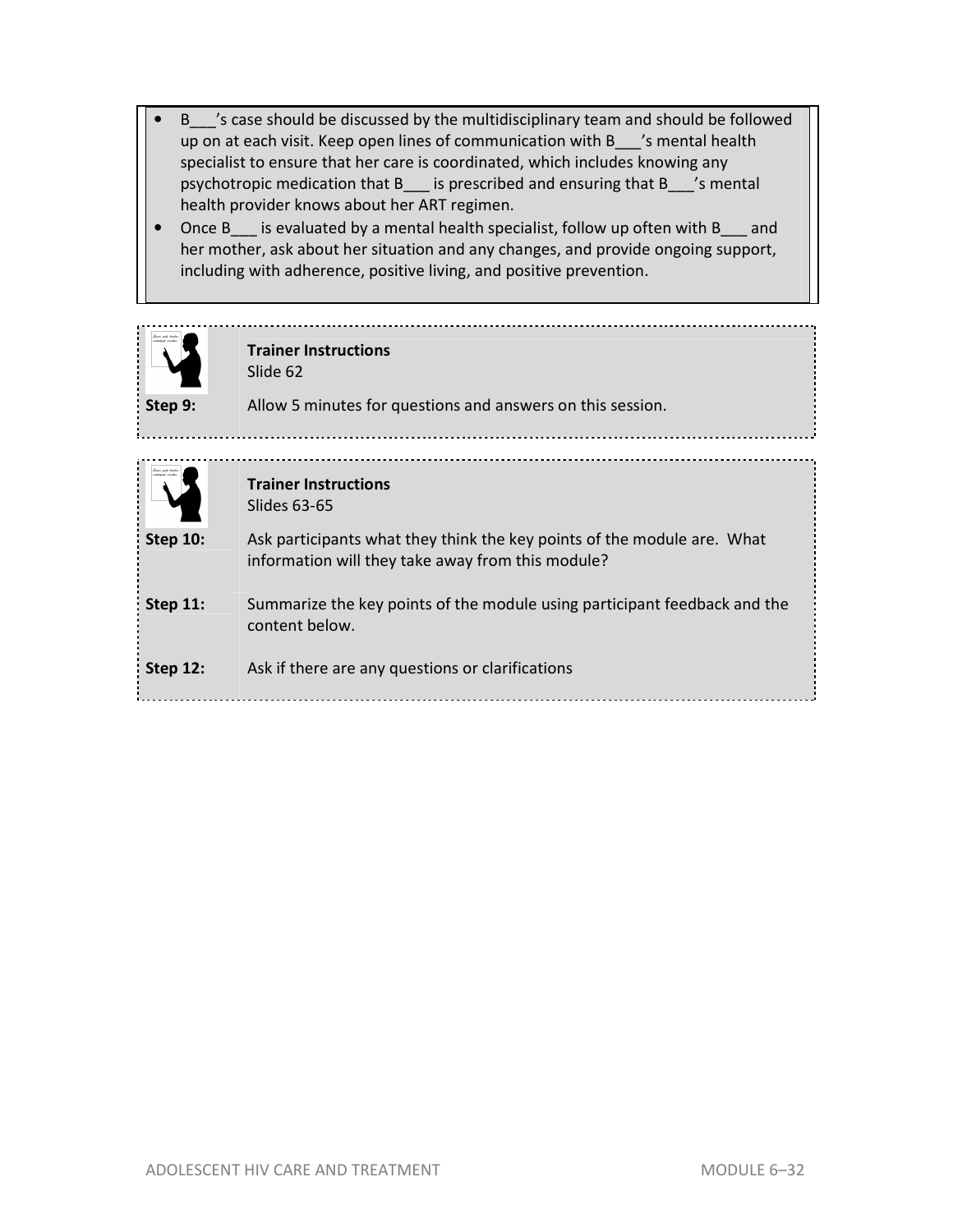

- People with mental illness are often stigmatized, discriminated against, and excluded from school, social activities, and, at times, even health care services. Health workers can combat this stigma and discrimination by setting an example and treating people with mental illness respectfully.
- It is very important to include mental health services as part of comprehensive care for ALHIV.
- Mental illness is a broad term that covers many disorders characterized by persistent and severe subjective distress and/or moderate to severe impairment in functioning over time.
- Many mental illnesses may emerge during late childhood and adolescence.
- Adolescents are susceptible to a range of mental illnesses that can be classified into these broad categories: depression; alcohol and substance use disorders; anxiety disorders; behavioral disorders; and severe mental illness.
- Mental illness can influence the course of HIV disease, impact adherence to care and treatment, increase the likelihood of drug and alcohol use, and lead to risky sexual behavior.
- Untreated mental illness can disrupt adolescent development and, in the most extreme cases, result in suicide.
- Although there are barriers to providing mental health services in many settings, there are many things health workers and health facilities can do to establish routine approaches and standard procedures to recognize possible mental illness and provide basic care, referrals, and follow-up.
- There are many ways that health workers can recognize signs of a possible mental illness during routine clinic visits with ALHIV (and caregivers), including: the client's recent and past history; basic observations of the client; and findings of routinely conducted psychosocial assessments.
- Health workers should know the basic categories of mental illness, be alert to their signs and symptoms, and know the steps to take if a client exhibits these signs and symptoms. Simple screening tools are available to assist health workers.
- If a client is behaving violently or is very agitated, the most important priorities are to calm and protect him or her. Clients who are suicidal, who have harmed themselves, or who have an intention of self-harm require **immediate emergency care**.
- Most ARVs are not affected by psychotropic medications. Exceptions include the use of carbamazepine (used to treat seizures and mania), which can lower ARV levels in the body.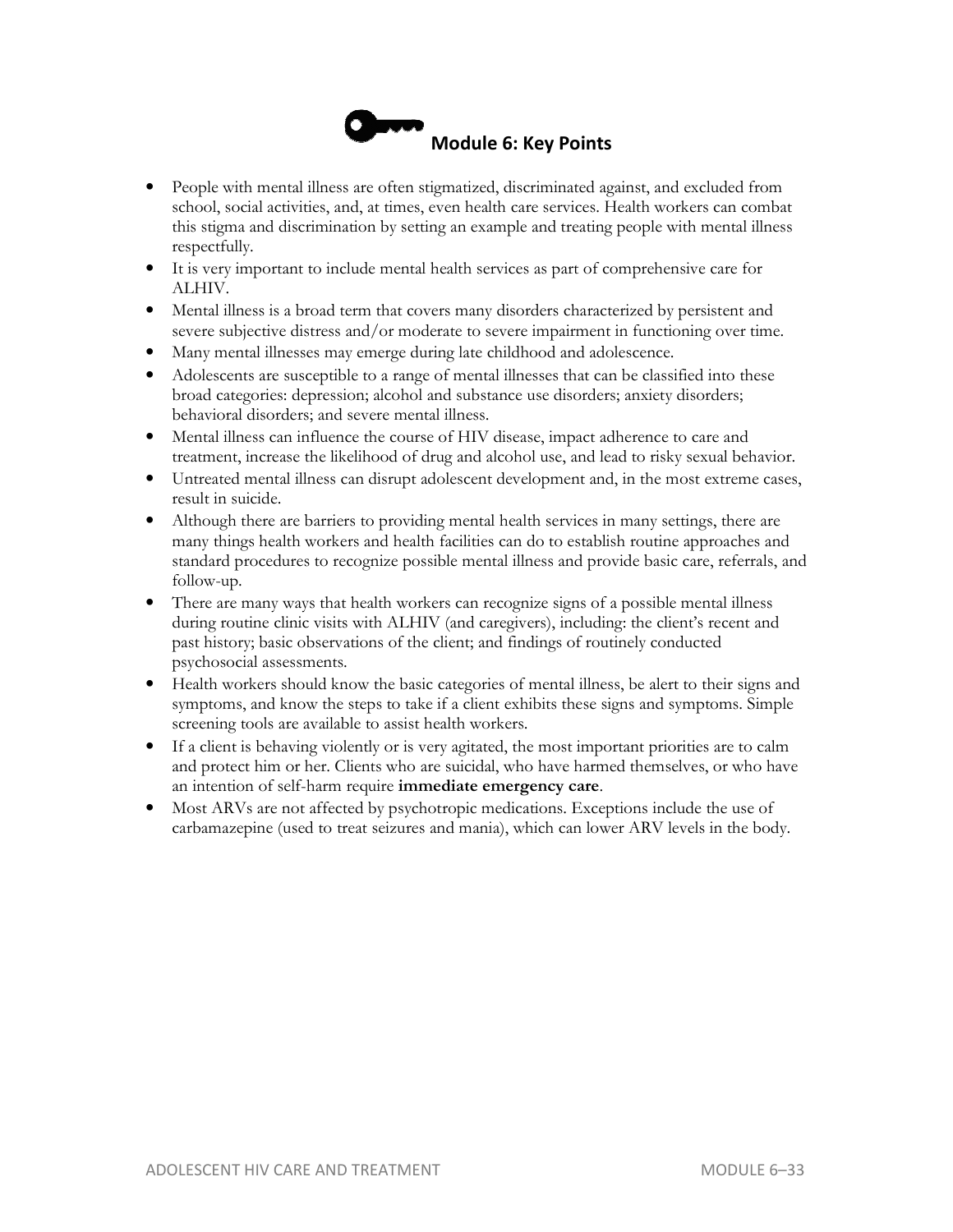# **Appendix 6A: Tips for Health Workers on Identifying Possible Mental Illness**

| V | Categories                             | Signs of a possible mental illness that require follow-up                              |  |  |
|---|----------------------------------------|----------------------------------------------------------------------------------------|--|--|
|   | 1. Ask the client and caregiver about: |                                                                                        |  |  |
|   | <b>Present history</b>                 | Reports symptoms of mental illness or mental distress                                  |  |  |
|   | (reported by client or                 | Reports new problems functioning at home, school, work, or new<br>$\bullet$            |  |  |
|   | caregiver)                             | problems with friends and family                                                       |  |  |
|   |                                        | Reports a dramatic change in behavior and/or a major decrease in<br>$\bullet$          |  |  |
|   |                                        | psychological functioning (e.g., used to be very calm, now violent; used               |  |  |
|   |                                        | to do well in school, now falling behind; used to be friendly, is now                  |  |  |
|   |                                        | withdrawn, etc.)                                                                       |  |  |
|   |                                        | Note: Review the client's HIV history, recent changes in disease status, and           |  |  |
|   |                                        | ART regimen (including dosing or medicine changes)                                     |  |  |
|   | Past history                           | $\bullet$<br>Reports a past history of mental distress; problems functioning at        |  |  |
|   | (reported by adolescent                | home, school, work; or problems with friends and family                                |  |  |
|   | client or caregiver)                   | History of psychiatric hospitalization, treatment, or psychotropic<br>٠                |  |  |
|   |                                        | medication use                                                                         |  |  |
|   |                                        | History of school failure<br>$\bullet$                                                 |  |  |
|   |                                        | History of severe behavioral disturbances                                              |  |  |
|   |                                        | History of mental illness in the family                                                |  |  |
|   |                                        | 2. Observe and ask for the caregivers observations of the client's:                    |  |  |
|   | Appearance and                         | Hygiene and grooming are poor<br>٠                                                     |  |  |
|   | presentation                           | Comes across as frightening or frightened                                              |  |  |
|   |                                        | Has alcohol on his or her breath or appears intoxicated                                |  |  |
|   |                                        | Does not make eye contact                                                              |  |  |
|   |                                        | Crying, shouting, or laughing uncontrollably<br>٠                                      |  |  |
|   | Attitude and behavior                  | Restless, belligerent, or uncooperative<br>$\bullet$                                   |  |  |
|   |                                        | Making threats<br>$\bullet$                                                            |  |  |
|   |                                        | Unwilling or unable to speak<br>$\bullet$                                              |  |  |
|   |                                        | Behaving in odd and unusual ways<br>$\bullet$                                          |  |  |
|   | Mood and emotions                      | $\bullet$<br>Seems frightened, sad, or angry                                           |  |  |
|   |                                        | ٠                                                                                      |  |  |
|   | Speech, thinking, and                  | Unusually happy for no apparent reason<br>$\bullet$                                    |  |  |
|   | perception                             | Speaking very rapidly or overly loud                                                   |  |  |
|   |                                        | Whispering or speaking very softly<br>$\bullet$                                        |  |  |
|   |                                        | Saying things that make no sense<br>$\bullet$                                          |  |  |
|   |                                        | Saying things that are unlikely to be true<br>$\bullet$                                |  |  |
|   |                                        | Claiming to hear voices or to see visions of people/things that are not                |  |  |
|   |                                        | there                                                                                  |  |  |
|   | Level of alertness and                 | Having trouble staying alert and attentive                                             |  |  |
|   | orientation                            | $\bullet$<br>Drowsy                                                                    |  |  |
|   |                                        | Confused about things such as where he or she is or the time of day<br>$\bullet$       |  |  |
|   | Social and                             | Lacks verbal, behavioral, and/or social skills that would be expected of<br>$\bullet$  |  |  |
|   | intellectual skills                    | someone his or her age                                                                 |  |  |
|   |                                        | Behaving like a much younger child/adolescent<br>$\bullet$                             |  |  |
|   |                                        | 3. Conduct regular psychosocial assessments and document major findings (see Module 5) |  |  |
|   | Conduct a psycho-                      | Major changes in mood<br>٠                                                             |  |  |
|   | social assessment (at                  | Experiencing chronic sadness or anxiety<br>$\bullet$                                   |  |  |
|   | enrollment, annually,                  | Changes/problems in sleeping, eating, or other routines<br>$\bullet$                   |  |  |
|   | and when the client's                  | Harmful coping strategies, including use of alcohol or drugs<br>$\bullet$              |  |  |
|   | situation changes                      | Problems in school, with friends, or with family members<br>٠                          |  |  |
|   | significantly)                         |                                                                                        |  |  |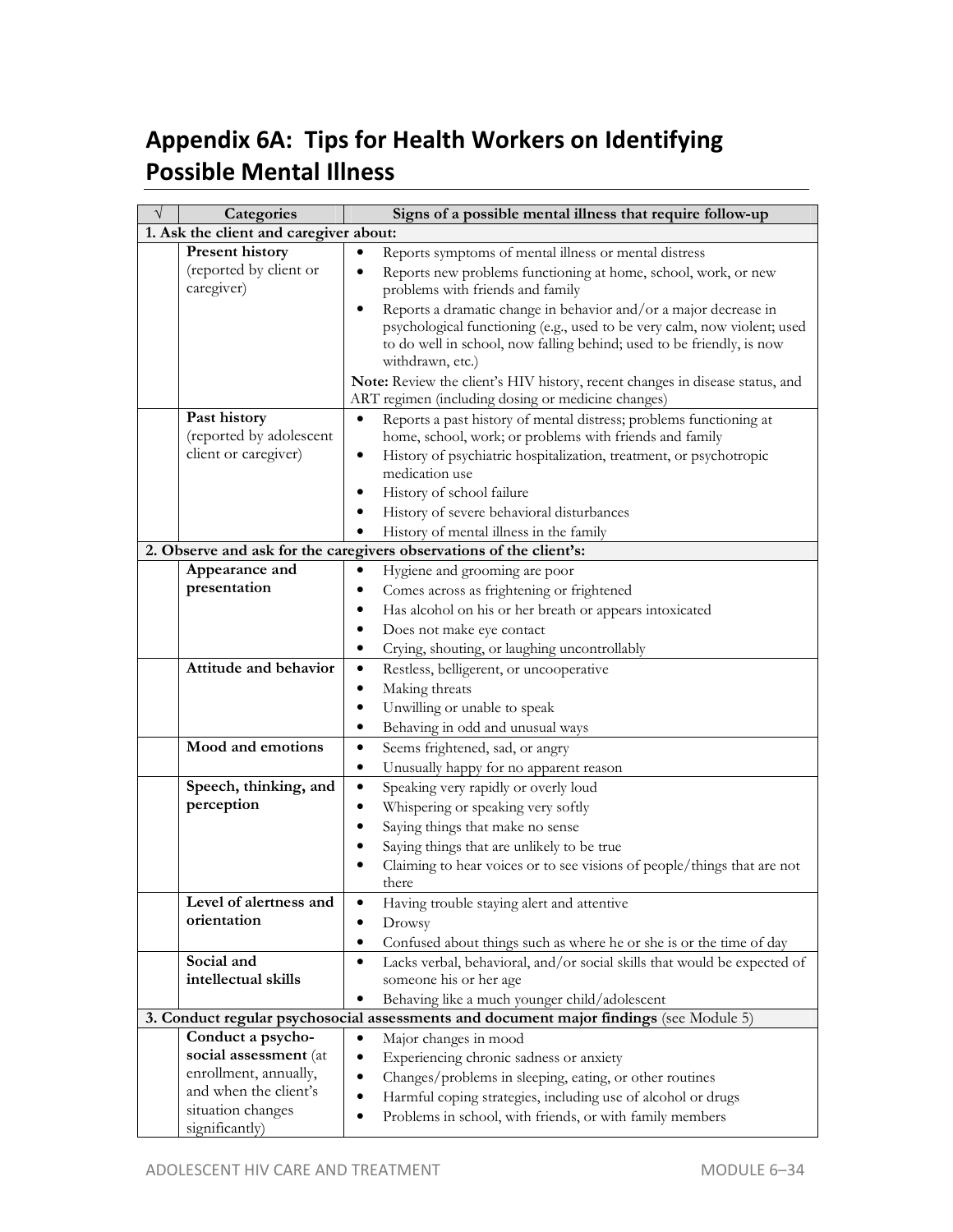# **Appendix 6B: Sample Screening Tools for Depression and Suicide**

#### **Patient Health Questionnaire-2 (PHQ-2)**

This simple questionnaire can be used as an initial screening test for a major depressive episode.

# **Over the past two weeks, how often have you been bothered by any of the following problems?**

**Little interest or pleasure in doing things** 

 $0 =$  Not at all

 $1 =$  Several days

- $2 =$  More than half of the days
- $3$  = Nearly every day

#### **Feeling down, depressed, or hopeless**

- $0 =$  Not at all
- $1 =$  Several days
- $2 =$  More than half the days
- $3$  = Nearly every day

Total point score: \_

#### **Score interpretation:**

| PHQ-2 score | Probability of major depressive disorder | Probability of any depressive disorder |
|-------------|------------------------------------------|----------------------------------------|
|             | (%)                                      | (%)                                    |
|             | 15.4                                     | 36.9                                   |
|             | 21.1                                     | 48.3                                   |
|             | 38.4                                     | 75.0                                   |
|             | 45.5                                     | 81.2                                   |
|             | 56.4                                     | 84.6                                   |
|             | 78.6                                     | 92.9                                   |

Source: Kroenke, K., Spitzer, R.L., & Williams, J.B. (2003). *The Patient Health Questionnaire-2: Validity of a two-item depression screener.* Med Care, *41,* 1284-92.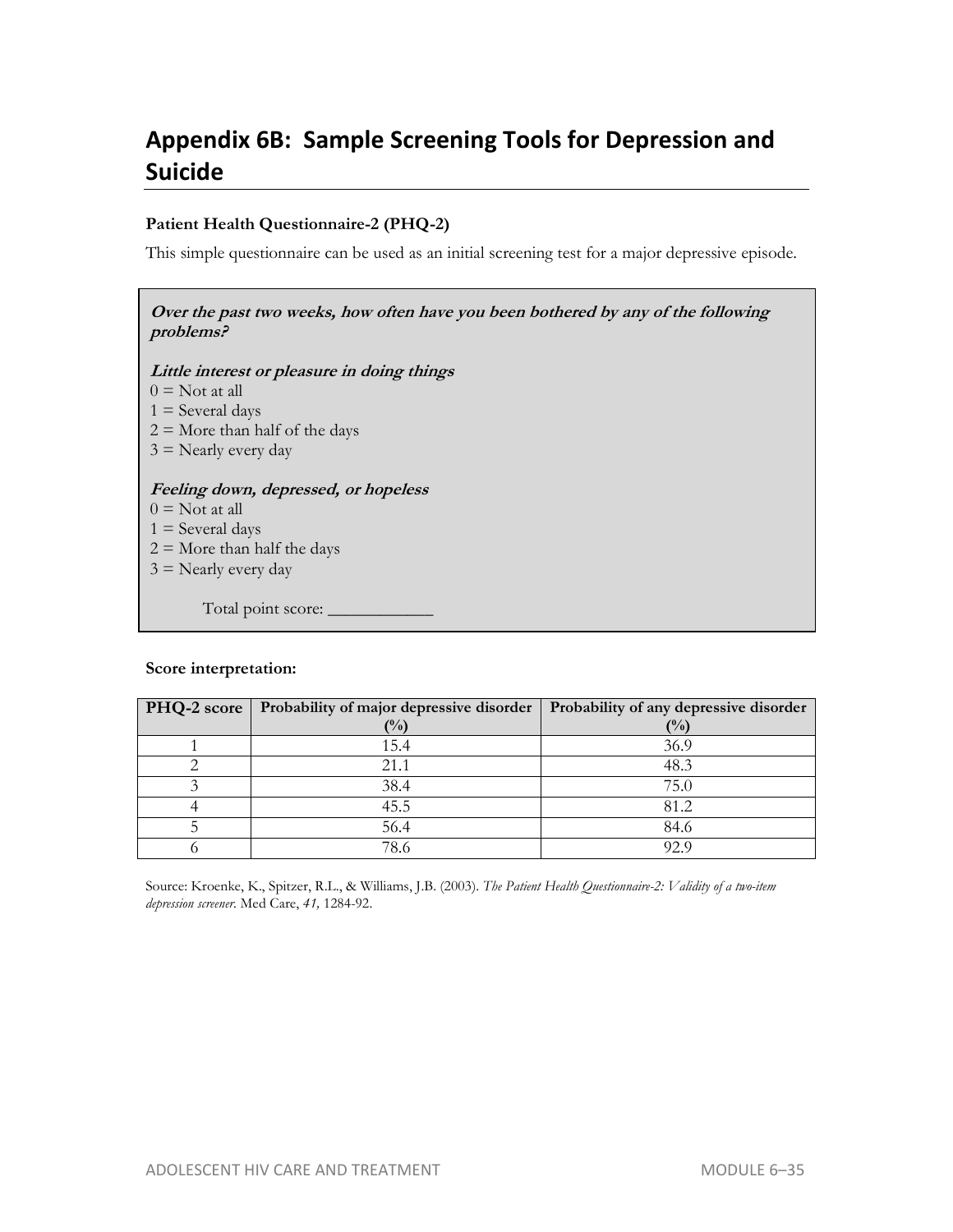#### **PHQ-9 Questionnaire, Modified for Adolescents**

Name Linician Linician Linician Linician Linician Linician Linician Linician Linician Linician Linician Linician Linician Linician Linician Linician Linician Linician Linician Linician Linician Linician Linician Linician L

Medical Record or ID Number Date \_\_\_\_\_\_\_\_\_\_\_\_ Date \_\_\_\_\_\_\_\_\_\_\_\_\_\_\_\_\_\_\_\_\_\_\_\_\_\_\_\_\_\_

**How often have you been bothered by each of the following symptoms during the past two weeks?**

|                                                                                                                                                                                  | (0)<br>Not at<br>all | (1)<br><b>Several</b><br>days | (2)<br>More<br>than<br>half the<br>days | (3)<br>Nearly<br>every<br>day |
|----------------------------------------------------------------------------------------------------------------------------------------------------------------------------------|----------------------|-------------------------------|-----------------------------------------|-------------------------------|
| 1. Feeling down, depressed, irritable, or hopeless?                                                                                                                              |                      |                               |                                         |                               |
| 2. Little interest or pleasure in doing things?                                                                                                                                  |                      |                               |                                         |                               |
| 3. Trouble falling asleep, staying asleep, or sleeping too<br>much?                                                                                                              |                      |                               |                                         |                               |
| 4. Poor appetite, weight loss, or overeating?                                                                                                                                    |                      |                               |                                         |                               |
| 5. Feeling tired or having little energy?                                                                                                                                        |                      |                               |                                         |                               |
| 6. Feeling bad about yourself or feeling that you are a<br>failure or that you have let yourself or your family<br>down?                                                         |                      |                               |                                         |                               |
| 7. Trouble concentrating on things like school work,<br>reading, or watching TV?                                                                                                 |                      |                               |                                         |                               |
| 8. Moving or speaking so slowly that other people could<br>have noticed? Or the opposite — being so fidgety or<br>restless that you were moving around a lot more than<br>usual? |                      |                               |                                         |                               |
| 9. Thoughts that you would be better off dead or<br>thoughts of hurting yourself in some way?                                                                                    |                      |                               |                                         |                               |

10. *In the* **past year***, have you felt depressed or sad most days, even if you felt okay sometimes?*  $\Box$  Yes  $\Box$  No 11. *If you are having any of the problems on this form, how* **difficult** *have these problems made it for you to do your work, take care of things at home, or get along with other people?* □ Not difficult at all □ Somewhat difficult □ Very difficult □ Extremely difficult 12. *Has there been a time* **in the past month** *when you have had serious thoughts about ending your life?*  $\square$  Yes  $\square$  No 13. *Have you* **ever, in your whole life,** *tried to kill yourself or made a suicide attempt?*   $\Box$  Yes  $\Box$  No

Score: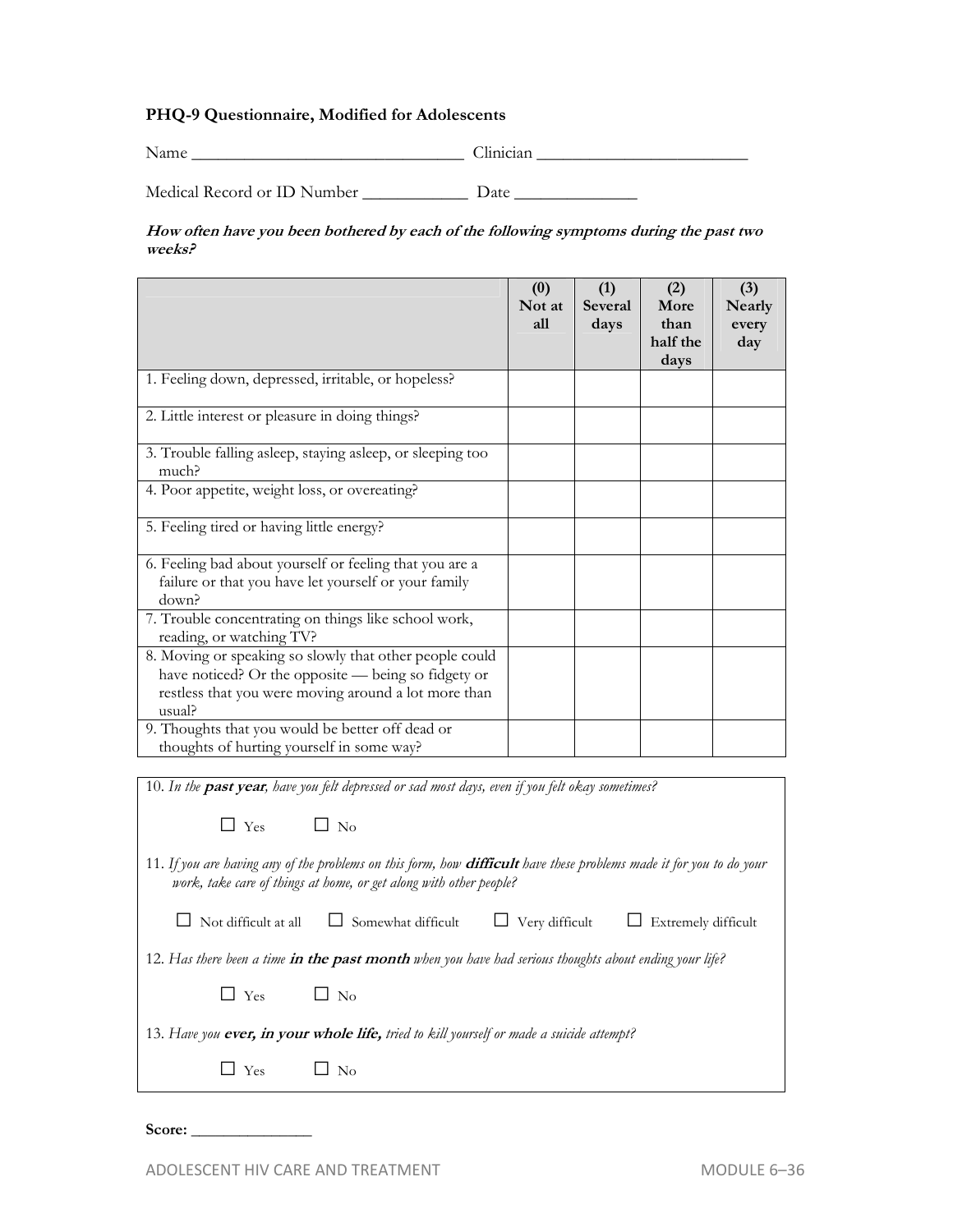#### **Administering the PHQ-9 Questionnaire:**

- This questionnaire can be used with patients between the ages of 12 and 18 and takes less than 5 minutes to complete and score.
- It can be administered and scored by a nurse, medical technician, physician assistant, physician, or other office staff.
- Patients should be left alone to complete the questionnaire in a private area, such as an exam room or a private area of the waiting room.
- Patients should be informed of their confidentiality rights before administering this questionnaire.
- Depression screening should be conducted annually.

# **Scoring:**

- For every X: Not at all  $= 0$ Several days  $= 1$ More than half the days  $= 2$ Nearly every  $day = 3$
- Add scores of all "X"ed boxes.
- Total score of 11 or above indicates a positive screen.
- Regardless of the total score, endorsement of serious suicidal ideation OR past suicide attempt (questions 12 and 13) should be considered a positive screen.

# **Total score: depression severity**

- 
- 1-4: Minimal depression<br>5-9: Mild depression Mild depression
- 10-14: Moderate depression (score of 11 or above = positive score)
- 15-19: Moderately severe depression

# **Interpreting the screening results:**

- Patients who score positive on the questionnaire should be evaluated by their primary provider to determine if the depression symptoms they expressed on the screen are significant, causing impairment, and/or warrant a referral to a mental health specialist or follow-up treatment by the provider.
- It is recommended that the provider inquire about suicidal thoughts and previous suicide attempts with all patients that score positive, regardless of how they answered these items on the questionnaire.
- For patients who score negative, it is recommended that the provider briefly review with the patient the symptoms marked as "more than half days" and "nearly every day".
- The questionnaire indicates only the likelihood that a youth is at risk for depression or suicide; its results are not a diagnosis or a substitute for a clinical evaluation.

# **Depression severity:**

- The overall score provides information about the severity of depression, from minimal to severe depression.
- The interview with the patient should focus on their answers to the screen and the specific symptoms with which they are having difficulties.
- Additional questions also explore dysthymia, impairment of depressive symptoms, recent suicide ideation, and previous suicide attempts.

Source: Spitzer, R.L., Williams, J.B., Kroenke, K., et al. (2005). *Patient Health Questionnaire modified for teens (PHQ-9).*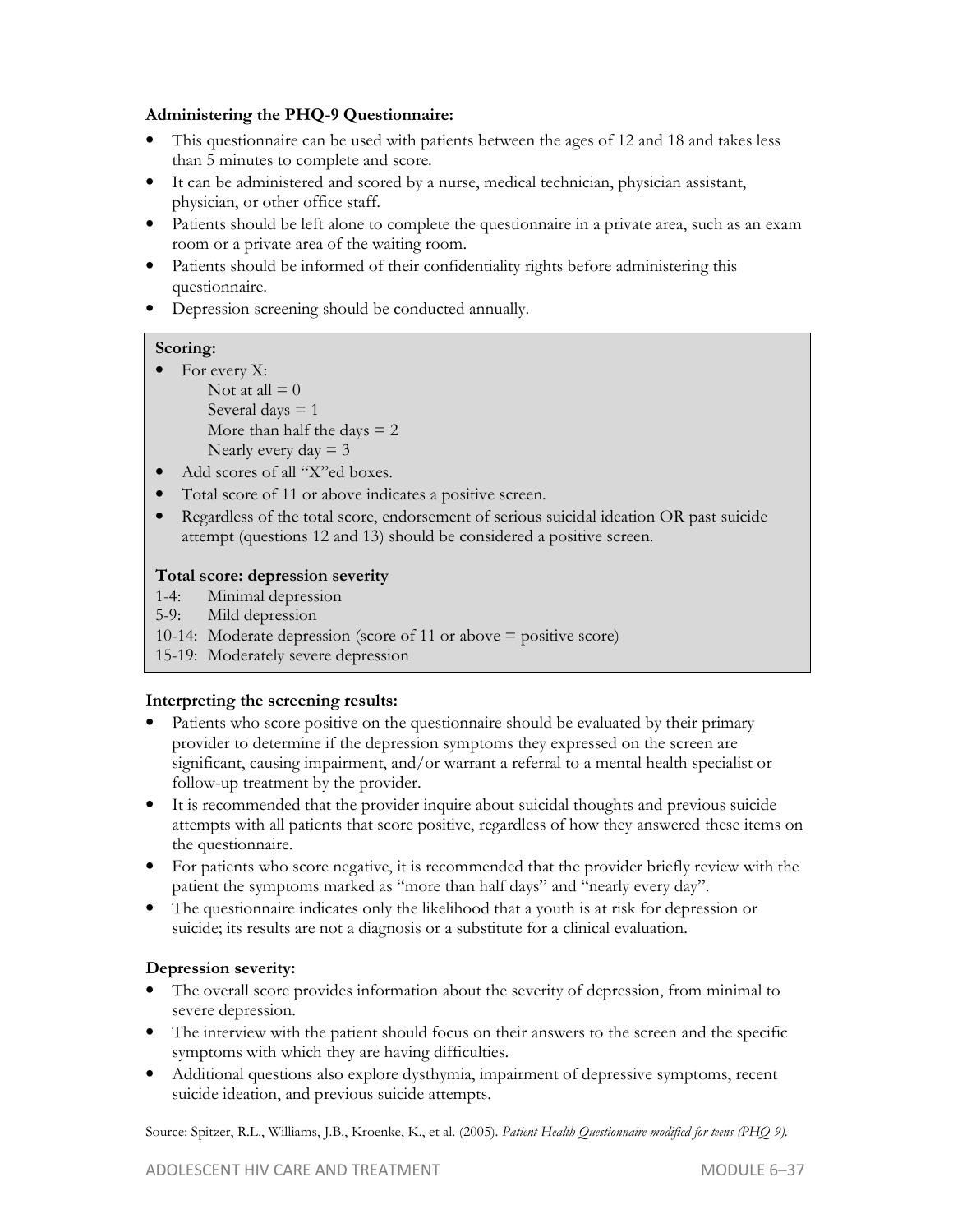# **Appendix 6C: Screening for Alcohol Dependency with the CAGE Questionnaire**

| Screening for alcohol dependency |                                                                                                                                                                                                                                                              |  |  |
|----------------------------------|--------------------------------------------------------------------------------------------------------------------------------------------------------------------------------------------------------------------------------------------------------------|--|--|
| 1.                               | Use the CAGE questionnaire                                                                                                                                                                                                                                   |  |  |
| $\bullet$                        | Have you ever felt that you should $C$ ut down on your drinking?                                                                                                                                                                                             |  |  |
|                                  | Have people Annoyed you by criticizing your drinking?                                                                                                                                                                                                        |  |  |
|                                  | Have you ever felt bad or Guilty about your drinking?                                                                                                                                                                                                        |  |  |
|                                  | Have you ever had an $\underline{E}$ ye-opener — a drink first thing in the morning to steady your<br>nerves or get rid of a hangover?                                                                                                                       |  |  |
| 2.                               | If the client responded "yes" to 2 OR MORE of the above questions, then he or she                                                                                                                                                                            |  |  |
|                                  | may have alcohol dependency.                                                                                                                                                                                                                                 |  |  |
| 3.                               | Give feedback about the results of the screening; provide support and referrals.                                                                                                                                                                             |  |  |
| $\bullet$                        | Provide information about the hazards of drinking (including poor adherence to HIV care<br>and treatment).                                                                                                                                                   |  |  |
| ٠                                | Involve the adolescent's caregiver(s), if appropriate and if the adolescent gives consent.                                                                                                                                                                   |  |  |
|                                  | Emphasize the benefits of changing and assess the client's level of motivation to change.                                                                                                                                                                    |  |  |
| $\bullet$                        | If the client wants to change his or her drinking behavior, discuss goals and provide advice<br>and encouragement.                                                                                                                                           |  |  |
| $\bullet$                        | Provide referrals to a support group and for further counseling. If needed, find a facility<br>that may be able to help the patient overcome physical dependency and, if necessary,<br>detoxification to treat delirium tremens (severe alcohol withdrawal). |  |  |

Source: Ewing, J.A. (1984.) *Detecting alcoholism: The CAGE Questionnaire*. J. Am. Med. Assoc, *252,* 1905-1907.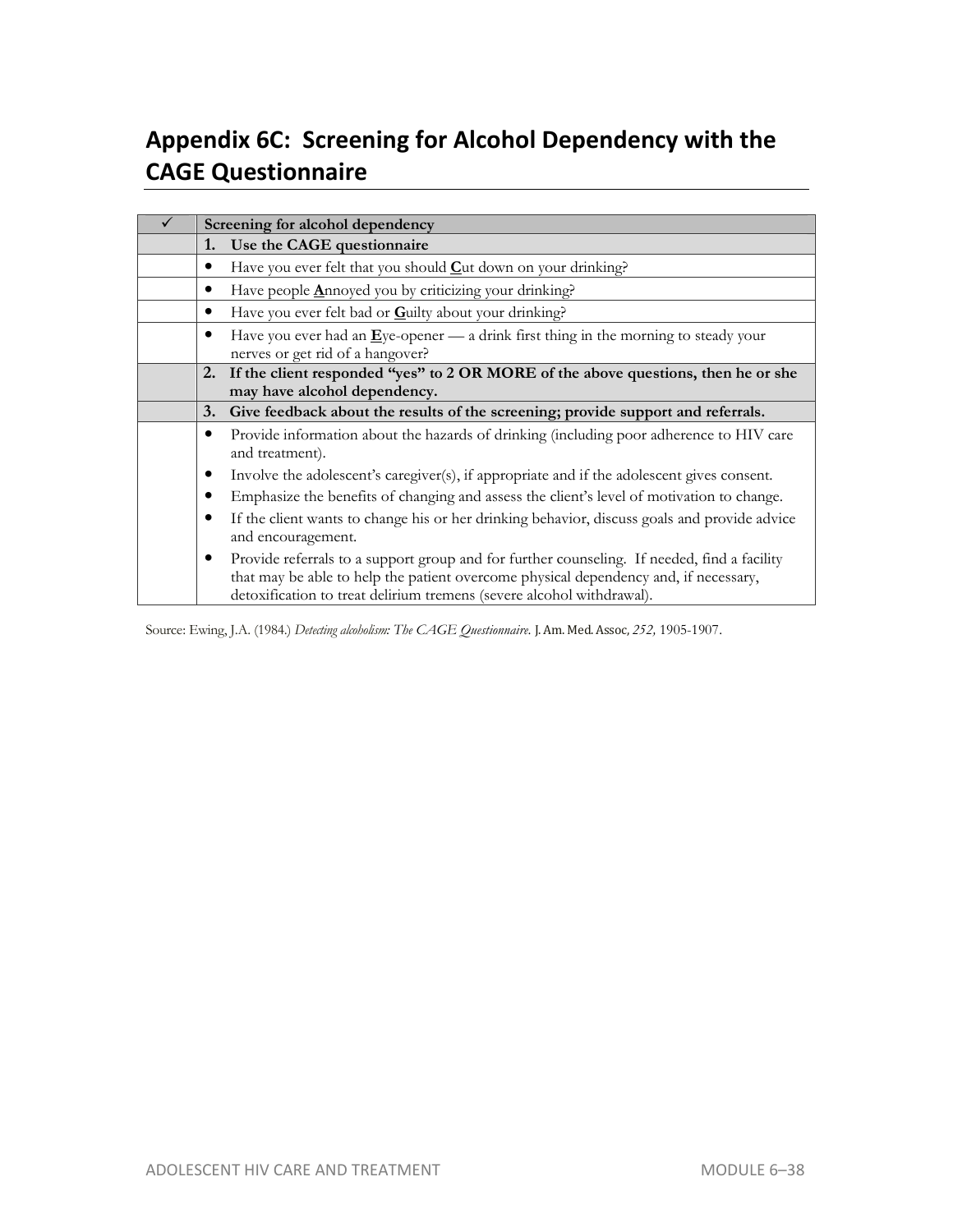# **Appendix 6D: The Drug Abuse Screening Test (DAST)**

| Screening for drug abuse                                                                                                                                                                                     |
|--------------------------------------------------------------------------------------------------------------------------------------------------------------------------------------------------------------|
| Use the DAST questionnaire. Ask: In the last 12 months:                                                                                                                                                      |
| Have you used drugs other than those required for medical reasons?<br>1.                                                                                                                                     |
| 2.<br>Have you abused prescription drugs?                                                                                                                                                                    |
| Do you abuse more than 1 drug at a time?<br>3.                                                                                                                                                               |
| 4.<br>Can you get through the week without using drugs?                                                                                                                                                      |
| 5.<br>Are you always able to stop using drugs when you want to?                                                                                                                                              |
| Have you had "blackouts" or "flashbacks" as a result of drug use?<br>6.                                                                                                                                      |
| Do you ever feel bad or guilty about your drug use?<br>7.                                                                                                                                                    |
| Do your parents (or spouse) ever complain about your involvement with drugs?<br>8.                                                                                                                           |
| 9. Has drug abuse created problems between you and your parents (or spouse)?                                                                                                                                 |
| 10. Have you lost friends because of your use of drugs?                                                                                                                                                      |
| 11. Have you neglected your family because of your use of drugs?                                                                                                                                             |
| 12. Have you been in trouble at work/school because of your use of drugs?                                                                                                                                    |
| 13. Have you lost a job because of drug abuse?                                                                                                                                                               |
| 14. Have you gotten into fights when under the influence of drugs?                                                                                                                                           |
| 15. Have you engaged in illegal activities in order to obtain drugs?                                                                                                                                         |
| 16. Have you been arrested for possession of illegal drugs?                                                                                                                                                  |
| 17. Have you experienced withdrawal symptoms (felt sick) when you stopped taking drugs?                                                                                                                      |
| 18. Have you had medical problems as a result of your drug use (for example, memory loss, hepatitis,                                                                                                         |
| convulsions, bleeding, etc.)?                                                                                                                                                                                |
| 19. Have you gone to anyone for help for a drug problem?                                                                                                                                                     |
| 20. Have you been involved in a treatment program, especially related to drug use?                                                                                                                           |
| Score the questionnaire.                                                                                                                                                                                     |
| Score 1 point for each "yes" response, EXCEPT for the following two questions:                                                                                                                               |
| Can you get through the week without using drugs (4)?                                                                                                                                                        |
| Are you always able to stop using drugs when you want to $(5)$ ?                                                                                                                                             |
| For these two questions, score 1 point for "no" responses.                                                                                                                                                   |
| If the client's score is 6 OR MORE, then he or she may have a substance use                                                                                                                                  |
| problem.                                                                                                                                                                                                     |
| If the client's score is 16 OR MORE, this may indicate very severe substance abuse.                                                                                                                          |
| Give feedback about the results of the screening; provide support and referrals.                                                                                                                             |
| Supply information about the hazards of drug use (including poor adherence to HIV care<br>and treatment).                                                                                                    |
| Involve the adolescent's caregiver(s), if appropriate and if the adolescent gives consent.                                                                                                                   |
| Emphasize the benefits of changing and assess the client's level of motivation to change.                                                                                                                    |
| If the client wants to change his or her behavior related to drug use, discuss goals and<br>provide advice and encouragement.                                                                                |
| Provide referrals to a support group and for further counseling. If needed, find a facility that<br>٠<br>may be able to help the patient overcome physical dependency and provide counseling and<br>support. |

Source: Gavin, D.R., Ross H.E., & Skinner, H.A. (1989). *Diagnostic validity of the Drug Abuse Screening Test in the assessment of DSM-III drug disorders*. Brit J Addict, *84(3),* 301-307.